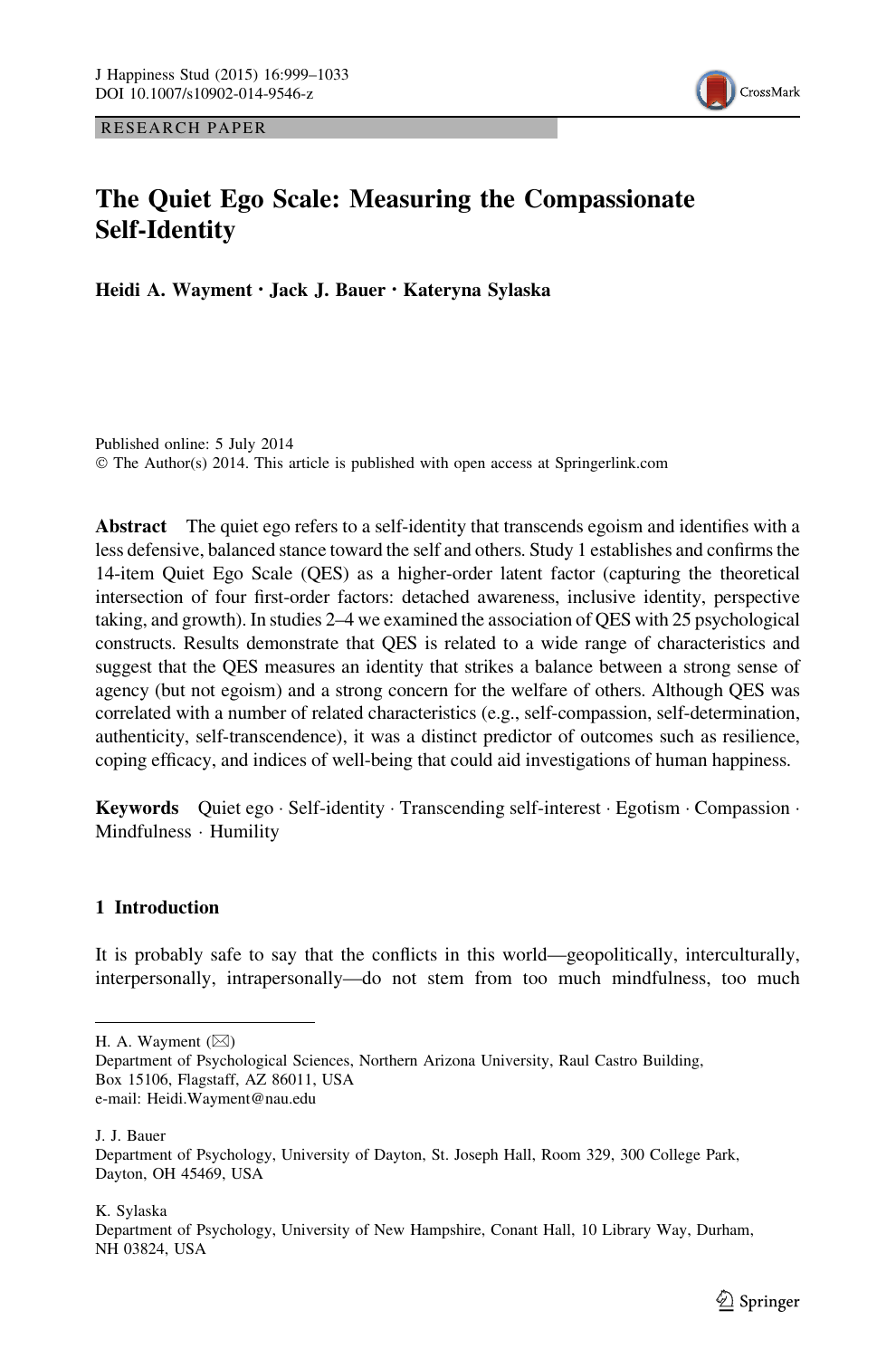perspective-taking, too much identification with humanity, or too much concern for longterm human development. Indeed it is probably safe to say that conflicts often start and are perpetuated from a lack of such things, from a voice telling us to look out for number one, a voice like a child's screaming for what he or she wants, devoid of a more comprehensive understanding of what he or she needs, how other people's needs and perspectives might conflict with one's own desires, or how to balance such concerns. The difference is that we adults generally do have such understandings and perspectives, even if we do not exhibit them all the time. When we do not, our ego is noisier, clamoring for attention, for others' approval or validation, or for our own self-enhancement or validation. When we do exhibit qualities of human understanding and compassion, our ego is quieter. Further, a compassionate focus helps to create a self-identity that is conducive to well-being (Gilbert [2009\)](#page-32-0).

#### 1.1 The Quiet Ego as a Less Defensive Stance Toward the Self and Others

By the term "quiet ego" we mean to convey a subjective stance toward the self and others in which the volume of the ego is turned down so that it might listen to others as well as the self in an effort to approach life more humanely and compassionately. The term *quiet ego* suggests that the problems of egotism revolve around the ego's screaming for attention. By quiet ego we do not mean a "squashed" or "little" ego. Instead, the quiet ego constructs a self-identity that is neither excessively self-focused nor excessively other-focused—''an identity that incorporates others without losing the self'' (Bauer and Wayment [2008,](#page-31-0) p. 8).

We adopted the term "quiet ego" for a conference and subsequent book that were designed to pull together a wide range of research topics in psychology on the problems of egotism and on the benefits and varieties of transcending it. The qualities of a quiet ego are far-reaching. They include but are not limited to forgiveness (McCullough and vanOyen Witvliet [2002\)](#page-33-0), gratitude (Emmons and McCullough [2004\)](#page-31-0), humility (Tangney [2000;](#page-33-0) Exline [2008](#page-31-0)), generativity (McAdams and de St. Aubin [1992](#page-32-0)), altruism (Batson [2011](#page-30-0)), interdependence (Rusbult and Van Lange [2002\)](#page-33-0), self-compassion (Neff [2003](#page-33-0)) and compassionate love (Sprecher and Fehr [2005\)](#page-33-0). Qualities of a quiet ego are included in lists of virtues or character strengths in positive psychology (Peterson and Seligman [2004](#page-33-0)), although not every positive-psychology topic is a quiet-ego topic. However, in the present studies, rather than compile a list of quiet-ego qualities, we aimed to identify a *subjective* stance toward the self and others that cuts across those qualities.

#### 1.2 Why Ego? Which Ego?

Why use the term "ego"? It has so many meanings and carries much historical baggage in the field of psychology. To give a sense of what we mean by ego (Bauer and Wayment [2008\)](#page-31-0): Sometimes the ego essentially means "self" in the sense of selfesteem, self-confidence, and self-worth, as with terms like a strong, big, wounded, boosted, or deflated ego. We do not mean ego in this sense. Other times the ego is a distinct phenomenon, with little attention paid to the self, as with Freud's ([1953](#page-32-0)) positioning of the ego as the arbiter, defender, and transformer of internal impulses arising from the id and superego. We do not mean ''ego'' in the psychoanalytic sense. In a third set of definitions, the ego is that which creates the self. The field of social and personality psychology focuses more on the self than on the ego, ever since William James  $(1890)$  distinguished the I and the Me. The Me (or "empirical Me") is comprised of the thought contents of the self—conceptions of one's physical and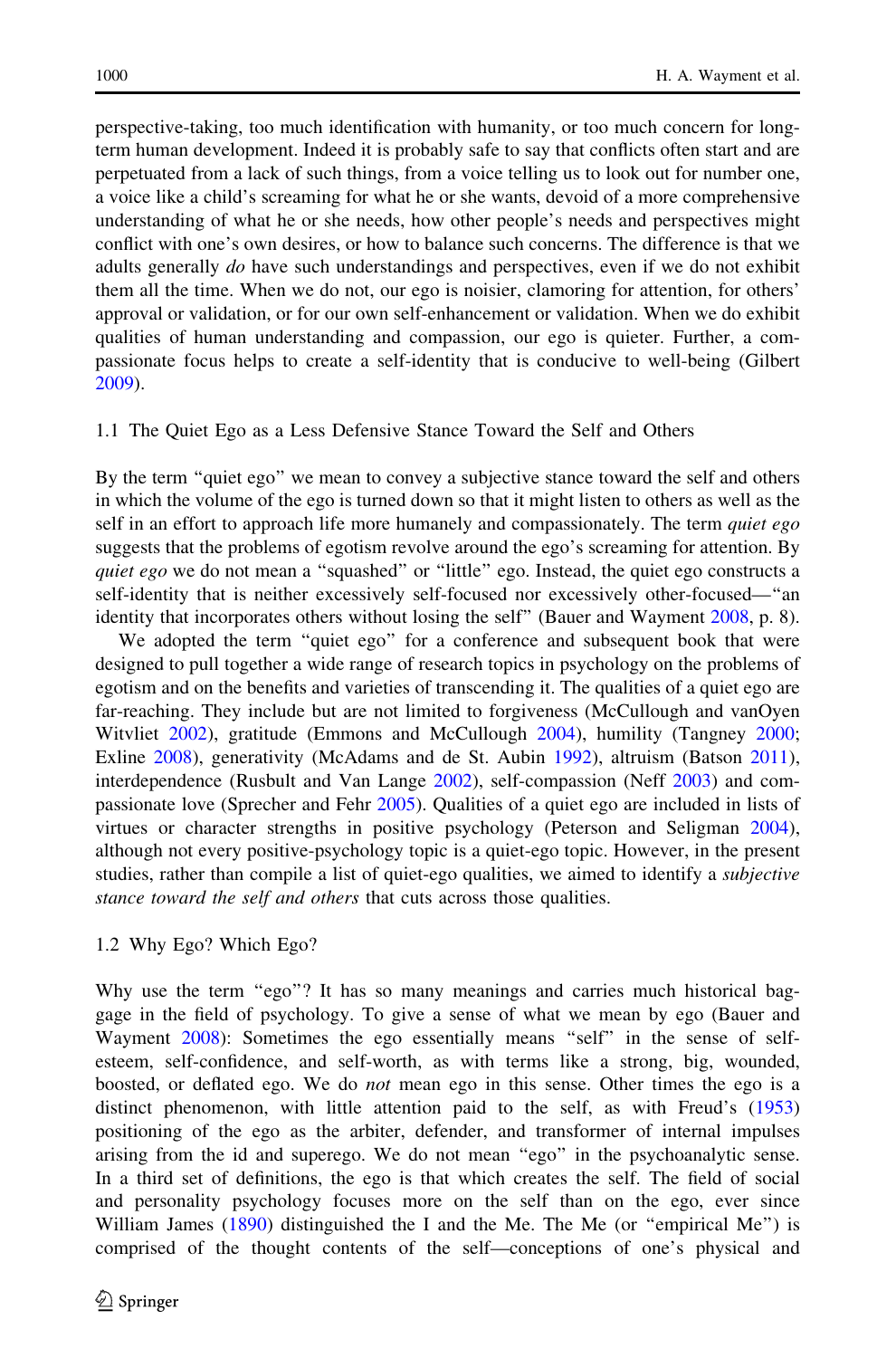material self, one's social self, and one's psychological (or ''spiritual'' in the terms of his day) self. The ego is the name we ascribe to that which thinks, a hypothesis or transcendental idea that we create simply because we know something is ''doing'' the thinking, but we cannot point to what or where. However, developmental psychology has a tradition, rooted in Piaget [\(1970](#page-33-0)), that focuses on the structure, rather than the content, of thought—on the degree of differentiation and integration of any one content of thought. Drawing Piaget's structural theory of cognitive development into the psychosocial domain, Loevinger's [\(1976](#page-32-0)) theory of ego development and Kegan's ([1982](#page-32-0)) theory of the evolving self, each chart stages of complexity and integration by which one frames or structures one's concepts of the self and others. We approach the notion of ego in this way—that the structure or organization of one's concepts of self and others reflects the workings of the ego. However, we also aim to bring the work of social and personality psychology into the fold: We can study the structuring effects of the quiet ego in situations, in persons, and in the development of persons over time. The quiet ego organizes or frames the self and others in ways that facilitates balance between the self and others as well as growth over time.

### 1.3 Stances of Balance and Growth

We have identified balance and growth as two overarching stances that the quiet ego takes toward the self and others over time (Bauer and Wayment [2008](#page-31-0)). Balance refers to the quiet ego's considering or weighing of the needs, desires, and perspectives of the self and others (e.g., Crocker and Canevello [2008](#page-31-0); Rusbult and Van Lange [2002;](#page-33-0) Wayment and O'Mara [2008\)](#page-34-0). Growth refers to the quiet ego's consideration of the self and others over time (e.g., Erikson [1950;](#page-31-0) Loevinger [1976\)](#page-32-0). In other words, the study of the quiet ego involves social/situational, personality, and developmental concerns.

As the term balance implies, we do not take the position that self-interest is bad, even though the problems of excessive self-interest, narcissism, and lacking concern for others is well-documented (e.g., Leary [2004;](#page-32-0) Twenge [2006\)](#page-33-0). Self-interest is essential for survival and even for the flourishing of a mutual relationship—but only when balanced with concern for others. Conversely, too much concern for others (e.g., unmitigated communion; Helgeson and Fritz [1998](#page-32-0)) can also be a problem. Balance does not involve only concern for the self and others. Balance also refers to positive and negative appraisals of the self and others. One problem of the noisy ego is an excessive tendency to seek positive self-evaluation, that is, toward unwarranted selfenhancement (Cambell and Buffardi [2008](#page-31-0)). One problem of a squashed ego is an excessive tendency toward negative self-evaluation (Jack [1991;](#page-32-0) Lutz-Zois et al. [2013](#page-32-0)). An optimal balance of positive and negative appraisals appears to be conducive toward well-being and adaptation to difficult life events (Bauer and Bonanno [2001](#page-31-0); Fredrickson [2013\)](#page-32-0).

Growth is also about time, particularly about how a person develops in an adaptive or otherwise desirable way longitudinally. The noisy ego interferes with such concerns in three ways (Bauer [2008;](#page-30-0) Wayment and Taylor [1995](#page-34-0)). First, the noisy ego is characterized by a focus on one's own needs in the immediate moment, at the expense of even one's own self-interest in the longer term. Second, despite the focus on the immediate moment, this focus is directed more at what the present action yields (particularly in terms of enhanced self-image or social status) rather than on the action itself. Third, when the noisy ego is concerned with the longer term, that concern is characterized by a focus on one's material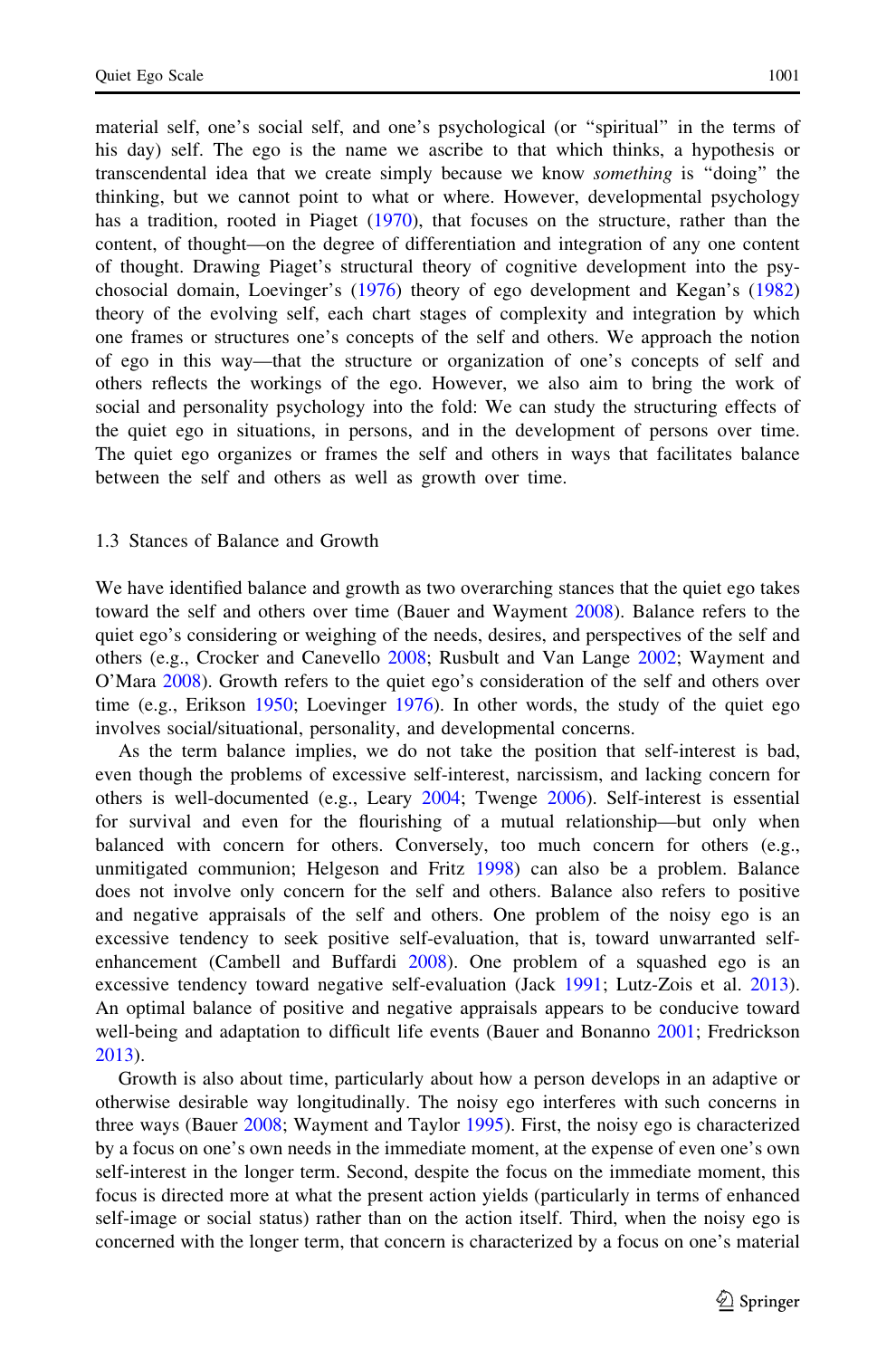or social progress (i.e., increases in wealth or social status) rather than on one's own progress as a developing person, i.e., personal growth (Bauer et al. in press).

Together, these varieties of balance and growth represent the lens or framework through which the quiet ego interprets and evaluates the self and others. Individually and in combination, these forms of balance and growth facilitate a less-defensive view of the self and others—a stance toward psychosocial life fueled less by the need to protect images of status but more by the humanistic, organismic, and eudemonic concerns (see below) for people in their own right and for fostering meaningful actions, relationships, and contributions to others. These latter concerns are more likely to be the purpose of action when the ego is quieter rather than noisier.

#### 1.4 The Personological Perspective of the Quiet Ego

The quiet ego has a particular perspective on personhood—that is, a perspective on questions like ''What does it mean to be a person?'' and ''What qualities of personhood are good?'' This perspective involves a combination of value orientations—humanistic, organismic, and eudemonic—that steer the ego's framing of the self (or, to use William James's terms, the I's framing of the Me). These perspectives are commonly viewed together in models of personhood, as seen in the personological tradition (Murray [1938](#page-33-0)) and self-determination theory (Deci and Ryan [2000](#page-31-0)) as well as frameworks of the ''fully functioning person" (Rogers [1961\)](#page-33-0). The humanistic perspective values the full person balancing objective characteristics as well as subjective experience—as having worth in him- or herself (Bauer et al. in press; Kasser [2003](#page-32-0); Kasser and Ryan [1996](#page-32-0)). The quiet ego is characterized by humanistic concerns—keeping focus on the person as a human whole, not mistaking the whole for mere appearances or status. Organismic concerns value the person as a self-organizing system that develops over time. Commonly the organismic view is fused with humanistic concerns for personhood, creating a humanistic-organismic perspective of personal growth and personality development (e.g., Maslow [1968;](#page-32-0) Rogers [1961;](#page-33-0) Deci and Ryan [2000](#page-31-0)). The quiet ego, by taking an organismic perspective, values the self and others not merely for their products but also for their processes. Finally, eudemonic well-being is concerned on what leads to the good life, including meaningful qualities in life such as wisdom, moral virtue, vitality, or growth (Ryan and Deci [2001;](#page-33-0) Waterman [2013\)](#page-33-0). Eudaemonists may value pleasure as an important good in life (as Aristotle did). However, they insist that the *source* or context or purpose of the action that resulted in that pleasure matters at least as much, and typically more so, than the pleasure itself. So it is with the quiet ego, which neither shies away from nor avoids pleasure on moral grounds yet views pleasure (just as it does with wisdom, virtue, etc.) within the context of a fuller notion of personhood.

These views of personhood are consonant with William James's [\(1890](#page-32-0), [1907](#page-32-0)) notion of a pluralistic self or, especially, Murray's ([1938](#page-33-0)) personological model of personhood. Models of the person in five domains (McAdams and Pals [2006\)](#page-32-0), self-concordance (Sheldon [2004](#page-33-0)), eudemonic growth (Bauer [2008;](#page-30-0) Bauer and McAdams [2010](#page-31-0)), and the quiet ego (Wayment and Bauer [2008\)](#page-34-0) are more recent examples of this perspective. Humanistic, organismic, and eudemonic perspectives provide the quiet ego with a stance toward the self and others that focuses on fuller notions of persons, their meaningful actions, and their development rather than exclusively on the more outwardly apparent—and personologically limited—markers of status and capital.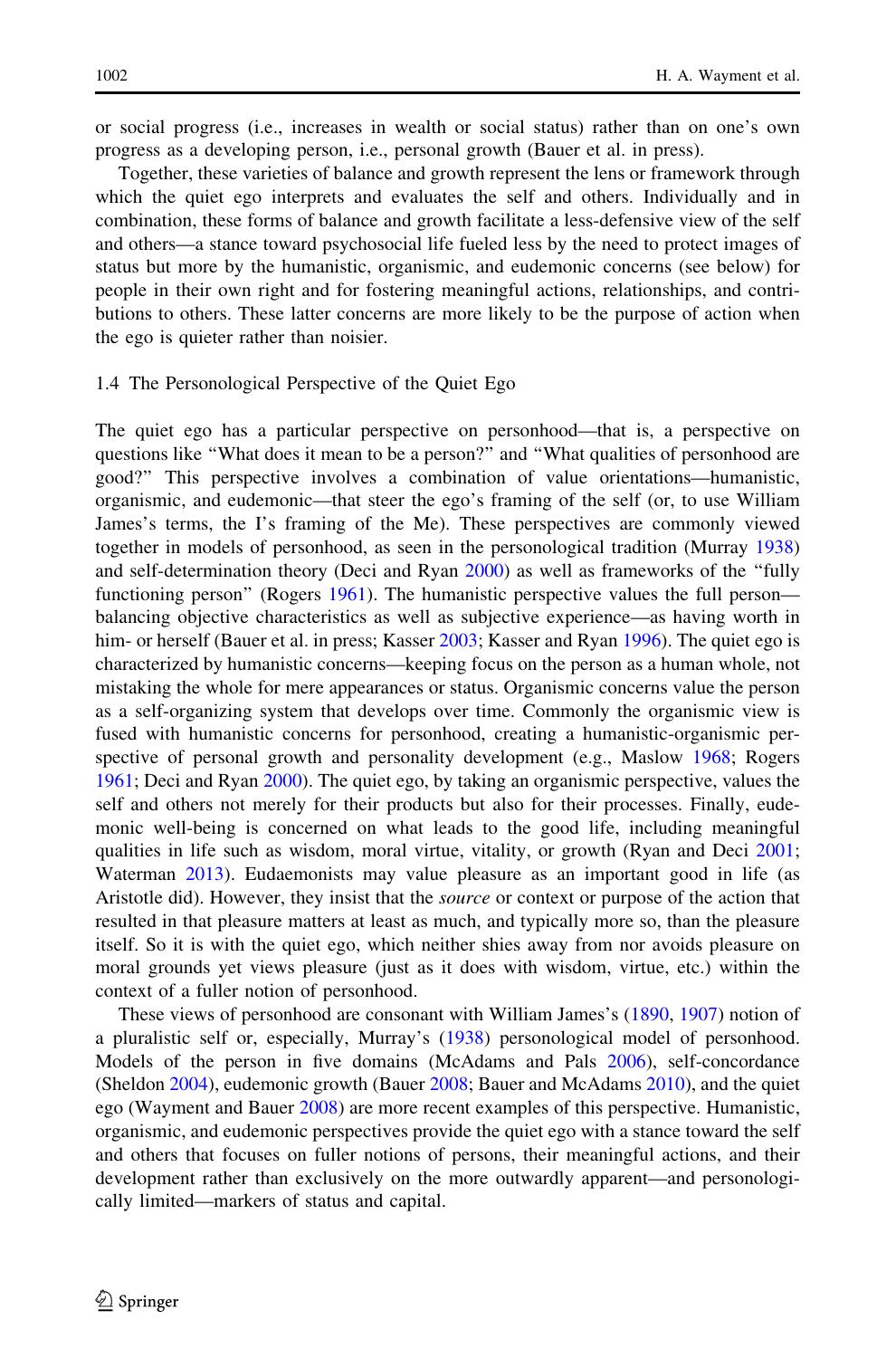#### 1.5 The Quiet Ego Scale: Measuring the Less Defended Self

Balance and growth, as noted earlier, represent two overarching stances that the quiet ego takes toward the self and others. Here we introduce four facets of psychosocial thinking that is, thinking about the self and others as well as thinking about one's actions and interactions—that facilitate a less defensive and more compassionate self-identity. As noted earlier, this kind of thinking about the self and others carries particular orientations of humanistic, organismic, and eudemonic values. But rather than measure those values per se (e.g., Kasser and Ryan [1993](#page-32-0), [1996;](#page-32-0) Huta and Ryan [2010\)](#page-32-0), we have aimed to measure views of self, others, actions, and time that are likely to reflect those values and thus the prosocial characteristics associated with a quiet ego, such as humility, compassion, gratitude, forgiveness, honesty, fairness, care, generativity, and interdependence. The four facets of quiet-ego thinking are inclusive identity, perspective-taking, detached awareness, and growth, and these characteristics facilitate the more-general stances of balance and growth toward the self and others (Bauer and Wayment [2008\)](#page-31-0).

#### 1.5.1 Balancing the Self and Others

The first two facets of quiet-ego thinking—inclusive identity and perspective-taking—deal primarily with the quiet ego's balancing of the self and other, although perspective-taking plays an important role in growth as well. Inclusive identity refers to the degree to which one identifies with others, views the self as the same as others, considers oneself to share personal qualities with others, or otherwise to include others within one's sense of psychosocial identity (Aron et al. [1992;](#page-30-0) Leary et al. [2008](#page-32-0)). Inclusive identity increases the likelihood of cooperation and decreases the likelihood of self-protective stances toward the other (Montoya and Pittinsky [2011\)](#page-33-0), particularly as one comes to routinely identify with a wider group of others in one's psychosocial development (Erikson [1950\)](#page-31-0). However, inclusive identity does not guarantee the ability to grasp the actual points of view of the other; inclusive identity may ensue for simplistic reasons. The quiet-ego facet of perspective-taking—which involves reflection on others' points of view—provides a criticalthinking counterbalance to the social bonds and acceptance that are facilitated by inclusive identity. Perspective-taking involves an ability to shift attention away from the self (Cassell [2002](#page-31-0); Davis [1983\)](#page-31-0), which facilitates not merely compassion but a conceptual understanding of the conditions of those for whom one feels compassion by virtue of inclusive identity.

Detached awareness and growth also play a role in facilitating a stance of balance, particular with regard to positive and negative emotionality. Detached awareness is largely a non-defensive sort of attention, very similar to the concept of mindfulness (Brown and Ryan [2003](#page-31-0)). By focusing on the immediate moment without preconceived notions of what one should be doing or of ideals about how the moment will turn out (Brown and Ryan [2003\)](#page-31-0), clears a space against defensiveness, allowing one to acknowledge undesirable qualities of oneself or one's actions (Brown et al. [2008\)](#page-31-0). Growth effects a similar kind of acknowledgement by shifting focus from the immediate moment to longer-term, humanistic personal growth. Detached awareness and the subjective concern for growth provide an interesting counterbalance to each other: the first focuses on the immediate moment without regard for the future, whereas the the later focuses on the longer-term processes of the present moment. The reason that they both contribute to a quiet ego has not to do with the temporal breadth of action identification (Vallacher and Wegner [1987\)](#page-33-0) but rather the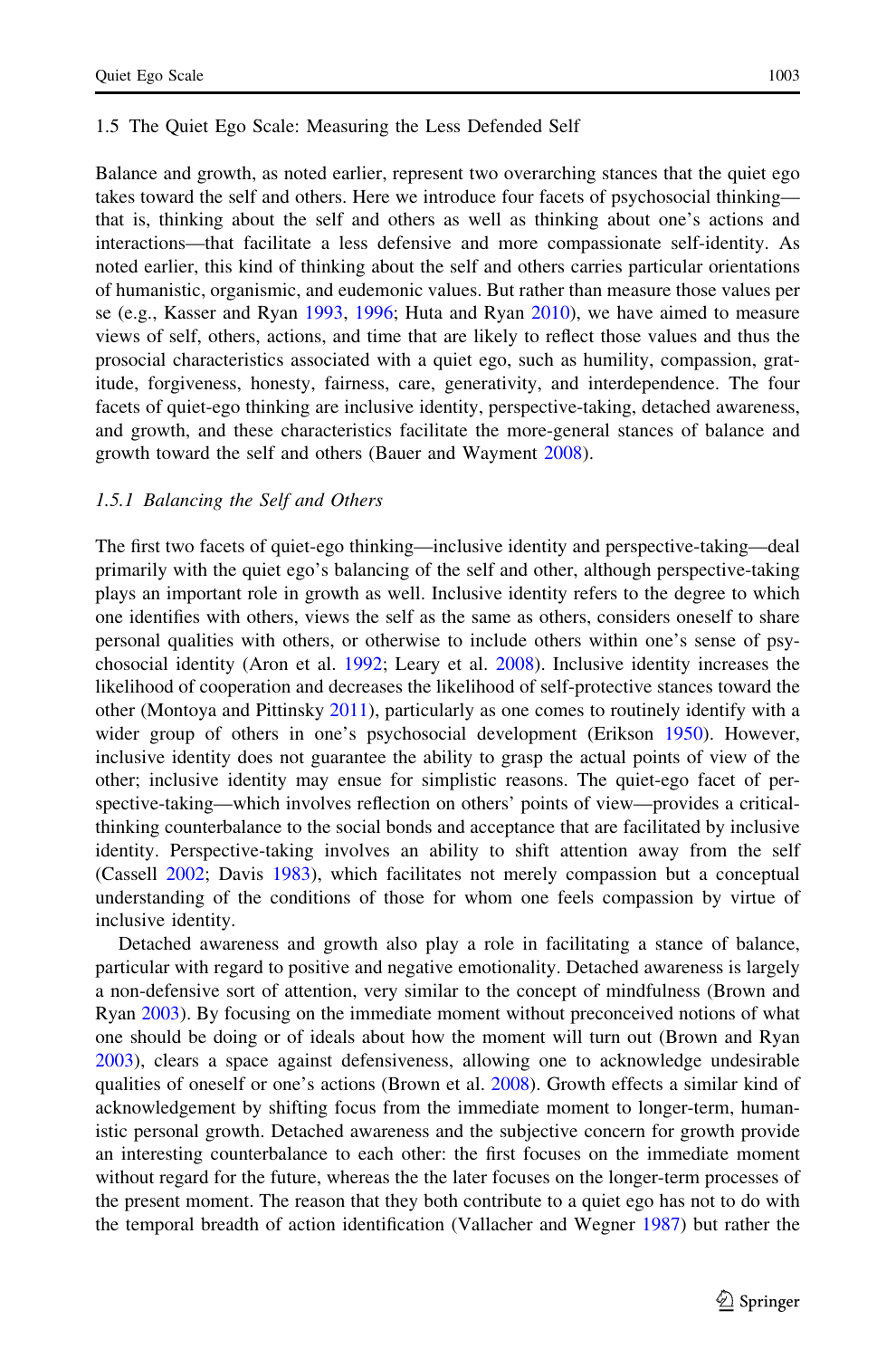fact that both detached awareness and the concern for growth are focused on processes as they unfold, rather than evaluations of the products that any one action produces.

#### 1.5.2 Growth in the Self and Others

Growth serves simultaneously as the quiet ego's stance toward self and others over time as well as one of the four facets of psychosocial thinking through which one interprets actions and the people who do them. As it turns out, concerns for eudemonic growth (e.g., in one's major life goals) predict the subsequent attainment of eudemonic growth, as reflected in increases over time in measures of ego development (Loevinger [1976\)](#page-32-0) and well-being (Diener et al. [2006;](#page-31-0) Ryff and Singer [1998\)](#page-33-0). Perspective-taking is an essential component indeed a mechanism—of Loevinger's model of ego development as well as other forms of psychosocial maturity in the structural tradition of human development (e.g., Damon and Hart [1988;](#page-31-0) Kegan [1982;](#page-32-0) Piaget [1970\)](#page-33-0). At higher levels of ego development, people routinely think more complexly and integratively about the perspectives of both the self and others, which is a hallmark quality of the quiet ego (Bauer [2008\)](#page-30-0). Detached awareness also facilitates eudemonic growth, perhaps owing to its non-defensive focus on actions and facilitation of flow-like states from which human development naturally follows (Csikszentmihalyi [1993](#page-31-0)). Importantly, the quiet ego is concerned with growth not only for the self but also for others, as in the phenomena of care and generativity (McAdams [2008](#page-32-0)).

#### 1.6 Rationale for the Current Studies

We believe that creating a quiet ego measure would be beneficial is because it would measure a set of characteristics that reflect a person's readiness to think, feel, and behave in ways that are compassionate in a broad sense: a psychological closeness between the ''self'' and ''other'' that reflects an individual's motivation and capability to think in ways that imply an openness and concern for others' welfare in addition to one's own (Keltner [2010\)](#page-32-0). As a middle-level concept, we propose that a measure of ''quiet ego'' would be optimized if thought of as a latent construct, a relatively abstract idea that cannot be directly measured but rather inferred from what the four quiet ego characteristics have in common (see Bono and Judge [2003](#page-31-0) for similar rationale for measurement of core selfevaluations). With this conceptualization, our method for creating and validating a quiet ego measure is fairly straightforward, for many psychological scales that assess each of the quiet ego characteristics we have described already exist. As we have argued previously (Wayment and Bauer [2008\)](#page-34-0), these four quiet-ego characteristics, either individually or collectively, can be cultivated intentionally and act as a catalyst for the emergence of the others. Finally, a quieter ego is not defined by behavior, any more than the ego (or self) itself is a behavior. The relative quietness or noisiness of the ego is a matter of how the individual interprets the self and others—with objective and mindful awareness in a balanced, integrated, compassionate, and growth-oriented manner. Thus, we conceptualize a quiet ego not as a personality trait but as a set of psychosocial skills and abilities that facilitate personal growth (cf. McAdams [2006,](#page-32-0) about three levels of personality functioning). We had three specific goals with this set of studies. In study 1, we developed a parsimonious Quiet Ego Scale (QES) based on the conceptual and theoretical description above. In studies 1 and 2, we aimed to validate the QES by examining its relations with psychological measures consistent with a more compassionate and less defensive selfidentity. In studies 3 and 4 we examined the relations between QES and well-being, controlling for theoretically-related constructs.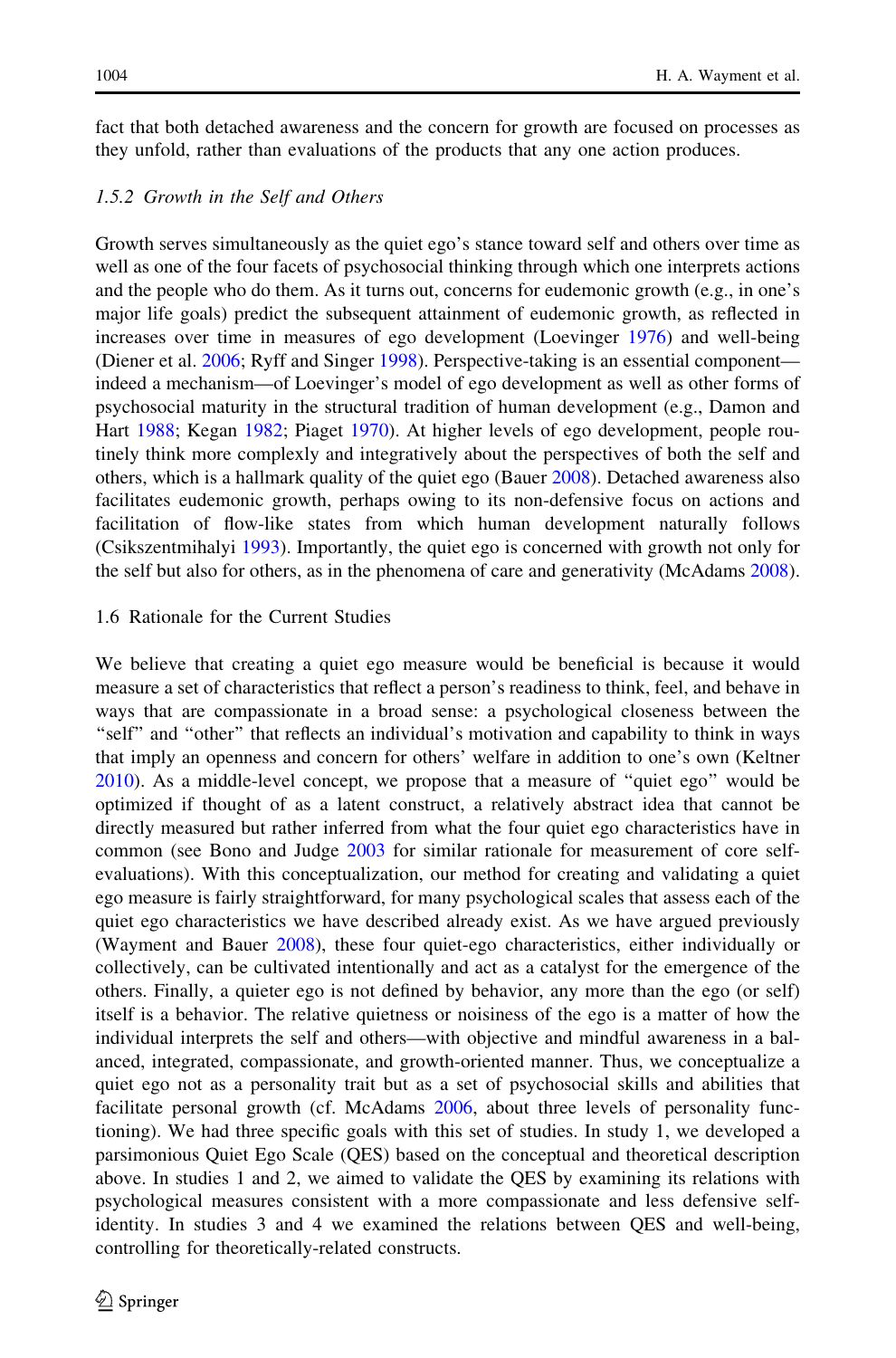Our first step in creating a Quiet Ego Scale (QES) was to administer a set of measures, described below, to two samples of undergraduates. In order to be as inclusive as possible, we selected questionnaires that reflected, broadly construed, the types of constructs we considered to reflect quiet ego characteristics and their correlates (Wayment and Bauer [2008\)](#page-34-0).

## 2.1 Method

## 2.1.1 Participants

Participants from our first sample were introductory psychology students from a private university in the Midwestern United States who received course credit for their participation ( $n = 303$ ; females 54 %; males: 35; 11 % did not report). Ages ranged from 18 to 52 years, with a mean age of 18.81 ( $SD = 2.89$ ). The ethnic distribution of the sample was 78.8 % White, 8.2 % Hispanic of Latino, 2.9 % Asian, 3.2 % Black or African American, 2.5 % American Indian or Alaska Native as well as 2.0 % Native Hawaiian or Other Pacific Islander. Participants in our second sample were introductory psychology students from a large state university in the southwestern United States who received course credit for participating in an online questionnaire study ( $n = 320$ ; male: 44 %, female: 56 %). Ages ranged from 18 to 51 years, with a mean age of 19.15 ( $SD = 2.63$ ). The ethnic distribution of the sample was 91.0 % White, 2.5 % Hispanic of Latino, 1 % Asian, 5 % Black or African American, 1 % American Indian or Alaska Native.

## 2.2 Measures

## 2.2.1 Mindfulness

The Mindful Attention Awareness Scale (MAAS; Brown and Ryan [2003](#page-31-0)) was used to assess the tendency to be aware in the present moment. Coefficient alpha was .88 and .85 in sample 1 and 2, respectively.

## 2.2.2 Allo-Inclusive Identity

The Allo-Inclusive Identity Scale (AI; Leary et al. [2008](#page-32-0)) was used to assess one's sense of interconnectedness with other people and the natural world. Participants used overlapping Venn Diagrams to describe best their relationship with a person or object described in each question ranging from 1 (two non-overlapping circles—indicates no relationship or connectedness) to 7 (two highly overlapped circles—indicates complete connectedness). Coefficient alphas were .86 and .85.

## 2.2.3 Wisdom

The Three Dimensional Wisdom Scale (3D-WS; Ardelt [2003](#page-30-0)) has 39 items and was used to assess affective, cognitive, and reflective forms of wisdom. This scale includes standardized scales including the Perspective Taking and Empathic Concern subscales of Davis' [\(1983](#page-31-0)) Interpersonal Reactivity Index. Coefficient alphas were .85 and .83.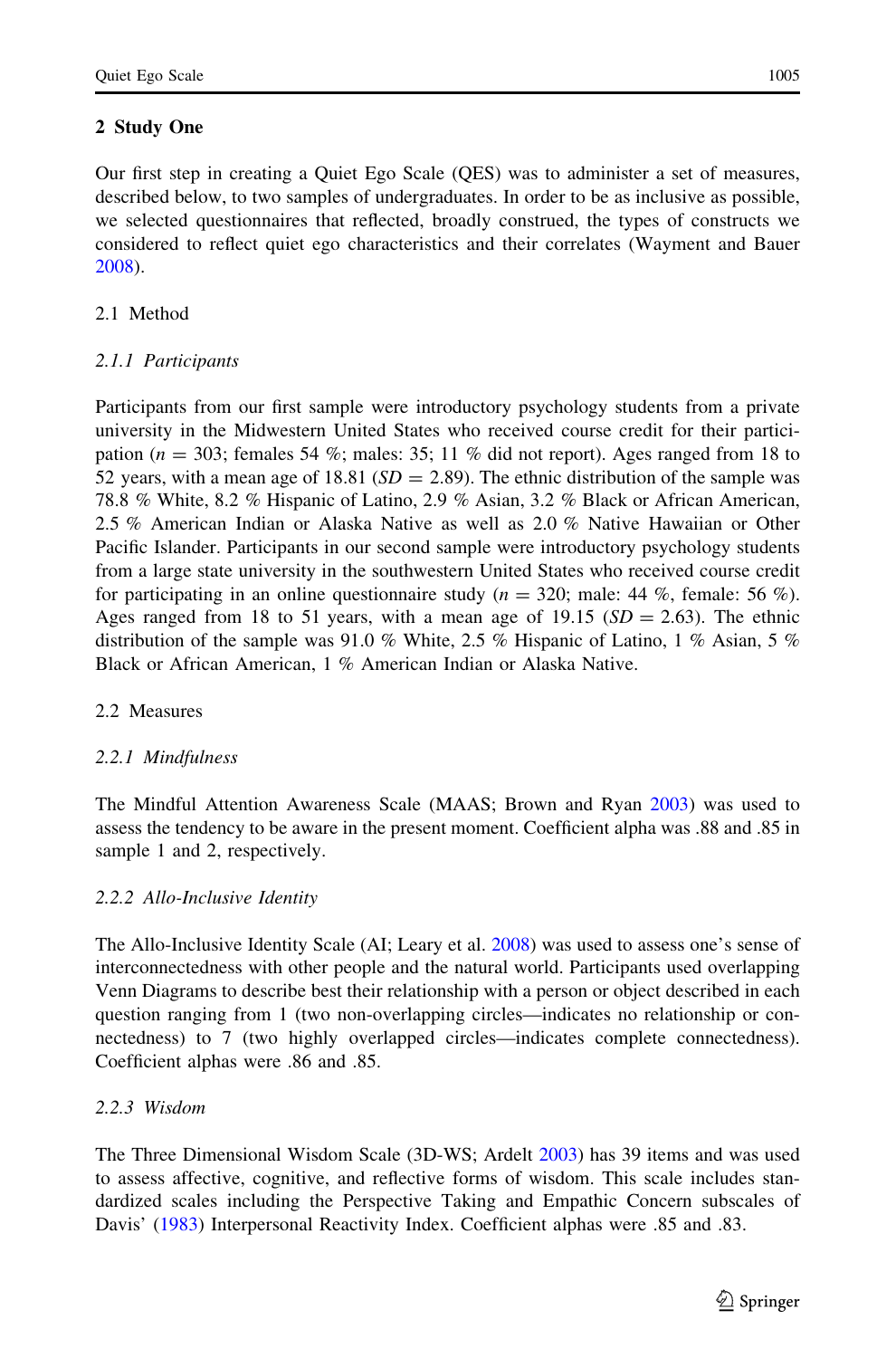## 2.2.4 Psychological Well-Being

The Ryff Personal Well-Being Scale (PWB; Ryff [1989](#page-33-0)) is a 54-item measure that was used to assess validated forms of personal well-being. Of the six scales in the measure items from the personal growth subscale were of particular interest. Coefficient alphas were .95 and .96.

## 2.2.5 Humility

At the time we conducted this study, there was no generally agreed upon measure of humility so six items assessing humility were created for this study by adapting existing theoretical and conceptual definitions of humility (Exline [2008](#page-31-0); Tangney [2000\)](#page-33-0). Tangney ([2000\)](#page-33-0) lists five key elements of humility: the ability to acknowledge mistakes and shortcomings, openness to perspective and change, an accurate view of the self's strengths, ability to acknowledge and experience life outside the direct consciousness of the self, and the ability to appreciate the worth of all things. Exline ([2008](#page-31-0)) further develops this into a working definition of humility as a non-defensive and unbiased ability to view the self accurately in terms of both strengths and weaknesses. Items were rated on a 5-point scale  $(1 = I$  do not identify at all with this item;  $5 = I$  fully identify with this item). The items were "I can reflect on my bad points without making excuses," "I don't mind taking an honest look at myself," "I try to act in non-defensive ways," "All in all, I think I have an even-handed view of myself," "I think it is important to be humble," and "I can reflect on my good points without feeling overly special.'' Cronbach alphas for these items were .78 and .69.

## 2.2.6 Self-compassion

The Self-Compassion Scale (SCS; Neff [2003](#page-33-0)) was used to assess one's kind and understanding view toward the self and experiences. The 26 items reflect six subscales: selfkindness, self-judgment, common humanity, isolation, mindfulness, and over-identification. Coefficient alphas were .91 and .94.

## 2.2.7 Generativity

The Loyola Generativity Scale (LGS; McAdams and de St. Aubin [1992\)](#page-32-0) was used to assess the one's beliefs, behavior, and future goals in relation to others, coupled with a sense of productivity and advancement (e.g., a sense of ''giving back''). Coefficient alphas were .85 and .88.

## 2.2.8 Savoring

The Savoring Beliefs Inventory (SBI; Bryant [2003\)](#page-31-0) was used to assess one's ability to perceive and experience joy within the moment of a positive event. We used the sevenitem Savoring the Moment Subscale. Coefficient alphas were .86 and .82.

## 2.2.9 Self-esteem

Rosenberg's Self Esteem Scale (RSE; Rosenberg [1965](#page-33-0)) is a widely-used and validated measure of self-esteem. Respondents rated 10 items using a modified 5-point (from the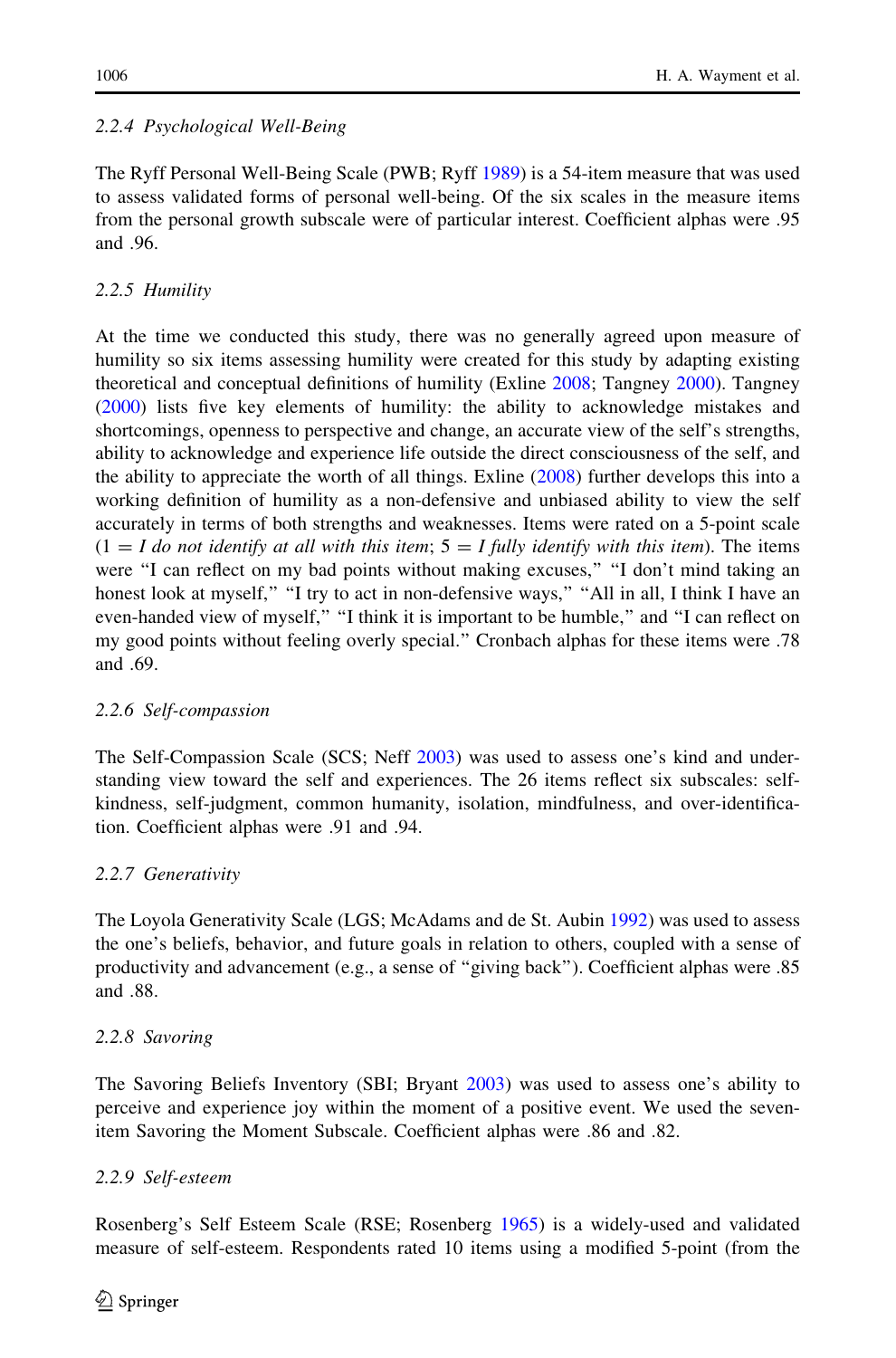original 4-point) Likert scale  $(1 = strongly \, disagree; 5 = strongly \, agree)$ . Coefficient alphas were .91 and .89.

#### 2.2.10 Self-determination

The Self-Determination Scale (SDS; Sheldon [1995](#page-33-0)) was used to assess one's awareness of the self and inner drives and emotions as well as feeling a sense of control over one's actions (e.g., autonomy). The 10-item scale consists of two components, perceived choice and awareness of the self. Coefficient alphas were .82 and 80.

#### 2.2.11 Personal Growth Initiative

The Personal Growth Initiative Scale (PGIS: Robitschek [1998\)](#page-33-0) was used to assess one's desire and behavior aimed at developing as a person. Individuals high in PGIS tend to feel confident in their ability to implement changes in their lives to reach their goals. Coefficient alphas were .90 and .88.

#### 2.2.12 Meaning in Life

The Meaning in Life Questionnaire (MLQ; Steger et al. [2006](#page-33-0)) is a 10-item scale that measures both the presence of meaning in one's life and one's search for meaning. Coefficient alphas for presence and search were .91 and .92, respectively.

#### 2.2.13 Background Measures

Participants were asked to provide basic demographic information including their sex (male or female), age (open ended), and ethnicity.

#### 2.2.14 Analytic Procedure

Prior to performing the analyses of interest, we identified single items from all of the study measures to keep in our initial item pool. These items had different response formats, and we selected the items without concern for redundancy (DeVellis [2012\)](#page-31-0). These items were examined for accuracy, missing values, and assumptions of multivariate analyses according to the suggestions presented by Tabachnick and Fidell [\(2012\)](#page-33-0). Frequency tables for all variables showed that all reported values fell within the possible range of values for each item. Missing values were found for less than three percent of all cases on all variables. Due to the small percentages, cases with missing values were excluded listwise from all analyses (IBM SPSS 19). Three variables had skewness and kurtosis estimations exceeding  $-1$  to 1. These values were generally within the  $-2$  to 2 range, but one variable had a kurtosis value greater than 3. These three variables, whose skewness and kurtosis levels fell outside the acceptable range were subjected to a pairwise linearity analysis with normally distributed variables, and were not found to problematically affect the data. No other violations of assumptions were found.

#### 2.2.15 Selecting Items for Quiet Ego Scale

The first goal was to determine if Bauer and Wayment's ([2008\)](#page-31-0) hypothesized model of quiet ego characteristics (Fig. [1](#page-9-0)) could be represented by a relatively small number of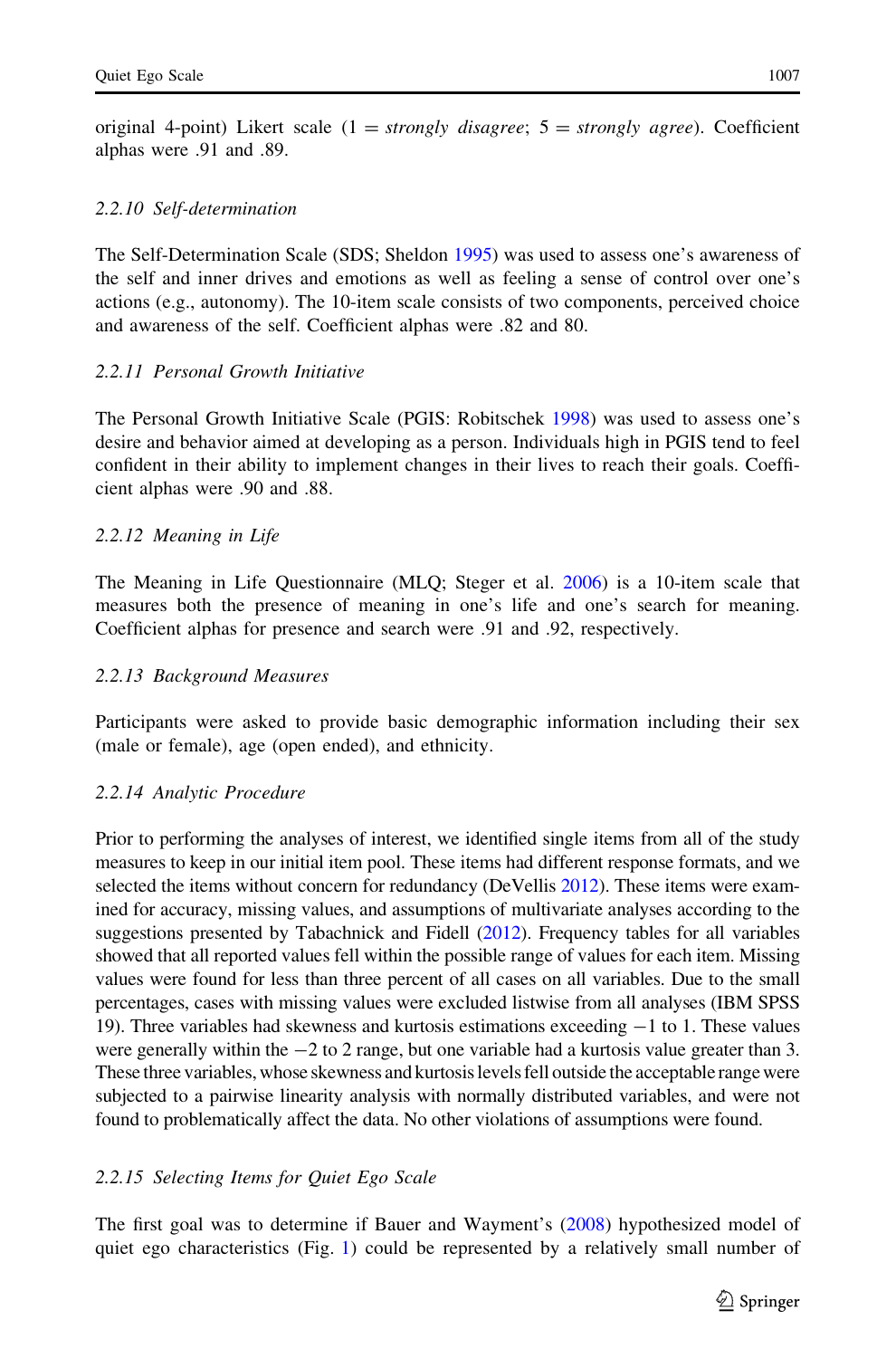<span id="page-9-0"></span>

Fig. 1 Factor structure of the Quiet Ego Scale with standardized factor loadings from CFA in sample 2  $(N = 330)$ . Circles denote latent constructs; rectangles denote measured variables. Paths represent relations among the variables. All factor loadings were significant at  $p < .001$ 

items selected from existing measures. In order to select items that best represented the four sub-factors of the "quiet ego" (as described by Bauer and Wayment [2008\)](#page-31-0), three basic sets of analyses were performed on Sample 1 ( $n = 302$ ). First, four exploratory factor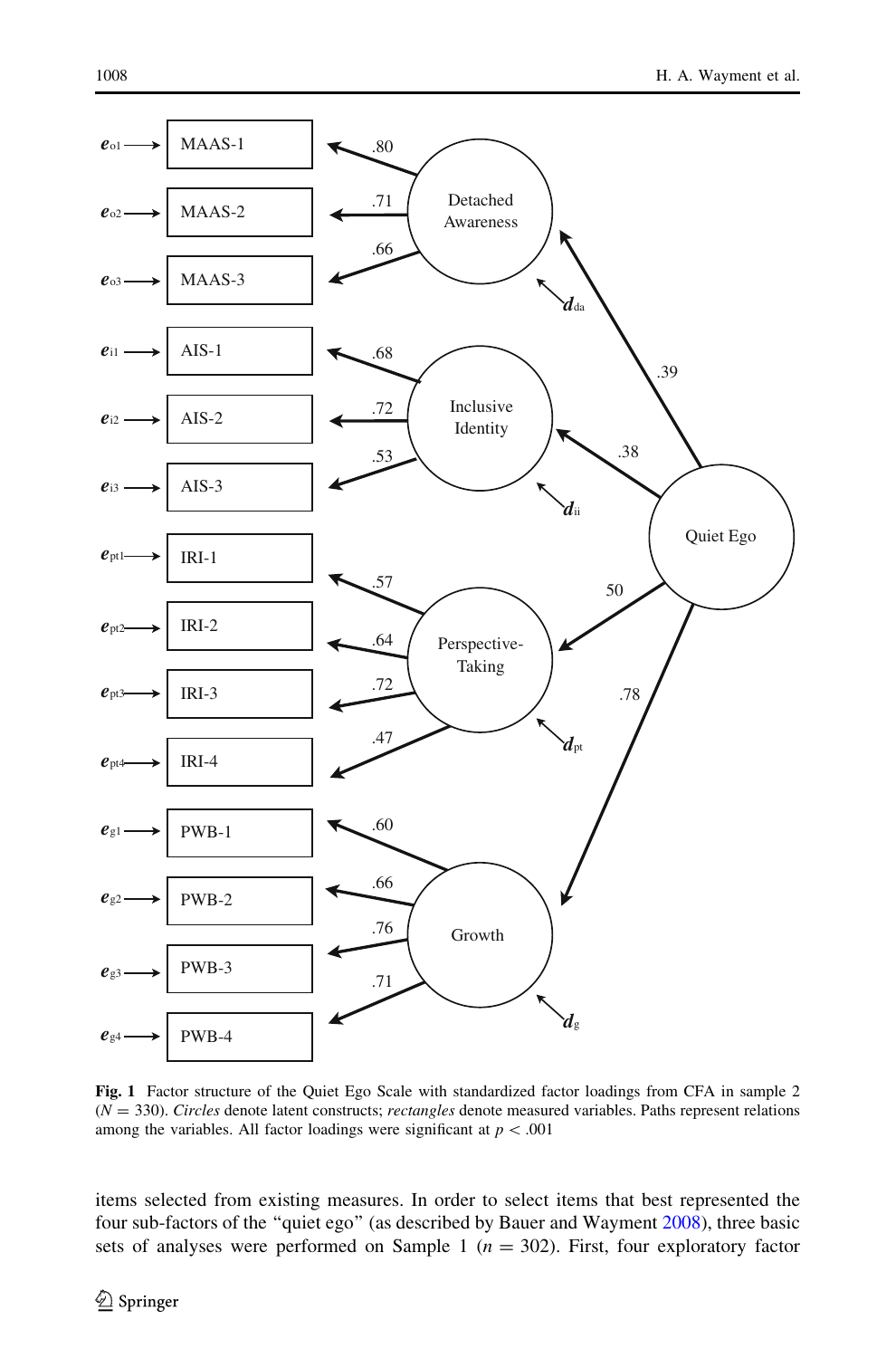analyses (EFAs) were performed to narrow down a set of scale items selected a priori for each quiet ego sub-factor. Our rationale for evaluating items for each characteristic separately was to provide a context that would allow us to adequately focus on the meaning of each characteristic and not be influenced by the other quiet ego characteristics. Second, a follow-up EFA was conducted with the final set of items derived from the initial EFAs to examine simple structure among the four latent variables. Finally, a confirmatory factor analysis (CFA) was performed using the selected items in a second sample  $(n = 330)$ .

#### 2.3 Results

#### 2.3.1 Exploratory Factor Analyses for QE Sub-Factors

Four separate EFAs were performed using a promax rotation (IBM SPSS 19). Each EFA was performed on items representing a specific quiet ego sub-factor. An iterative process was used to determine the final selection of items to be included in EFA. Two criteria were used to generate the final item pool: (1) items were available in samples 1 and 2, and (2) items represented, at least on face value, the intent of the quiet ego sub-factor. Initially, "detached awareness" had 11 items, "inclusive identity" had 15 items; "perspective taking'' had 12 items, and ''growth'' had 17 items. All authors of this paper reviewed the items over the period of about one week. The review consisted re-reading the theoretical description in Bauer and Wayment ([2008\)](#page-31-0), subsequent discussions, followed by an examination of inter-item correlation matrices and reliabilities. Following this review process, the initial item pools were reduced (detached awareness: 10, inclusive identity: 5, perspective taking: 5, and growth: 9). Table [1](#page-11-0) lists the final items selected for the scale. Next, we describe the process whereby the final items were chosen.

For each of the EFAs, factors were selected using a cutoff eigenvalue level of 1.00. Inspection of eigenvalues and scree plots for all of the analyses generally revealed a strong single factor solution. Multi-factor solutions generally revealed a lack of simple structure and failed to meet a minimal criterion of having a primary factor loading of .45 or above in combination with no cross-loading of .30 on any factor. A summary of each of the EFAs will now be described.

### 2.3.2 Detached Awareness

The ten items included in the initial EFA for detached awareness resulted in two factors with eigenvalues above 1.0 (3.34 and 1.51). Due to the lack of simple structure resulting from preserving a two-factor solution and that one factor emerged as much stronger, a one-factor solution was used to determine the detached awareness sub-factor from these ten items. Eight items met the factor loading of .45 or larger cutoff value. In keeping with the goal of developing a short measure, the top three highest loading items were selected. Choosing the top three loadings also allowed all detached awareness items to be taken from a single scale, rather than two different scales. Cronbach's alpha confirmed this three-item solution ( $\alpha = .76$ ). The final detached awareness items were all from the MAAS (Brown and Ryan [2003](#page-31-0)).

### 2.3.3 Inclusive Identity

The five inclusive identity items resulted in a two-factor solution to the initial EFA with eigenvalues of 1.89 and 1.54. The decision was made that the second factor, comprised of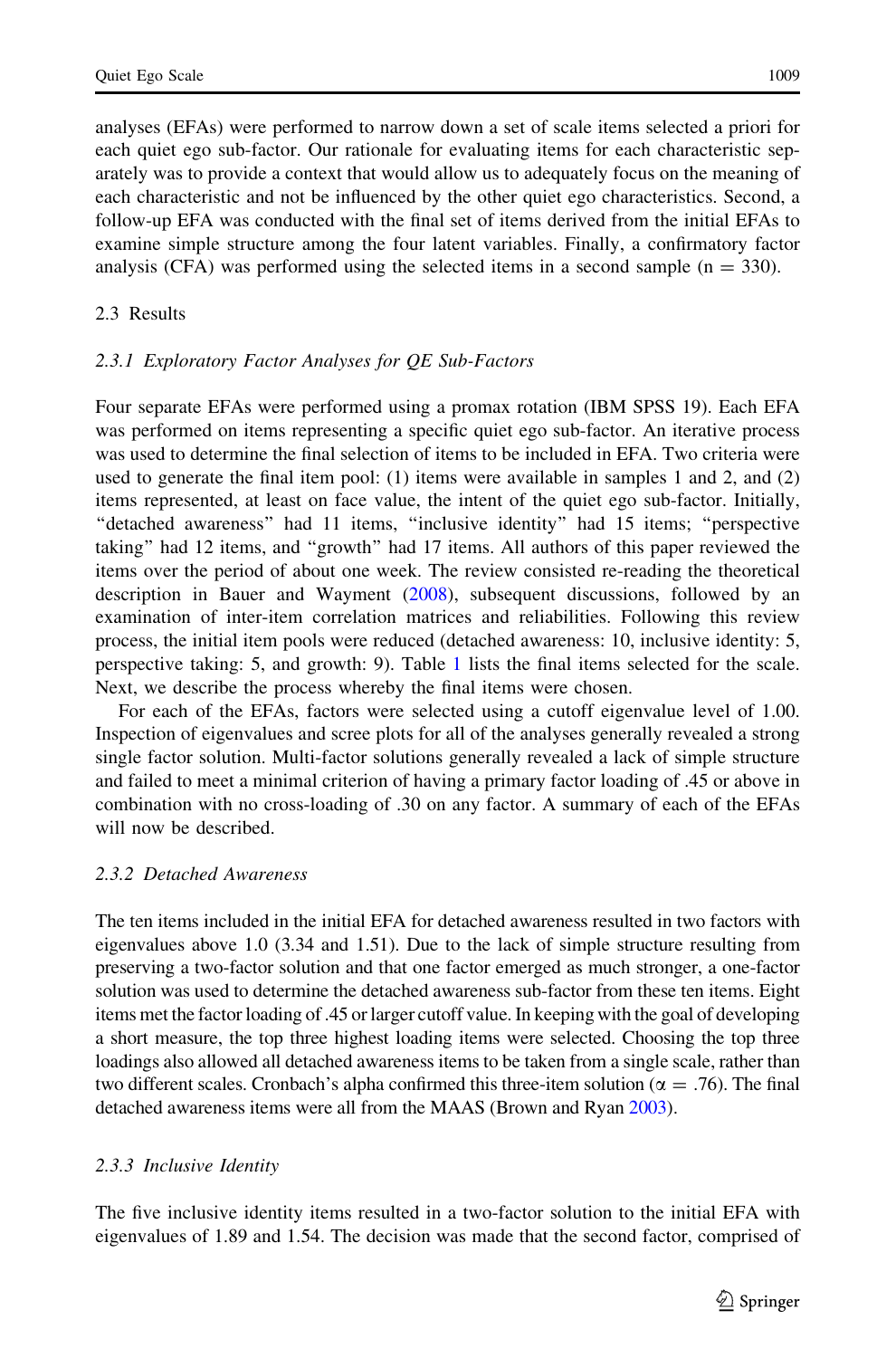| Subscale                           | Item                                                                                                         |
|------------------------------------|--------------------------------------------------------------------------------------------------------------|
| Detached<br>awareness <sup>a</sup> | I find myself doing things without paying much attention                                                     |
|                                    | I do jobs or tasks automatically, without being aware of what I'm doing                                      |
|                                    | I rush through activities without being really attentive to them                                             |
| Inclusive<br>identity <sup>b</sup> | The connection between you and all living things                                                             |
|                                    | The connection between you and a stranger on a bus                                                           |
|                                    | The connection between you and a person of another race                                                      |
| Perspective<br>taking <sup>c</sup> | Before criticizing somebody, I try to imagine how I would feel if I were in their place                      |
|                                    | When I'm upset at someone, I usually try to put myself in his or her shoes for a while                       |
|                                    | I try to look at everybody's side of a disagreement before I make a decision                                 |
|                                    | I sometimes find it difficult to see things from another person's point of view (reverse)                    |
| Growth <sup>d</sup>                | For me, life has been a continuous process of learning, changing, and growth                                 |
|                                    | I have the sense that I have developed a lot as a person over time                                           |
|                                    | I think it is important to have new experiences that challenge how you think about<br>yourself and the world |
|                                    | When I think about it, I haven't really improved much as a person over the years                             |
|                                    | For me, life has been a continuous process of learning, changing, and growth                                 |

<span id="page-11-0"></span>Table 1 Ouiet Ego Scale items (in original scale format)

<sup>a</sup> Mindful Attention and Awareness Scale (Brown and Ryan [2003\)](#page-31-0); 6-point Likert-scale ( $1 = almost$ always,  $2 =$  very frequently,  $3 =$  somewhat frequently,  $4 =$  somewhat infrequently,  $5 =$  very infrequently,  $6 = almost never)$ 

<sup>b</sup> Allo-Inclusive Identity Scale (Leary et al. [2008](#page-32-0)); 7-point graphic scale  $[1 =$  no relationship or connectedness (non overlapping circles representing "self" and "other") to  $7 =$  complete connectedness (overlapping circles representing ''self'' and ''other'')]

Davis Interpersonal Reactivity Scale, Perspective Taking Subscale (Davis [1983](#page-31-0)); 5-point Likert scale  $(1 = \text{definitely true of myself}; 5 = \text{not true of myself})$ 

Ryff's Personal Growth Subscale of Well-Being Scale ([1989\)](#page-33-0); 6-point Likert scale (1 = strongly disagree;  $2 =$  disagree;  $3 =$  slightly disagree;  $4 =$  slightly agree;  $5 =$  agree;  $6 =$  strongly agree)

two items previously identified as exceeding acceptable skewness and kurtosis values, would be removed and the one-factor solution used. These two items measured level of connectedness toward kin, while the concept of inclusive identity involves a sense of connection to non-kin. Rather than employ a two-factor solution, in which one factor shows deviations from normality, a single-factor solution was selected. This resulted in a three-item solution for inclusive identity. Calculation of Cronbach's alpha confirmed this three-item solution ( $\alpha = .66$ ) over the five-item solution ( $\alpha = .58$ ). The final inclusive identity items were all from the A-I Scale (Leary et al. [2008](#page-32-0)).

### 2.3.4 Perspective Taking

The five items included in the perspective taking EFA created a single factor with an eigenvalue of 2.19. While two of the five items fell below the .45 cutoff, because one of the items was very close to this cutoff (.43), came from the same scale, and measured the presence of the perspective-taking component of compassion when not grounded in a negative situation (as the other three did), the item was retained. Cronbach's alpha confirmed this four-item solution ( $\alpha = .68$ ), as not markedly different from the three-item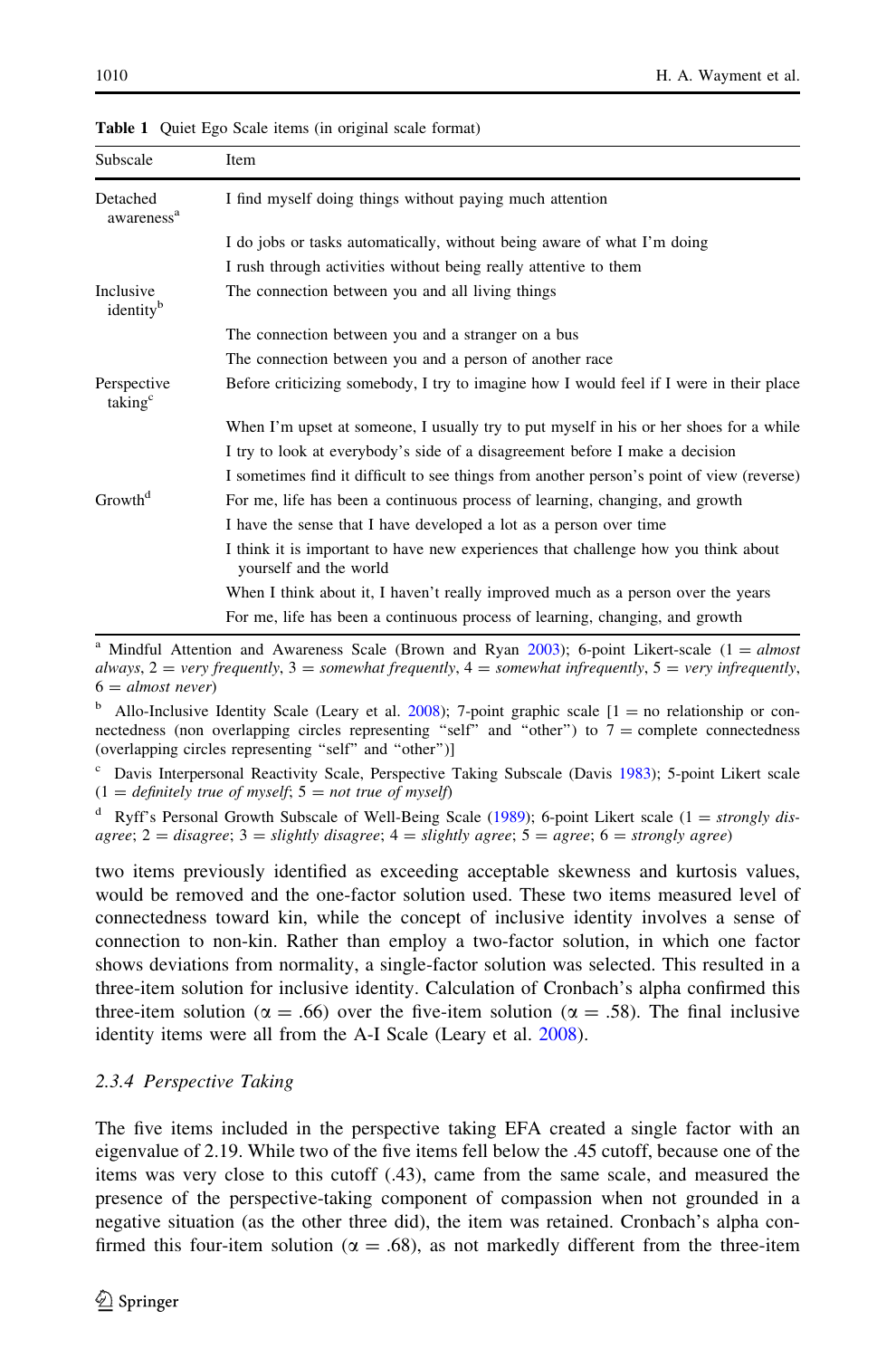solution ( $\alpha = .69$ ). The final perspective items were from the Perspective Taking subscale of Davis' [\(1983](#page-31-0)) Interpersonal Reactivity Index.

### 2.3.5 Growth

The nine items were entered into the EFA. While two eigenvalues exceeded 1.0 (3.13 and 1.09), examination of the scree plot only showed strong differentiation of one factor. Four items exceeded the .45 cutoff value and one additional item met the cutoff value. The highest loading four items were from Ryff's Psychological Well-Being scale, while the fifth item was taken from a different scale (Loyola Generativity Scale). Cronbach's alpha confirmed this four-item solution ( $\alpha = .78$ ), which did not differ for the five-item solution  $(\alpha = .78)$ . The final growth items were from the personal growth subscale of the Ryff Personal Well-Being Scale (PWB; Ryff [1989\)](#page-33-0).

### 2.3.6 EFA for QE Scale

By using the highest loadings items for each of the sub-factor EFAs, a total of 14 items were retained for one final EFA, using PCA method of extraction and Promax rotation. This EFA successfully identified four hypothesized factors, and met the criteria for simple structure (Thurstone [1947](#page-33-0); each item loaded only on one factor). Four factors emerged from the analysis with eigenvalues greater than 1.00 (3.47, 1.84, 1.63, and 1.54) and corresponded to the four theoretical factors of the quiet ego emerged from the individual exploratory factor analyses explaining a total of 61 % of the variance for the entire set of variables. The first factor (growth) explained 25 % of the variance, with an additional 13 % explained by the second (detached awareness), 12 % by the third (perspective taking), and 11 % by the fourth (inclusive identity). Factor loadings are presented in Table [2](#page-13-0).

The internal reliabilities of the four sub-factors were adequate: detached awareness: .76, inclusive identity: .66 perspective taking: .68, growth: .78. Zero order correlations between the first-order factors ranged from .09 (objective awareness with inclusive identity) to .32 (perspective taking with growth). The average correlation was .19, all  $ps\ < .05$ . Correlations among the first-order latent factors ranged from .14 to .31, with an average of .26, all  $ps\lt 0.05$ . The standardized coefficient alpha for the 14-item scale was .78. As expected, growth was moderately correlated with detached awareness, inclusive identity, and perspective taking.

#### 2.3.7 Confirmatory Factor Analysis

We subjected the 14 items found in sample 1 to a confirmatory factor analysis in sample 2 using EQS, using maximum likelihood (ML) method of estimation (Bentler [1995;](#page-31-0) Hurley et al. [1997](#page-32-0)). Our hypothesized higher-order model provided a good fit to the data,  $\chi^2$  $(73) = 126.19, p < .001, \chi^2$ : df = 1.73, CFI = .94, NNFI = .92, RMSEA = .05. All beta coefficients were significant,  $p \lt 0.001$  $p \lt 0.001$ , and presented in Fig. 1. The standardized coefficient alpha for the 14-item scale was .78. The final items for this scale are listed in Table [1](#page-11-0).

### 2.3.8 Correlates of QES

We used data from samples one and two to evaluate initially the validity of the QES by examining its associations with previously validated scales (DeVellis [2012](#page-31-0); Worthington and Whittaker [2006](#page-34-0)). In both samples, QES was unrelated to participant age, gender, or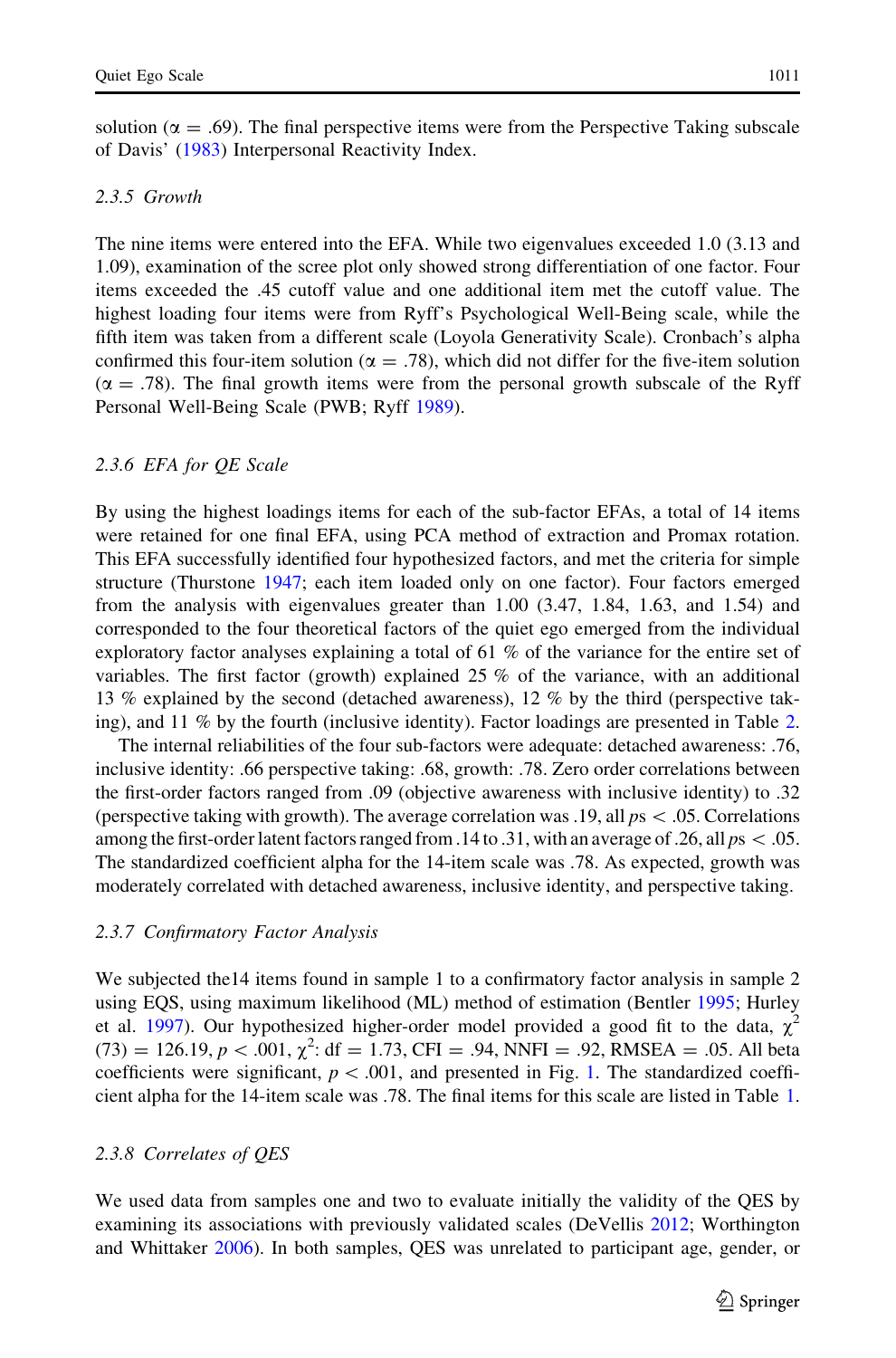| Growth |
|--------|
| .27    |
| .18    |
| .23    |
| .23    |
| .13    |
| .17    |
| .22    |
| .22    |
| .21    |
| .38    |
| .76    |
| .73    |
| .65    |
| .61    |
|        |

<span id="page-13-0"></span>Table 2 Factor loadings for exploratory factor analysis

ethnic status. Correlations are presented in Table [3.](#page-14-0) The QES was related most strongly to Humility, Self-Compassion, and the Loyola Generativity Scale. Moderate positive correlations were found between the QES and Savoring Beliefs Inventory, Self-Esteem, Self-Determination, and Personal Growth Inventory. The QES was associated only weakly with the MLS Presence Subscale (e.g., life is presently meaningful), and not at all with the MLS Searching (e.g., searching for meaning in life).

### 2.4 Discussion

We examined whether Bauer and Wayment's ([2008](#page-31-0)) theoretical conceptualization of the quiet ego as a higher order construct could be demonstrated empirically. Using exploratory and confirmatory analyses, we identified four reliable first-order factors from existing psychological scales in one sample  $(n = 303)$  and confirmed the factor structure, and replicated the factor structure in a second sample  $(n = 330)$ . The reliability estimates for the subscales and the total scale were acceptable (DeVellis [2012\)](#page-31-0) and reflected the conceptual level (e.g., mid-range theory) of the hypothesized scale. Growth was strongly related to each of the other three quiet ego characteristics and was the highest loading subfactor in our factor analyses, lending support for the importance of growth in our conceptualization of quiet ego. This study also provided evidence that QES was associated with constructs that reflect the overarching themes of balance and growth: humility, selfcompassion, generativity, the ability to savor everyday experiences, having meaning in one's life, well-being, greater self-determination, and more confidence in one's ability to reach one's goals. The QES was unrelated to searching for meaning in life.

### 3 Study 2

Study 1 established a 14-item QES scale based on the theoretical description of the quiet ego (Bauer and Wayment [2008\)](#page-31-0). In order to provide additional information about the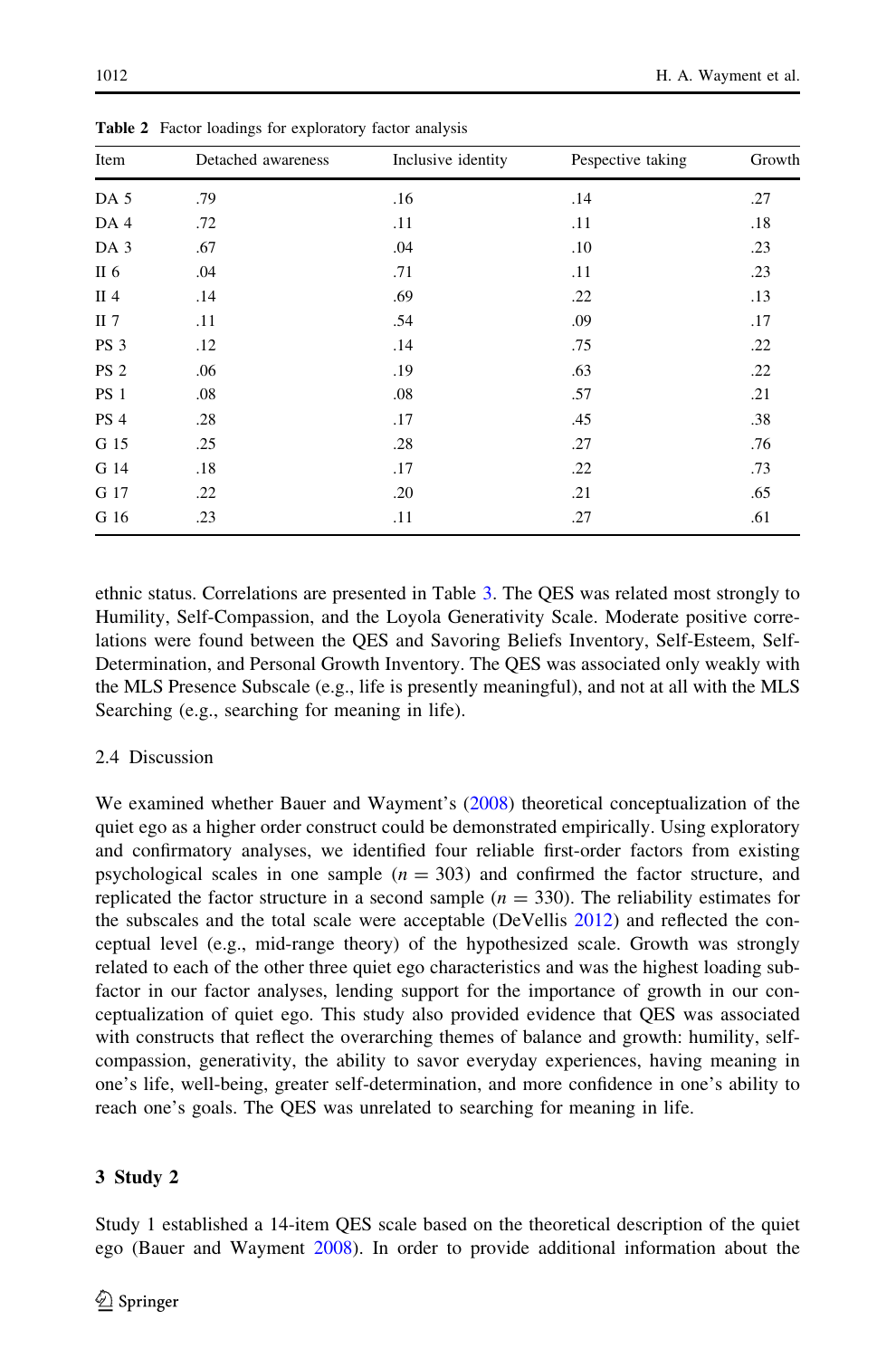<span id="page-14-0"></span>**Table 3** Correlations between QES and psychology measures (Total  $N = 2,044$ )

| Sample 1<br>Sample 2<br>Sample 1<br>Sample 2<br>330<br>564<br>209<br>459<br>Study $N$<br>303<br>155<br>.78<br>.78<br>.77<br>.79<br>QES (coefficient alpha)<br>.76<br>.73<br>Humility <sup>a</sup><br>$.56***$<br>$.57***$<br>Self-compassion <sup>b</sup><br>$.32***$<br>$.43***$<br>$.53***$<br>Generativity <sup>c</sup><br>$.48***$<br>.49*** | Study 1 |  | Study 2 |  | Study 3 | Study 4  |
|--------------------------------------------------------------------------------------------------------------------------------------------------------------------------------------------------------------------------------------------------------------------------------------------------------------------------------------------------|---------|--|---------|--|---------|----------|
|                                                                                                                                                                                                                                                                                                                                                  |         |  |         |  |         |          |
|                                                                                                                                                                                                                                                                                                                                                  |         |  |         |  |         |          |
|                                                                                                                                                                                                                                                                                                                                                  |         |  |         |  |         |          |
|                                                                                                                                                                                                                                                                                                                                                  |         |  |         |  |         |          |
|                                                                                                                                                                                                                                                                                                                                                  |         |  |         |  |         | $.36***$ |
|                                                                                                                                                                                                                                                                                                                                                  |         |  |         |  |         |          |
| Savoring <sup>d</sup><br>.49***<br>$.53***$                                                                                                                                                                                                                                                                                                      |         |  |         |  |         |          |
| Self-esteem <sup>e</sup><br>$.43***$<br>$.45***$<br>.44***                                                                                                                                                                                                                                                                                       |         |  |         |  |         |          |
| Self-determination <sup>f</sup><br>$.40***$<br>$.44***$                                                                                                                                                                                                                                                                                          |         |  |         |  |         |          |
| Growth initiative <sup>g</sup><br>$.42***$<br>$.47***$                                                                                                                                                                                                                                                                                           |         |  |         |  |         |          |
| Presence of meaning <sup>h</sup><br>$.52***$<br>$.32***$                                                                                                                                                                                                                                                                                         |         |  |         |  |         |          |
| .07<br>Search for meaning<br>$-.06$                                                                                                                                                                                                                                                                                                              |         |  |         |  |         |          |
| Holistic thinking: causality <sup>i</sup><br>$.25**$                                                                                                                                                                                                                                                                                             |         |  |         |  |         |          |
| Holistic thinking: attitudes<br>$.20**$                                                                                                                                                                                                                                                                                                          |         |  |         |  |         |          |
| Toward contradictions                                                                                                                                                                                                                                                                                                                            |         |  |         |  |         |          |
| Negative thinking <sup>1</sup><br>$-.12*$                                                                                                                                                                                                                                                                                                        |         |  |         |  |         |          |
| Extraversion <sup>k</sup><br>$.38***$                                                                                                                                                                                                                                                                                                            |         |  |         |  |         |          |
| Conscientiousness<br>.14**                                                                                                                                                                                                                                                                                                                       |         |  |         |  |         |          |
| $.27**$<br>Openness to experience                                                                                                                                                                                                                                                                                                                |         |  |         |  |         |          |
| $.22**$<br>Honesty-humility                                                                                                                                                                                                                                                                                                                      |         |  |         |  |         |          |
| Emotionality<br>$-.015$                                                                                                                                                                                                                                                                                                                          |         |  |         |  |         |          |
| $.33***$<br>Agreeableness                                                                                                                                                                                                                                                                                                                        |         |  |         |  |         |          |
| Autonomy <sup>1</sup><br>$.25**$                                                                                                                                                                                                                                                                                                                 |         |  |         |  |         |          |
| $.28***$<br>Competence                                                                                                                                                                                                                                                                                                                           |         |  |         |  |         |          |
| $.37***$<br>Relatedness                                                                                                                                                                                                                                                                                                                          |         |  |         |  |         |          |
| $-.21**$<br>Physical aggression <sup>m</sup>                                                                                                                                                                                                                                                                                                     |         |  |         |  |         |          |
| Verbal aggression<br>$-.14**$                                                                                                                                                                                                                                                                                                                    |         |  |         |  |         |          |
| $-.27***$<br>Anger                                                                                                                                                                                                                                                                                                                               |         |  |         |  |         |          |
| $-.26***$<br>Hostility                                                                                                                                                                                                                                                                                                                           |         |  |         |  |         |          |
| $.23***$<br>Cognitive reappraisal <sup>n</sup>                                                                                                                                                                                                                                                                                                   |         |  |         |  |         |          |
| $-.11*$<br>Expressive suppression                                                                                                                                                                                                                                                                                                                |         |  |         |  |         |          |
| Psychological entitlement <sup>o</sup><br>$-.12*$                                                                                                                                                                                                                                                                                                |         |  |         |  |         |          |
| Youth assets <sup>p</sup><br>$.39***$                                                                                                                                                                                                                                                                                                            |         |  |         |  |         |          |
| $-.24***$<br>Risk taking: psychological <sup>q</sup>                                                                                                                                                                                                                                                                                             |         |  |         |  |         |          |
| Risk taking: physical<br>.06                                                                                                                                                                                                                                                                                                                     |         |  |         |  |         |          |
| Self-Transcendence Scale (Reed) <sup>r</sup><br>.44***                                                                                                                                                                                                                                                                                           |         |  |         |  |         |          |
| Self-Transcendence Scale (Levenson) <sup>s</sup><br>$.47***$                                                                                                                                                                                                                                                                                     |         |  |         |  |         |          |
| Pro-environmental attitudes <sup>t</sup><br>$.35***$                                                                                                                                                                                                                                                                                             |         |  |         |  |         |          |
| Affect balance <sup>u</sup><br>40***                                                                                                                                                                                                                                                                                                             |         |  |         |  |         |          |
| Life satisfaction <sup>v</sup><br>$.28***$<br>$.24**$                                                                                                                                                                                                                                                                                            |         |  |         |  |         |          |
| Resilience: commitment <sup>w</sup>                                                                                                                                                                                                                                                                                                              |         |  |         |  |         | $.40***$ |
| Resilience: control                                                                                                                                                                                                                                                                                                                              |         |  |         |  |         | $.35***$ |
| Resilience: challenge                                                                                                                                                                                                                                                                                                                            |         |  |         |  |         | $.35***$ |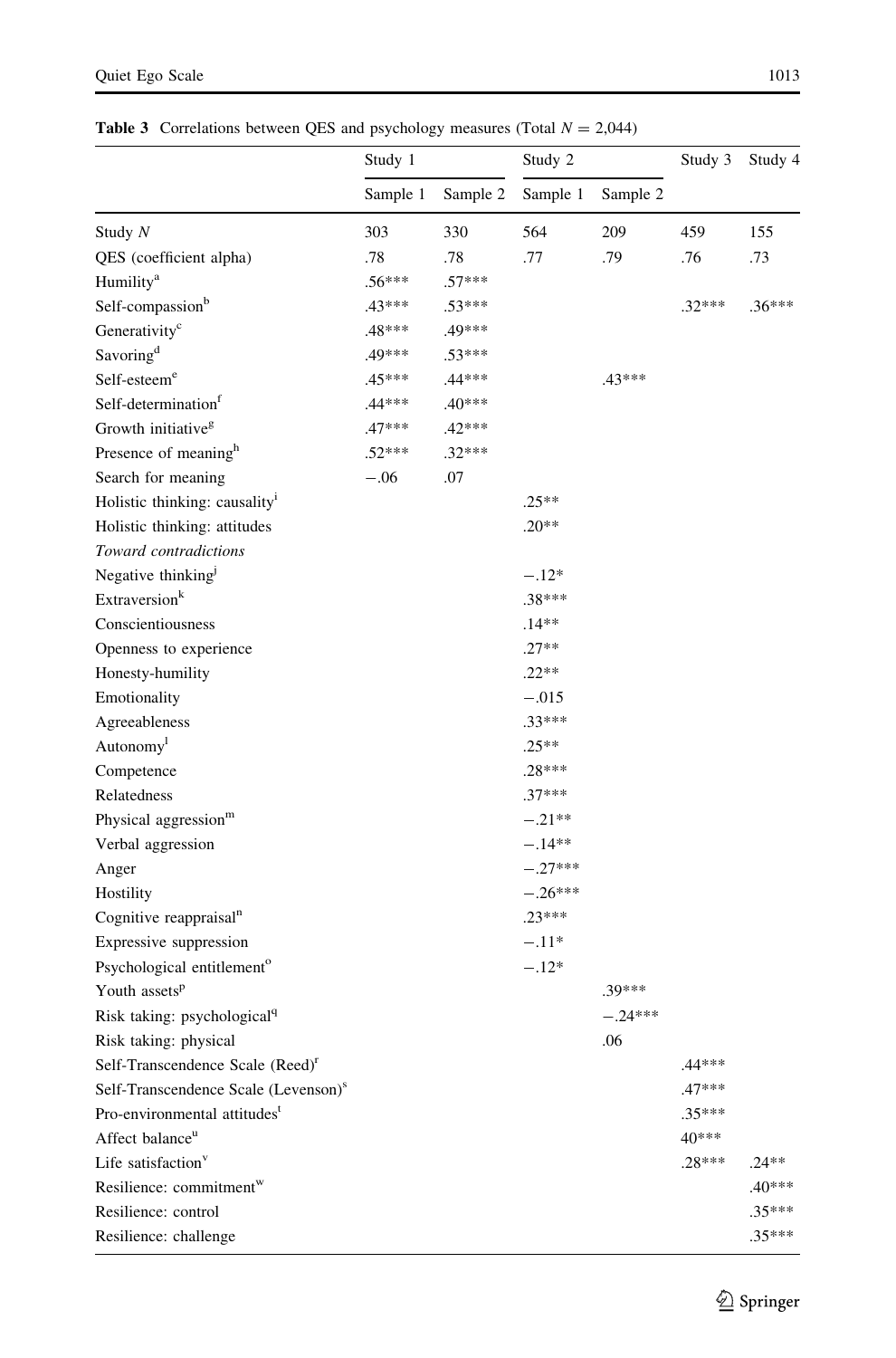|                                     | Study 1<br>Sample 2<br>Sample 1 |  | Study 2  |          | Study 3 | Study 4  |
|-------------------------------------|---------------------------------|--|----------|----------|---------|----------|
|                                     |                                 |  | Sample 1 | Sample 2 |         |          |
| Coping self-efficacy $x$            |                                 |  |          |          |         | $.35***$ |
| Authenticity <sup>y</sup>           |                                 |  |          |          |         | $.52***$ |
| Five facet mindfulness              |                                 |  |          |          |         | $.26**$  |
| Observing <sup><math>z</math></sup> |                                 |  |          |          |         | $27**$   |
| Describing                          |                                 |  |          |          |         | $.33***$ |
| Act with awareness                  |                                 |  |          |          |         | .12      |
| Non-judging of inner experience     |                                 |  |          |          |         | $.20**$  |
| Non-reacting to inner experience    |                                 |  |          |          |         |          |

#### Table 3 continued

Strength of correlations (reference): small  $(.10-.29)$ , medium  $(.30-.49)$ , large  $(>.50)$ ; Cohen [\(1992](#page-31-0))

<sup>a</sup> Scale created for this study; <sup>b</sup> Self-compassion (Neff [2003](#page-33-0)); <sup>c</sup> Loyola Generativity Scale (McAdams and de St. Aubin [1992\)](#page-32-0); <sup>d</sup> Savoring Beliefs Inventory (Bryant [2003](#page-31-0)); <sup>è</sup> Self-Esteem Scale (Rosenberg [1965\)](#page-33-0); <sup>f</sup> Self-Determination Scale (Sheldon [1995](#page-33-0)); <sup>g</sup> Personal Growth Initiative Scale (Robitschek [1998\)](#page-33-0); <sup>h</sup> MLQ: Meaning in Life Questionnaire (Steger et al. [2006](#page-33-0)); <sup>i</sup> A-HS: Analysis-Holism Scale (Choi et al. [2007\)](#page-31-0); <sup>j</sup> Habit Index of Negative Thinking (Verplanken et al. [2007\)](#page-33-0); <sup>k</sup> HPI-R: Hexaco Personality Inventory-Revised (HPI-R; Ashton and Lee [2009](#page-30-0)); <sup>1</sup> BPNS: Basic Psychological Needs Scale (BPNS; Deci and Ryan  $2000$ ); <sup>m</sup> BPAQ: Buss and Perry Aggression Questionnaire (Buss and Perry [1992](#page-31-0)); <sup>n</sup> ERQ: Emotional Regulation Questionnaire (Gross and John 2003). <sup>o</sup> Psychological Entitlement Scale (Campbell et al. 2004); P Youth Assets (Oman et al. [2002](#page-33-0)); <sup>q</sup> ATR: Attitudes Towards Risk Scale (Franken et al. [1992](#page-31-0)); <sup>r</sup> Self-Transcendence Scale (STS; Reed [2003;](#page-33-0) updated 2012); <sup>s</sup> The Adult Self-Transcendence Scale (ASTS; Levenson et al. [2005](#page-32-0)); <sup>t</sup> New Ecological Paradigm Scale (Dunlap et al. [2000\)](#page-31-0); <sup>u</sup> Affects Balance Scale (Watson et al. [1988\)](#page-33-0); <sup>v</sup> Satisfaction with Life Scale (SWLS; Diener et al. [1985\)](#page-31-0); <sup>w</sup> Dispositional Resilience Scale (DRS; Bartone [2007\)](#page-30-0). <sup>x</sup> The Coping Self-Efficacy Scale (CSES; Chesney et al. [2006\)](#page-31-0); <sup>y</sup> Authenticity Inventory (AI-3; Kernis and Goldman [2006](#page-30-0)); <sup>z</sup> Five Facet Mindfulness Scale (FFMS; Baer et al. 2006)  $* p < .05; ** p < .01; ** * p < .001$ 

convergent validity of the QES we collected data from two additional college student samples, including the QES and 11 self-report measures of personality, individual differences, attitudes, affect, and behavior. We selected variables that we expected would be positively and negatively associated with quiet ego characteristics. Given our assumption that QES represents a less defended and more compassionate self-identity, we expected that QES would be related to an orientation toward psychological growth as reflected in self-determination, prosocial thoughts and behavior, less psychological entitlement, less risk taking, and balance as reflected in more honesty-humility, holistic and cooperative thinking, adaptive coping, less negative thinking, and less aggressive thoughts and behavior. Although we ventured no predictions, we also examined correlations between QES and Hexaco Personality Inventory. In our second sample we included a measure of self-esteem in order to examine its relationship with QES.

### 3.1 Method

### 3.1.1 Participants

The first sample consisted of 564 college students (22 % male, 72 % female; 8 % did not report) who completed online questionnaires for course credit. Ages ranged from 18 to 51 years, with a mean age of 19.38 ( $SD = 3.25$ ). The ethnic distribution of the sample was 67.0 % White, 13.4 % Hispanic of Latino, 3.8 % Asian, 3.1 % Black or African American,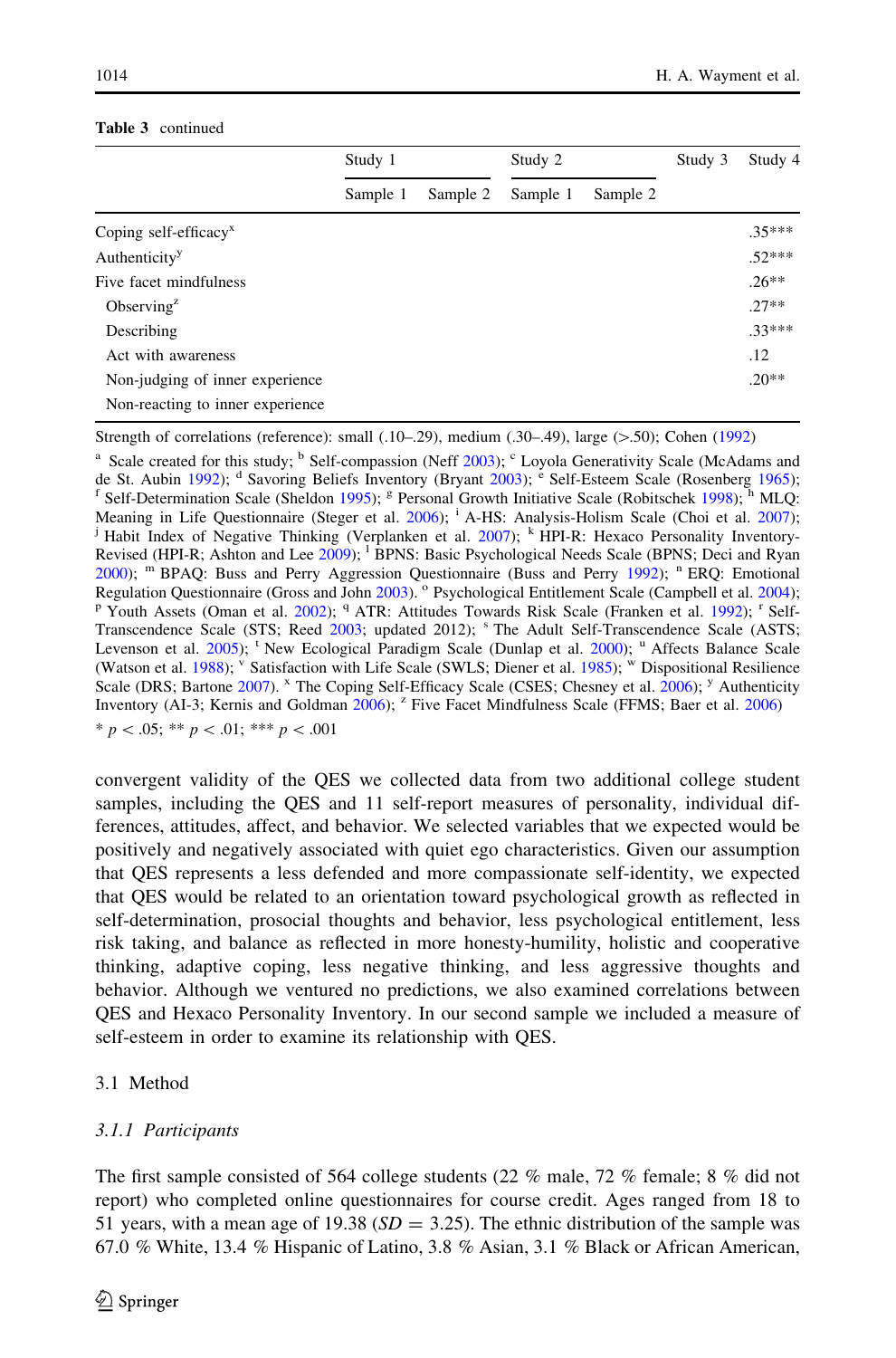1.5 % American Indian or Alaska Native as well as 2.4 % Native Hawaiian or Other Pacific Islander. The second sample consisted of 209 college students (26 % men, 74 % women). Ages ranged from 18 to 54 years, with a mean age of 20.08 ( $SD = 4.09$ ). The ethnic distribution of the sample was 71.0 % White, 13.0 % Hispanic of Latino, 6.3 % Asian, 3.9 % Black or African American, 2.4 % American Indian or Alaska Native as well as 2.4 % Native Hawaiian or Other Pacific Islander.

#### 3.2 Measures

#### 3.2.1 Quiet Ego Characteristics (Samples 1 and 2)

In the first sample the *Quiet Ego Scale* consisted of 14 items described in Study 1 using the original response scales (5-, 6-, or 7-point scales; see Table [1](#page-11-0)). Prior to taking the sum of items, scores were standardized  $(M = .00, SD = 1.00)$ . Coefficient alpha was .77. In sample one, reliabilities for the quiet ego characteristic subscales were as follows (detached awareness: .81, inclusive identity: .62, perspective taking: .73, growth: .87) and the subscale intercorrelations were all significant, but modest. As in study 1, growth was positively correlated with detached awareness,  $r(564) = .20$ ,  $p < .0001$ , inclusive identity,  $r(564) = .17$ ,  $p < .0001$ , and perspective taking,  $r(564) = .21$ ,  $p < .0001$ . Detached awareness was correlated with inclusive identity,  $r(564) = .12$ ,  $p < .01$ ) and perspective taking,  $r(564) = .12$ ,  $p < .01$ ). Inclusive identity and perspective taking were also correlated,  $r(564) = .25$ ,  $p < .0001$ . In this data set the correlations for men (n = 130) were positive for all (inclusive identity and detached awareness was .25  $p < .004$ ), but for women it was .08). In the second sample participants answered all questions on a 5-point scale  $(1 = strongly disagree; 5 = strongly agree)$ . Coefficient alpha was .79. In the Appendix, we present the items as reformatted for use with a standardized 5-point scale. In sample two, reliabilities for the quiet ego characteristic subscales were as follows (detached awareness: .79, inclusive identity: .56, perspective taking: .75, growth: .83). Again, growth was positively correlated with all three other subscales: detached awareness,  $r(209) = .22, p < .001$ , inclusive identity,  $r(209) = .27, p < .0001$ , and perspective taking,  $r(209) = .44$ ,  $p < .0001$ . Inclusive identity and perspective taking were strongly related,  $r(209) = .42$ ,  $p < .0001$ . Detached awareness was fairly unrelated to inclusive identity,  $r(209) = .01$ , and only modestly related to perspective taking,  $r(209) = .07$ . Higher scores on this measure indicate a stronger quiet ego.

### 3.2.2 Self-esteem (Sample 2)

Rosenberg's Self Esteem Scale (RSE; Rosenberg [1965](#page-33-0)) is described in study 1. Coefficient alpha was .92. Higher scores on this measure indicate higher self-esteem.

### 3.2.3 Holistic and Cooperative Thinking (Sample 1)

The Analysis-Holism Scale (A-HS; Choi et al. [2007](#page-31-0)) assesses two dimensions of thinking. The Causality subscale captures the belief that ''everything is connected'' whereas the Attitudes Toward Contradictions subscale depicts the person who prefers harmony and moderation. Coefficient alphas were .88 and .80, respectively. Higher scores on these measures indicate a greater ability to think in a holistic way and greater preference toward harmony, and moderation in thinking.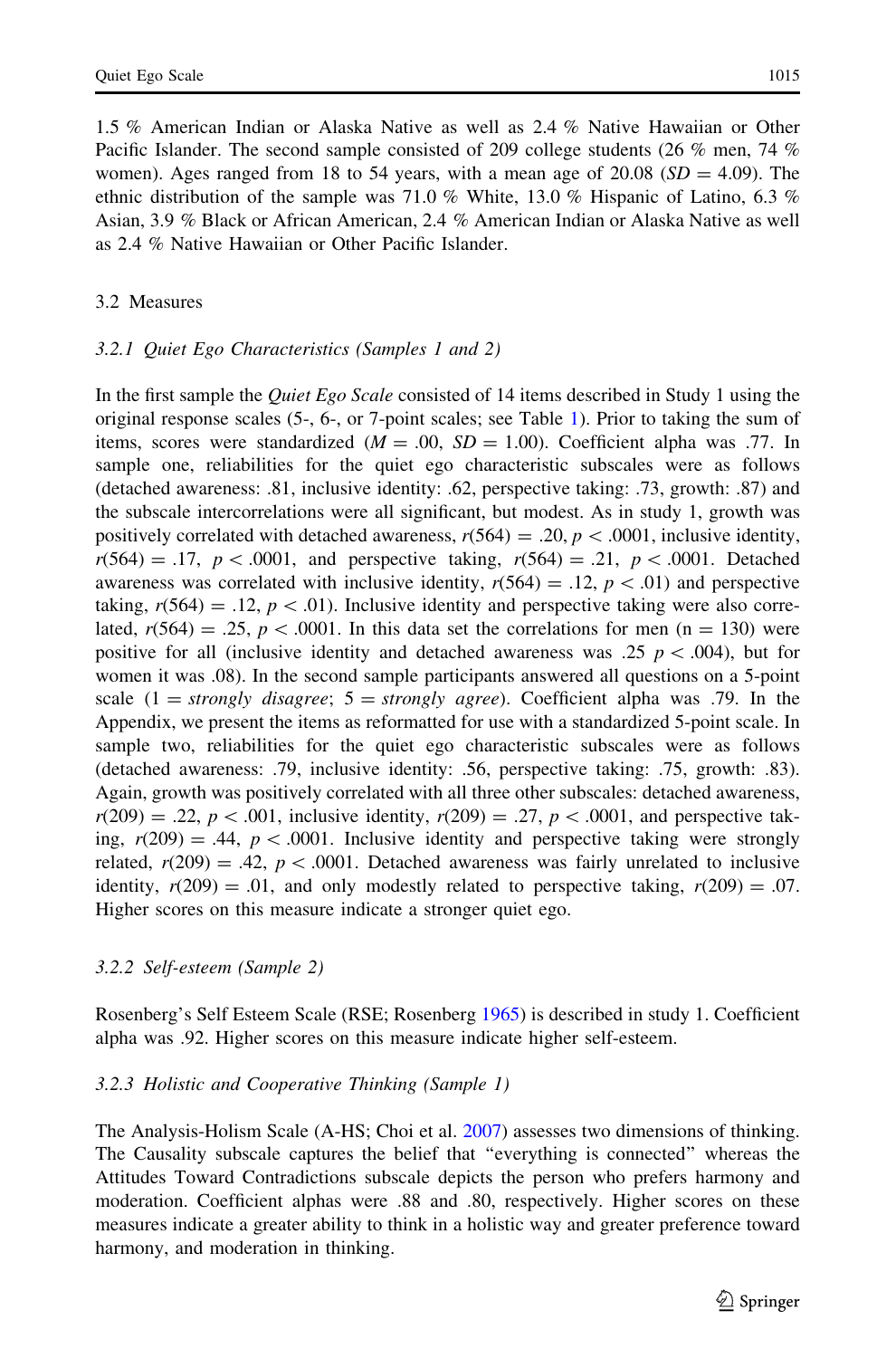### 3.2.4 Negative Thinking (Sample 1)

The Habit Index of Negative Thinking (HINT; Verplanken et al. [2007\)](#page-33-0) consists of 12 items, which represent habitual negative thinking. Negative thinking is associated with low self-esteem, but unrelated to rumination and mindfulness (Verplanken et al. [2007](#page-33-0)). Coefficient alpha was .82. Higher scores on this measure indicate a greater preference for negative thinking.

### 3.2.5 Personality Traits (Sample 1)

We measured personality traits using the Hexaco Personality Inventory-Revised (HPI-R; Ashton and Lee [2009](#page-30-0)). The measure is a 60-item scale that assesses six dimensions of personality: Extraversion, Conscientiousness, Openness to Experience, Agreeableness, Conscientiousness, and Honesty-Humility. Coefficient alphas were .80, .78, .78, .78, .79, and .76 respectively.

### 3.2.6 Self-determination (Sample 1)

The Basic Psychological Needs Scale (BPNS; Deci and Ryan [2000](#page-31-0)) is a 21-item scale that measures the basic tenets of self-determinations and assesses competence, autonomy, and relatedness since they are theorized to be essential for healthy functioning. Coefficient alpha for autonomy was .67, competence .72, and relatedness .85. Higher scores on this measure greater endorsement of competence, autonomy, and relatedness goals.

### 3.2.7 Aggressive Thoughts and Behavior (Sample 1)

The Buss and Perry Aggression Questionnaire (BPAQ; Buss and Perry [1992](#page-31-0)) measures four factors, Physical Aggression, Verbal Aggression, Anger, and Hostility using 29 items. Coefficient alphas for the subscales were as follows: physical aggression: .86, verbal aggression: .81, anger: .85, and hostility: .88. Higher scores on these measures indicate a greater tendency to engage in these aggressive thoughts and behavior.

### 3.2.8 Emotional Regulation (Sample 1)

The Emotional Regulation Questionnaire (ERQ; Gross and John [2003\)](#page-32-0) assesses individual differences in the habitual use of two emotion regulation strategies: cognitive reappraisal and expressive suppression. Coefficient alphas were .87 and .76, respectively. Higher scores on this measure indicate greater use of cognitive reappraisal and greater suppression of expressive thoughts, respectively.

### 3.2.9 Psychological Entitlement (Sample 1)

The Psychological Entitlement Scale (PES; Campbell et al. [2004](#page-31-0)) is a nine-item measure with responses measured on a 7-point scale  $(1 = strong$  disagreement;  $7 = strong$ agreement). Coefficient alpha was .88. Higher scores on this measure indicate a stronger sense of psychological entitlement.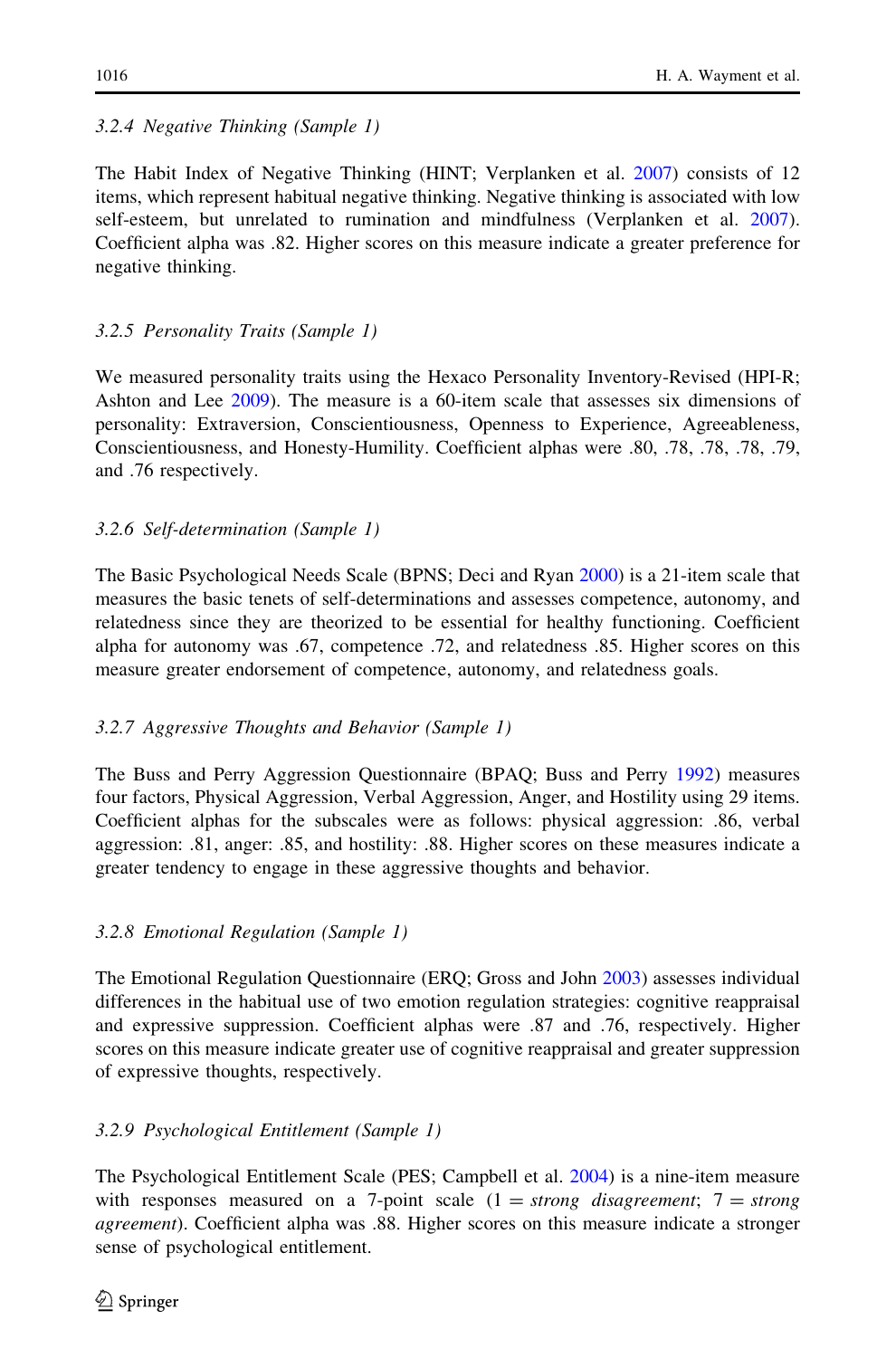#### 3.2.10 Youth Assets (Sample 2)

We used five youth assets from the Youth Asset Scale (Oman et al. [2002\)](#page-33-0): responsible choices, community involvement, cultural respect, good health practice, and use of time with regard to religion. Coefficient alpha for a total score was .84. Higher scores on this total score indicate a stronger profile of youth assets.

#### 3.2.11 Attitudes Toward Risk (Sample 2)

The Attitudes Towards Risk Scale (ATR; Franken et al. [1992\)](#page-31-0) is a 20-item scale used to assess attitudes toward two risk behaviors: psychological risks and physical risks. Coefficient alphas were .94 and .93 respectively. Higher scores on this measure indicate a higher preference for risk taking.

#### 3.3 Results

For both samples, there were no gender differences on  $QES<sup>1</sup>$  Correlational results from both samples are presented in Table [3](#page-14-0). As expected, QES was positively related to selfesteem, the Honesty-Humility personality trait, cognitive reappraisal, holistic and cooperative thinking, youth assets, and self-determination. Negative correlations were found between the QES and expressive suppression emotional regulation, physical aggression, verbal aggression, anger, hostility, negative thinking, psychological risk taking, and psychological entitlement. QES was unrelated to physical risk taking. We also found small to moderate positive correlations between QES and Extraversion, Conscientiousness, Openness to Experience, and Agreeableness, but no relationship with Emotionality. In order to strengthen conceptual validity for the QES, in our second sample we were able to examine whether the correlations with QES remained significant after controlling for self-esteem. Results indicated that although the strength of the correlations diminished somewhat, all significant findings remained significant (youth assets:  $r = .24$ ,  $p < .001$ ; psychological risk taking  $r = -.14$ ,  $p < .05$ ).

#### 3.4 Discussion

Results of Study 2 provide further support that the QES is reliable and associated with a variety of self-report measures of personality, individual differences, attitudes, affect, and behavior that reflect the four quiet ego characteristics. Results from this study provide additional evidence that QES reflects a self-identity that is less egoistic (e.g., humble and less entitled) and firmly oriented toward psychological growth (e.g., self-determination). Our results also suggest that the QES is related to specific skills that would be expected of an individual who is able to be mindful and have the ability to see other perspectives, such as the ability to think in a holistic and cooperative ways, use adaptive coping and selfregulation strategies, and be less likely to think and act in hostile and aggressive ways.

<sup>&</sup>lt;sup>1</sup> Study 1, Sample 1: QES scores were unrelated to participant age,  $r = .09$ ,  $p = .116$ , gender,  $t(283) =$  $-1.51, p = .133$ , or ethnic status  $F(5, 270) = 1.17, p = .325$ . Study 1, Sample 2: QES was unrelated to age,  $r = .01$ ,  $p = .116$ , gender,  $t(314) = -2.53$ ,  $p = .012$ , or ethnic status,  $F(4, 310) = 1.40$ ,  $p = .233$ . Study 2, Sample 1: QES unrelated to gender,  $t(580) = -.650$ ,  $p = .52$ . Study 2, Sample 2: QES unrelated to gender,  $t(200) = 1.32, p = .17$ . Study 3: QES related to gender,  $t(449) = 3.225, p < .001$ , with females reporting higher QES scores (3.60, SD = .46) than males (3.44, SD = .48). Study 4: QES unrelated to gender,  $t(159) = -.647, p = .52.$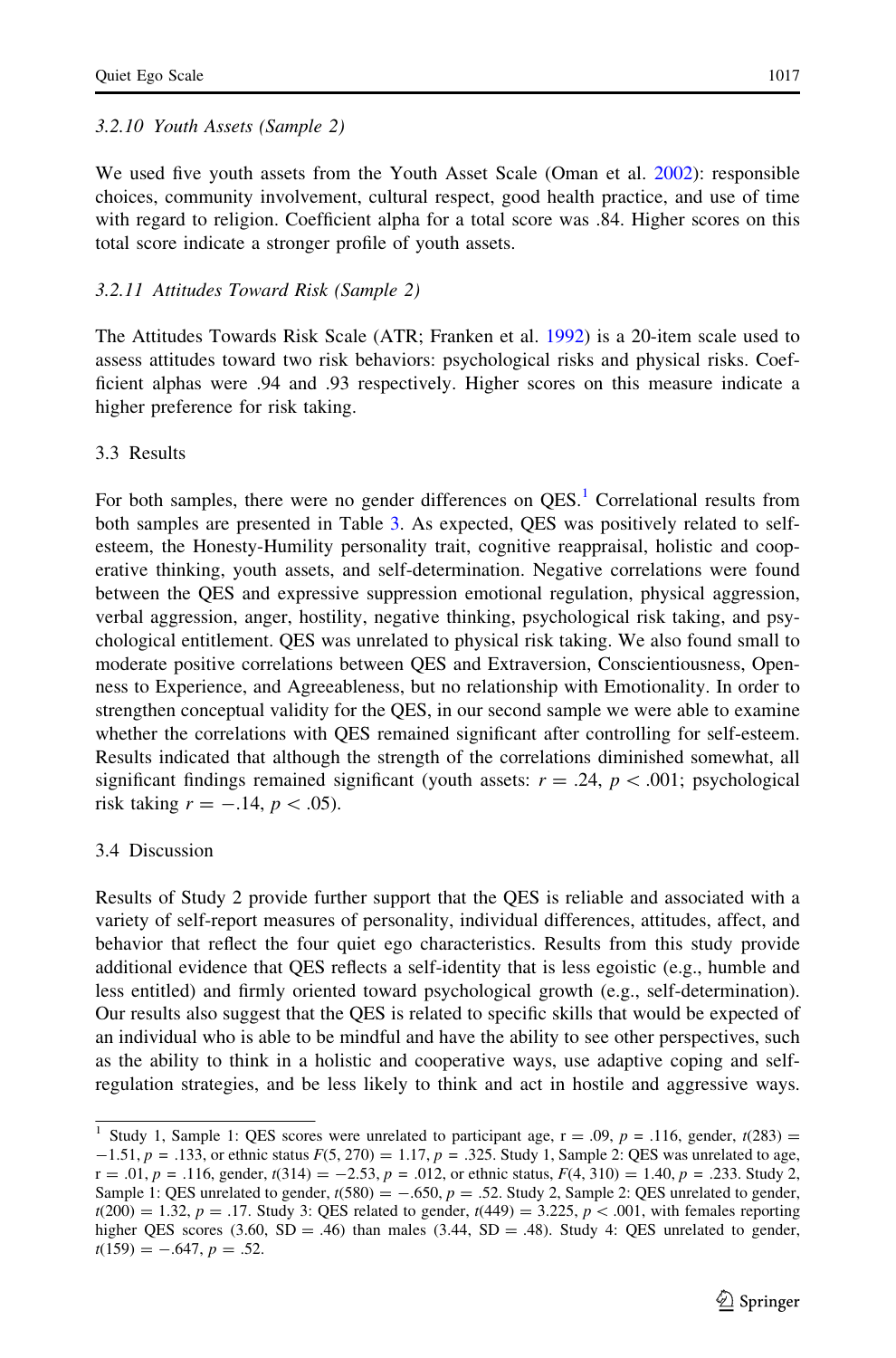Although the QES was not directly related to less physical risk taking, it was positively associated with a measure of developmental assets that included self-regulation, communication, and social skills that are viewed as protective factors have been shown to be associated with less risk taking and increased competence (Oman et al. [2002](#page-33-0)). We also found small positive correlations between QES and Extraversion, Conscientiousness, Openness to Experience, and Agreeableness. In addition, results from the second sample in Study 2 showed a moderate and expected relationship between the QES and self-esteem. Controlling for self-esteem, the QES remained significantly associated with greater youth assets (e.g., community involvement, responsible choices, cultural respect, good health practices, religious involvement) and with less psychological risk taking.

#### 4 Study 3

The QES scale was hypothesized to capture the commonality between four quiet ego characteristics: detached awareness, inclusive identity, perspective taking, and growth. Analyses in studies 1 and 2 provided promising evidence that our 14-item QES measure is associated with self-reported measures consistent with a compassionate self-identity. Our goals for Study 3 were twofold. First, we sought to strengthen construct validity by examining the extent to which the QES was associated with measures of self-transcendence. According to Levenson and colleagues, self-transcendence ''is equivalent to wisdom and implies the dissolution of (self-based) obstacles to empathy, understanding, and integrity" (Levenson et al.  $2005$ , p. 129). Reed  $(2003)$  $(2003)$  also developed a theory of selftranscendence, incorporating clinical, developmental, and nursing theories to issues surrounding successful aging and coping with death. Reed's definition of self-transcendence is ''the capacity to expand self-boundaries intrapersonally (toward greater awareness of one's philosophy, values and dreams), interpersonally (to relate to others and one's environment), temporally (to integrate one's past and future in a way that has meaning for the present), and trans personally (to connect with dimensions beyond the typically discernible world)" (Reed [2003,](#page-33-0) p. 147). More recent notions of self-transcendence are paired with ideas of ecstasy, altered consciousness, and immortality (Haidt [2012](#page-32-0)). Although the QES does not measure spiritual beliefs or feelings about death, we hypothesized that the QES should be positively related self-transcendence.

We also wished to examine whether QES, a measure of a compassionate identity, would be related to but yet distinct from self-compassion, which is the ability to extend compassion to the self in instances of failure or perceived inadequacy (Neff [2003](#page-33-0)). Selfcompassion, also shown to be distinct from self-esteem, is associated with reduced selfcriticism, depression, anxiety, and ruminative thought and positively associated with life satisfaction, social connectedness, and emotional resilience (Leary et al. [2007](#page-32-0)). Thus, a second goal of this study is to document that while the QES should be related to selfcompassion, it should also be uniquely related to self-transcendence. Finally, given the conceptual and expected empirical overlap between QES, self-compassion, and self-transcendence, we examined the relationship of these measures to two measures of personal well-being (life satisfaction, affect balance) and ecological identity. We reasoned that ecological identity or proenvironmental orientation, unlike measures of personal wellbeing, would be a way to tap an individual's commitment to well-being that extends beyond the self to an interest in the well-being of natural and social ecosystems (Thomashow [1996\)](#page-33-0).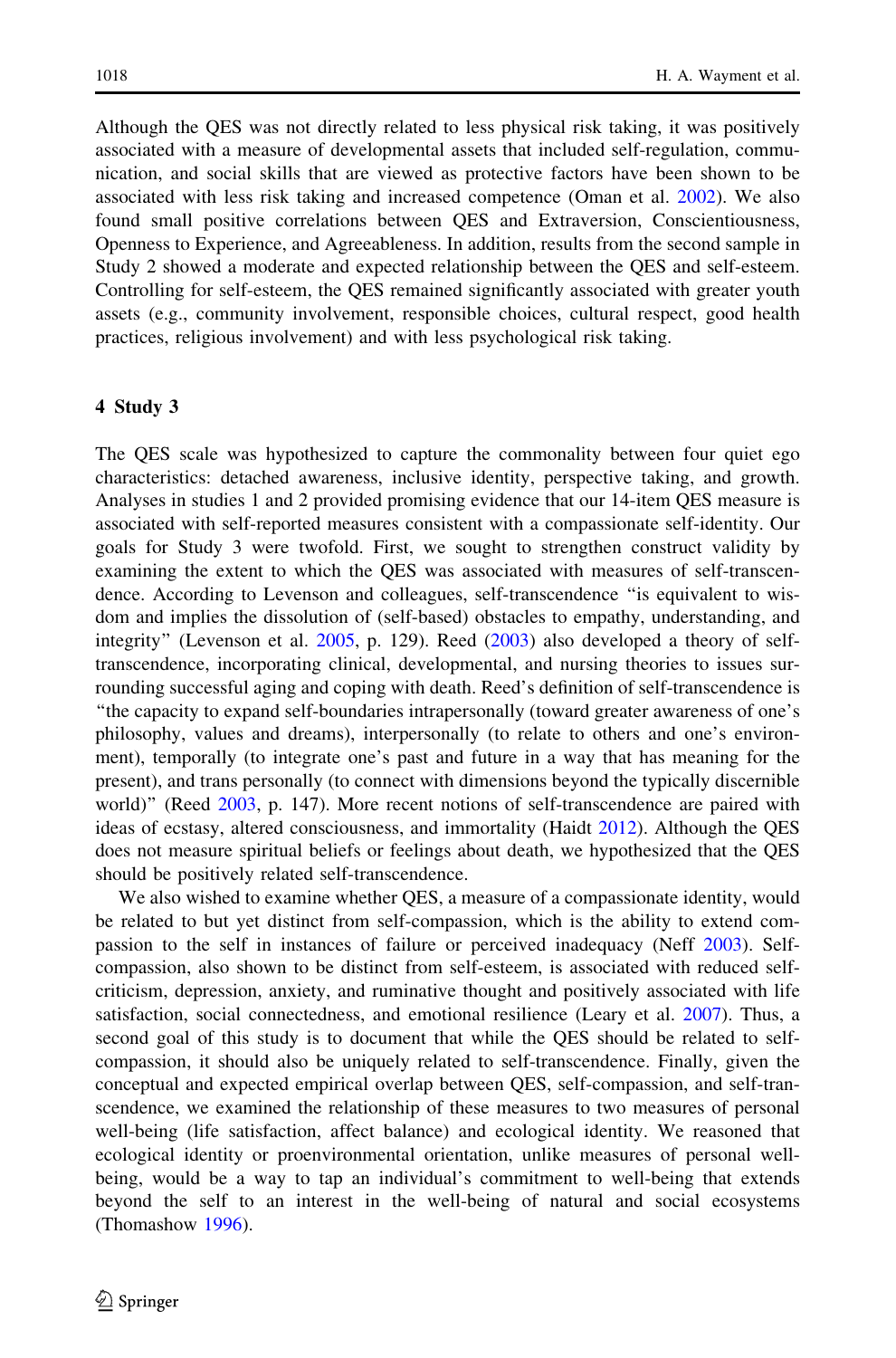## 4.1 Method

## 4.1.1 Participants

Participants completed an online-survey, prefaced by a brief description of the survey and an informed consent document, and were compensated with course credit. The sample consisted of 459 (69 % female, 26 % male; 5 % did not report) first year college students. The age ranged from 17 to 56 years, with a mean age of 19.97 ( $SD = 3.41$ ). The ethnic distribution of the sample was 72 % White, 17 % Hispanic or Latino, 4 % Asian, 8 % Black or African American, 5 % Native American, 2 % Pacific Islander.

## 4.2 Measures

### 4.2.1 Quiet Ego Characteristics

The *Quiet Ego Scale* consisted of the 14 items described in Study 1, with all items answered using a 5-point scale. Coefficient alpha was .76. Reliabilities for the quiet ego characteristic subscales were as follows (detached awareness: .63, inclusive identity: .63, perspective taking: .69, growth: .79). Growth was positively correlated with detached awareness,  $r(459) = .12$ ,  $p < .01$ , inclusive identity,  $r(459) = .23$ ,  $p < .0001$ , and perspective taking,  $r(459) = .45$ ,  $p < .0001$ . Inclusive identity and perspective taking were moderately correlated,  $r(469) = .36$ ,  $p < .0001$ . Detached awareness was not positively associated with inclusive identity,  $r(459) = -.04$ , and only modestly with perspective taking,  $r(459) = .07$ ). These correlations are nearly identical to those found in Study 2, sample 2. Higher scores on this measure indicate a stronger quiet ego.

### 4.2.2 Self-Transcendence

Two self-transcendence measures were used. The Self-Transcendence Scale (STS; Reed [2003\)](#page-33-0) is a 15-item, unidimensional measure that assesses self-transcendence as a set of characteristics that reflect a matured and spiritual view of life. Coefficient alpha was .90. The Adult Self-Transcendence Scale (ASTS; Levenson et al. [2005](#page-32-0)) is a similar scale that asked respondents to rate items ''compared to how you were five years ago.'' Coefficient alpha was .80. These two scales were moderately correlated,  $r(465) = .451$ ,  $p < .0001$ . Higher scores on this measure are associated with viewing the *self* in a more mature and spiritual way.

## 4.2.3 Affect Balance

The Positive and Negative Affect Schedule (PANAS) was used to calculate the score for affect balance (Watson et al. [1988\)](#page-33-0). Participants read and rated 10 items for positive affect (e.g., determined, inspired); and 10 items for negative affect (e.g., upset, hostile). Reliability coefficients for positive affect and negative affect both .90. An score of subjective well-being was derived from these affect ratings by creating a ratio of the total positive affect items to the total negative affect items. Higher scores on this measure indicate more positive affect.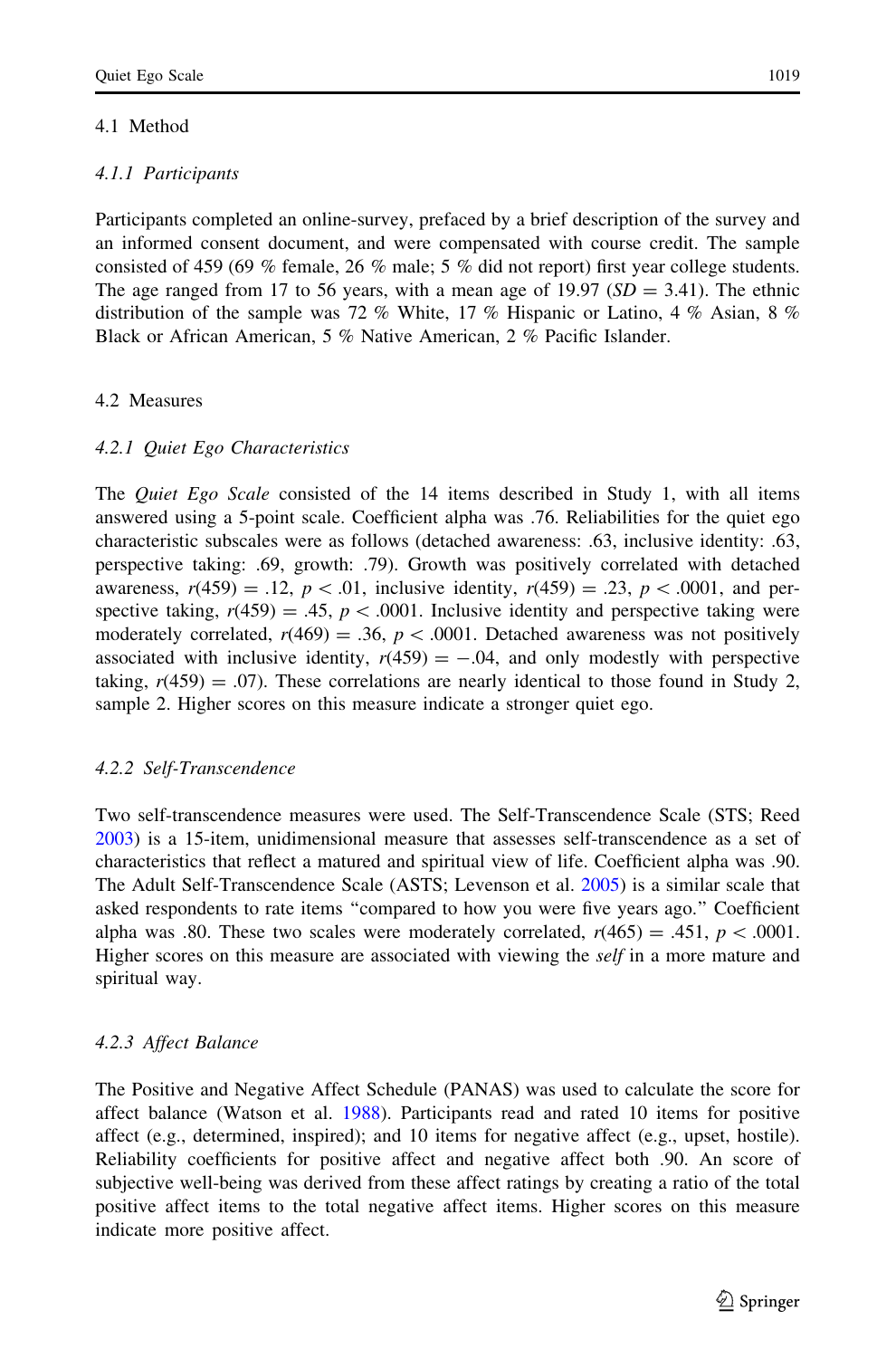## 4.2.4 Ecological Identity

The (NEP-R; Dunlap et al. [2000\)](#page-31-0) measures endorsements of environmental world views and the degree to which people view humans as part of nature rather than separate from nature. Coefficient alpha was .81. Higher scores on this measure indicate a greater endorsement of the belief that humans and nature are interdependent.

## 4.2.5 Life Satisfaction

The Satisfaction With Life Scale (Diener et al. [1985](#page-31-0)). is a 5-item instrument designed to measure global cognitive judgments of satisfaction with one's life. Coefficient alpha = .91. Higher scores on this measure indicate greater life satisfaction.

## 4.3 Results

In our sample, women's scores on the QES were higher than men's scores (see footnote 1).As expected, QES was correlated positively and moderately with affect balance, life satisfaction, with both the Levenson and Reed self-transcendence scales, with self-compassion, and with pro-environmental attitudes. The Levenson and Reed self-transcendent scales were also correlated with affect balance (both  $rs = .39$ ), life satisfaction ( $rs = .39$ ) and .47, respectively), and with pro-environmental attitudes  $(rs = .09$  and .11, respectively).

To test our hypothesis that QES shared important conceptual overlap with self-transcendence measures, controlling for self-compassion, a hierarchical regression analysis was conducted with entering self-compassion on the first step, followed by QES. Results are presented in Table [4](#page-22-0) and reveal that QES was a unique predictor of self-transcendence, as was self-compassion. We next regressed the QES, self-compassion, and both selftranscendence variables onto three measures, life satisfaction, subjective well-being (affect balance scale) and ecological identity. Regression results are presented in Table [5.](#page-22-0) In general, it was clear that QES did not provide unique predictive variance to life satisfaction, a modest amount to subjective well-being, but was the strongest and only predictor of ecological identity.

### 4.4 Discussion

Results from this study provide further evidence of construct validity in that the QES was correlated with self-compassion, it was also uniquely and positively associated with a spiritual sense of self-transcendence. We also examined the relationship between QES and measures of personal well-being and found that only made a modest direct contribution to positive mood as an indicator of subjective well-being. These results suggest that quiet ego characteristics may have an indirect influence on well-being to the extent that they are related to personal characteristics, traits and abilities known to be associated with wellbeing (Diener et al. [2006\)](#page-31-0). However, to the extent that ecological identity taps a desire for well-being that extends beyond the self, the QES was a strong predictor. These results bolster our confidence that QES, as a measure of a compassionate self-identity, taps an important dimension of self-transcendence, is related to, but also distinct from, selfcompassion and is related to a sense of ecological identity whose focus in on harmony and well-being that can be developed by an appreciation of the reciprocal nature of human activity and environmental health.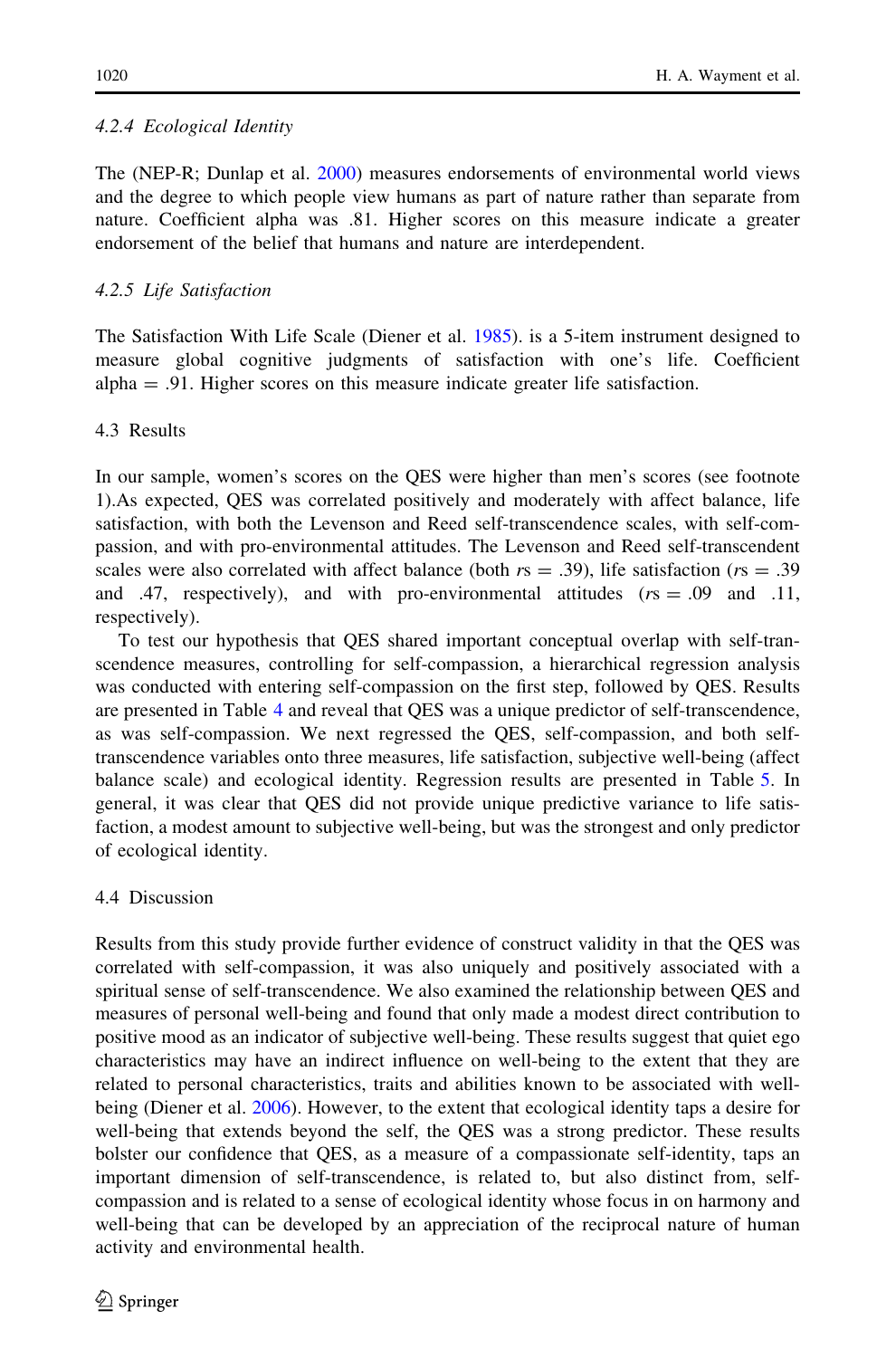|--|

| Variable                    | B           | SE B | $\beta$  | $R^2$ | F change in $R^2$ |
|-----------------------------|-------------|------|----------|-------|-------------------|
| Reed Self-Transcendence     |             |      |          |       |                   |
| Step 1. Self-Compassion     | 2.97        | .47  | $27***$  | .15   | $80.85***$        |
| Step 2. QES                 | 5.18        | .62  | $.36***$ | .11   | 70.68***          |
| F(2, 464)                   | 81.85***    |      |          |       |                   |
| Levenson Self-Transcendence |             |      |          |       |                   |
| Step 1. Self-Compassion     | .21         | .03  | $29***$  | .17   | 95.93***          |
| Step 2. QES                 | .36         | .04  | $.38***$ | .13   | 86.69***          |
| F(2, 464)                   | $100.15***$ |      |          |       |                   |

<span id="page-22-0"></span>Table 4 Hierarchical regression analysis; does QES share conceptual overlap with self-transcendence? (Study 3;  $N = 455$ )

QES Quiet Ego Scale

\*\*\*  $p < .001$ 

Table 5 Regression analyses: predictors of life satisfaction, affect balance, and pro-environmental attitudes? (Study 3;  $N = 455$ )

| Variable   | Life satisfaction         |      |          | Affects balance           |      |          |                           | Pro-environmental attitudes |          |  |
|------------|---------------------------|------|----------|---------------------------|------|----------|---------------------------|-----------------------------|----------|--|
|            | B                         | SE B | B        | B                         | SE B | B        | B                         | SE B                        | В        |  |
| QES        | $-.113$                   | .13  | $-.04$   | .26                       | .08  | $.14***$ | 7.07                      | .89                         | $.41***$ |  |
| <b>SC</b>  | .602                      | .10  | $.28***$ | .52                       | .06  | $.36***$ | $-1.58$                   | .65                         | $-.12**$ |  |
| <b>RST</b> | .060                      | .01  | $.31***$ | .04                       | .01  | $.28***$ | $-.01$                    | .06                         | $-.01$   |  |
| <b>LST</b> | .478                      | .14  | $.16**$  | .11                       | .09  | .05      | $-.95$                    | .98                         | $-.05$   |  |
| F(4, 459)  | 54.26***, Adj $R^2 = .32$ |      |          | 77.85***, Adj $R^2 = .40$ |      |          | 18.32***, Adj $R^2 = .13$ |                             |          |  |

SC Self-Compassion Scale, RST Reed Self-transcendence Scale, LST Levenson Self-Transcendence Scale, QES Quiet Ego Scale

\*\*  $p$  < .01; \*\*\*  $p$  < .001

### 5 Study 4

Studies 2 and 3 extended our confidence that the QES reflect a compassionate self-identity. In study 3, we examined the direct effect of QES on both personal and ecological wellbeing. We also determined that QES, as a measure of a compassionate self-identity, was able to add predictive variance to subjective well-being (mood) above and beyond related constructs self-compassion and self-transcendence, and to ecological identity. In our fourth and last study, we repeated our examination of whether QES would be reliably associated with personal well-being, psychological resilience, and coping efficacy in a sample of firstgeneration, primarily minority, and economically disadvantaged college students. As in Studies 2 and 3, we wanted to examine whether the QES could provide additional explanatory variance after controlling for measured constructs that share similar components to the quiet ego construct: self-compassion, authenticity, and five-facet mindfulness. Kernis and Goldman's [\(2006](#page-32-0)) authenticity measure assesses awareness and unbiased processing (similar to mindfulness) and contains two additional subscales: authentic behavior and relational orientation. The Five-Faceted Mindfulness scale, associated with well-being (Baer et al. [2006\)](#page-30-0), is a 39-item measure that taps more specific components of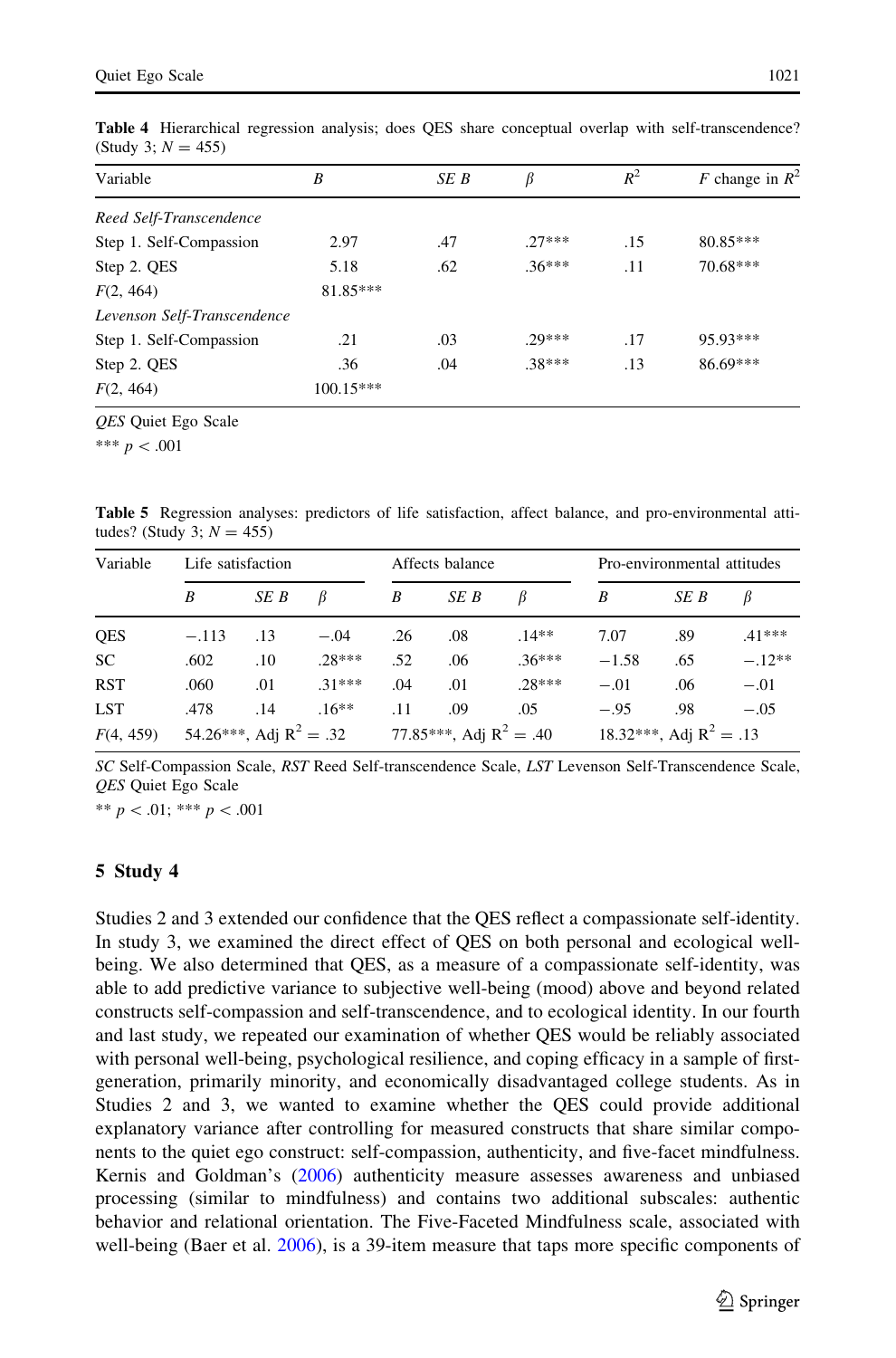mindfulness (observing, describing, acting with awareness, nonjudging of inner experience, and nonreactivity to inner experience) than the three MAAS items used in the QES, The overlap between the QES and Neff's self-compassion scale was described in Study 3. Our goal with this study was to examine whether the QES was related to resilience characteristics above and beyond these established and important measures.

## 5.1 Method

## 5.1.1 Participants

Participants were part of a five-week on-campus summer preparation program for new incoming first year students who were either first-generation college students and/or demonstrated financial need. Volunteers from the program read a brief description of the survey, signed informed consent documents, and completed the questionnaire in a large auditorium. The sample consisted of 155 (67 % female, 33 % male) incoming college students. The ages ranged from 18 to 30 years, with a mean age of 18.19 ( $SD = 1.67$ ). The ethnic distribution of the sample was 39.5 % White, 29.6 % Hispanic or Latino, 6.8 % Asian, 3.7 % Black or African American, 5.6 % American Indian or Alaska Native; 9.3 % listed other or indicated more than one ethnicity. Eighty-six percent were native English speakers.

## 5.2 Measures

## 5.2.1 Quiet Ego Characteristics

QES consists of 14 items that measure four dimensions of quiet ego: detached awareness, inclusive identity, perspective taking, and growth and described in Study 3. Coefficient alpha was .73. Reliabilities for the quiet ego characteristic subscales were as follows (detached awareness: .70, inclusive identity: .47, perspective taking: .57, growth: .60). Growth was positively correlated with detached awareness,  $r(155) = .28$ ,  $p < .0001$ , inclusive identity,  $r(155) = .21$ ,  $p < .01$  and perspective taking,  $r(155) = .61$ ,  $p < .0001$ . Inclusive identity and perspective taking were correlated,  $r(155) = .20$ ,  $p \lt .01$ . Detached awareness was modestly associated with inclusive identity,  $r(469) = .07$ ,  $p \lt .05$ , but more strongly with perspective-taking,  $r(155) = .25$ ,  $p < .002$ . Higher scores on this measure indicate a stronger quiet ego.

## 5.2.2 Resilience

The Dispositional Resilience Scale (DRS; Bartone [2007](#page-30-0)) assesses the hardy personality style, and includes Commitment, Control, and Challenge subscales. Coefficient alpha was .79. Higher scores on this measure indicate greater resilience.

## 5.2.3 Coping Efficacy

The Coping Self-Efficacy Scale (CSES, Chesney et al. [2006\)](#page-31-0). The Coping Self-Efficacy Scale (CSES) is a 26-item measure of perceived self-efficacy for coping with challenges and threats. An overall CSES score represents three types of coping skills: problemfocused coping, stop unpleasant emotions and thoughts, receiving support from friends and family. Coefficient alpha was .94. Higher scores on this measure indicate a stronger belief in one's coping efficacy.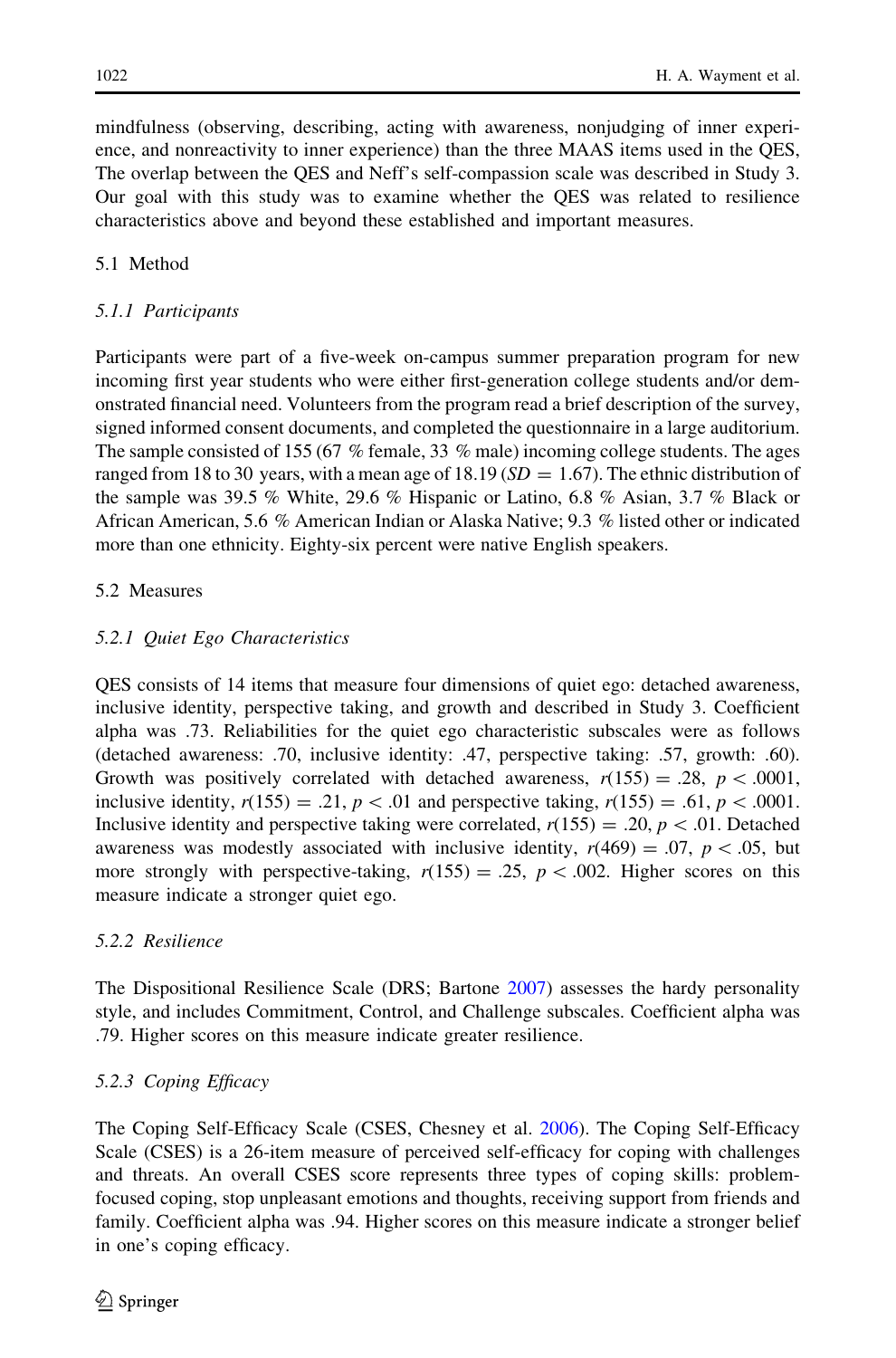### 5.2.4 Life Satisfaction

The Satisfaction with Life Scale (Diener et al. [1985\)](#page-31-0) was used (described in Study 3). Coefficient alpha  $= .82$ . Higher scores on this measure indicate greater life satisfaction.

### 5.2.5 Authenticity

The Authenticity Inventory (AI-3; Kernis and Goldman [2006\)](#page-32-0) is a 45-item scale that assesses awareness, unbiased processing, authentic behavior and relational orientation. Coefficient alpha for awareness was .80, for unbiased processing .67, for authentic behavior .77, for relational orientation .78 and total score was .79. Higher scores on awareness is associated with greater knowledge of one's motives, feelings, desires, strengths and weaknesses. Higher scores on unbiased processing mean less distortion of one's personal strengths and weaknesses. Higher scores on authentic behavior indicate more value placed on openness and truthfulness in personal relationships.

### 5.2.6 Self-Compassion

The Self-Compassion Scale was used (described in Study 1). Coefficient alpha was .90. Higher scores on this measure indicate greater self-compassion.

### 5.2.7 Mindfulness

The Five Facet Mindfulness Scale (FFMS; Baer et al. ([2006](#page-30-0)) is a 39-item scale that captures five essential elements of mindfulness: observing, describing, acting with awareness, non-judging of inner experience, and non-reactivity to inner experience. Coefficient alphas for observing: .74, describing: .84, acting with awareness: .86 nonjudging of inner experience: .87 and non-reactivity to inner experience: .70. Higher scores each of these subscales is associated with acting each of these way more often.

### 5.3 Results

### 5.3.1 Correlations

As expected, QES was correlated positively and moderately with three resiliency subscales, life satisfaction, and coping efficacy (see Table [3](#page-14-0)). As in studies 1 and 2, QES was correlated with self-compassion. Using a different mindfulness scale than the one contributing three items to the QES, results indicated moderate correlations with three mindfulness facets, observing, describing, acting with awareness, and small associations with two facets, non-judging of inner experience and non-reactivity to inner experience. Moderate to larger correlations were found between QES and authenticity, life satisfaction, and coping efficacy. Mindfulness, self-compassion, and authenticity were intercorrelated moderately,  $r(156)$  range: .332 to .554, average  $r(156) = .448$ .

In order to examine the relationship between QES and psychological resources among first generation college students, we examined the relationship of QES to psychological resilience, coping efficacy, and life satisfaction after controlling for conceptually related constructs self-compassion, authenticity, and five-facet mindfulness. Nine separate hierarchical regressions were computed. Each analysis regressed one of three constructs (selfcompassion, mindfulness, authenticity) to one of three outcomes on the first step, followed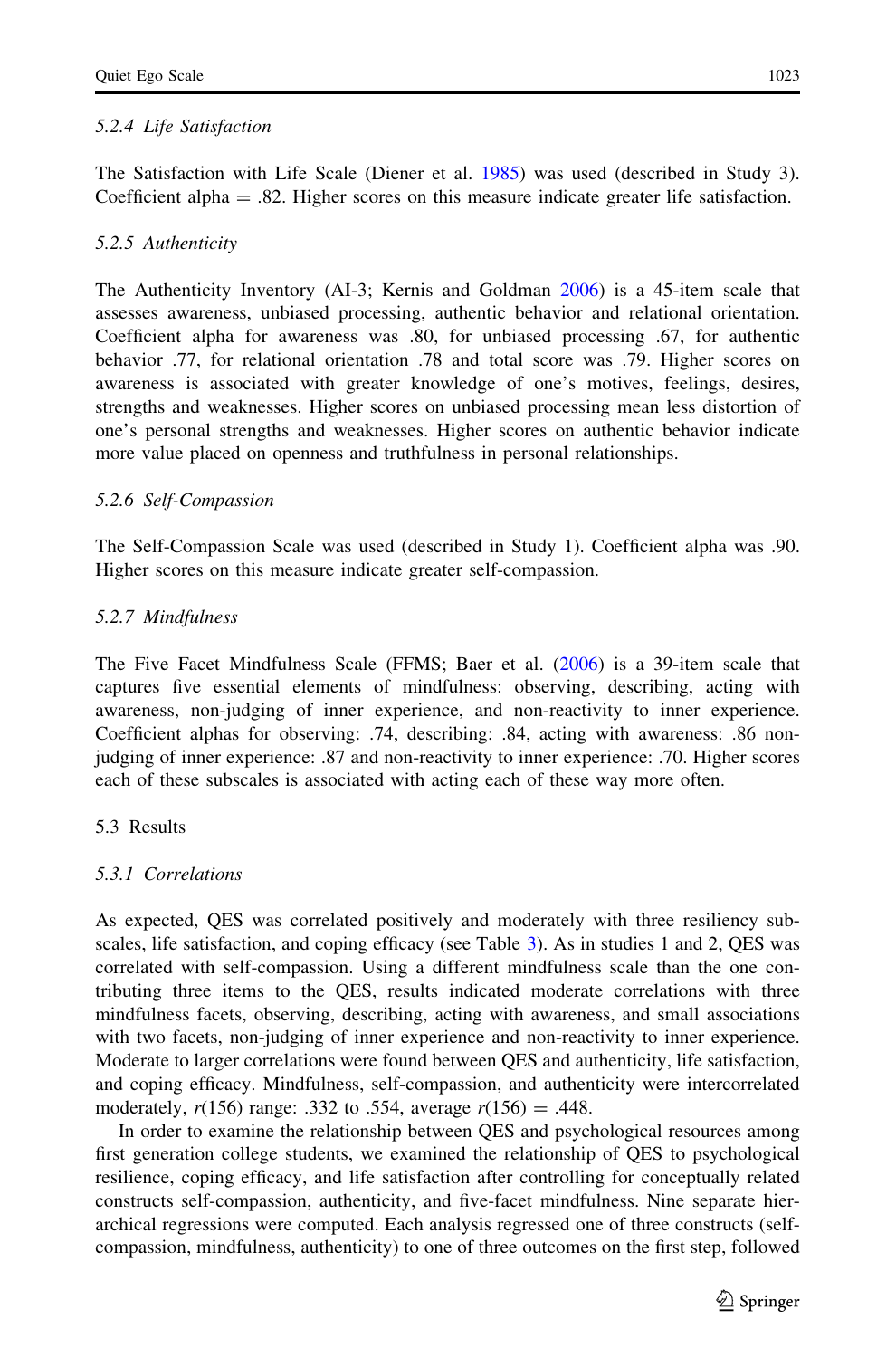EQS on the second step. Model results are presented in Table [6](#page-26-0) and reveal that the QES predicted additional variance in psychological well-being after controlling for self-compassion (7 %), five-facet mindfulness (10 %), and Authenticity (5 %).

### 5.4 Discussion

Results of study 4 indicate that the QES was reliable and modestly associated with a variety of individual difference measures expected to share conceptual and empirical overlap with QES: authenticity, self-compassion, and five-facet mindfulness. In a series of regression analyses, QES provided little to no significant variance for two outcomes  $(1-2 \%$  additional variance in life satisfaction, 2–3 % additional variance in coping efficacy), but significant additional variance for psychological resilience (10–17 % additional variance) in a sample of ''at risk'' pre-college students participating in a college readiness program. Thus, we conclude that the relationship of QES to life satisfaction and coping efficacy in this group of students s likely indirect via its associations with skills, abilities, and attitudes. However, QES had a direct and unique impact on psychological resilience in this at risk sample of college students, suggesting a real-world applicability for the usefulness of quiet ego characteristics.

## 6 General Discussion

With this set of four studies we created a measure of a quiet ego from existing psychological measures that reflect four characteristics (detached awareness, inclusive identity, perspective taking, and growth). Our results provide initial evidence that the quiet ego lies at the inferential and theoretical intersection of four characteristics that represent two overarching stances that the quiet ego takes toward the self and others: balance and growth. The QES, a short and readily useable questionnaire was found to have adequate reliability across six study samples and was related to over 25 psychological measures in expected directions that reflect the key components of the quiet ego as described by Bauer and Wayment [\(2008\)](#page-31-0).

6.1 Why a Quiet Ego Scale?

Similar to our own arguments about the benefits of a quiet ego, Gilbert [\(2009\)](#page-32-0) draws on over 30 years of clinical experience and describes the compassionate mind as being able to think clearly, have better insights about the self and relations with others. Thus, the ability to measure an identity rooted in balance and growth could be useful to research on the benefits of a compassionate mindset. Given the number of existing psychological scales, one might wonder why not simply use the full-length measures to construct a quiet ego latent variable (example Wayment et al. [2011](#page-34-0)). This approach is certainly feasible but there are potential drawbacks including lengthier questionnaires and the accompanying requirement of a large sample size and more complex analyses. We believe there is an advantage to using a scale that is not only short but also represents a middle-range construct about an individual's motivation and ability to think and behave with understanding and compassion. Individuals with higher QES scores are more likely to be mindful, motivated by humanistic, organismic, and eudemonic growth goals, have an inclusive identity that recognizes mutual interdependence with others and the natural world, and are motivated and able to understand the perspective of others.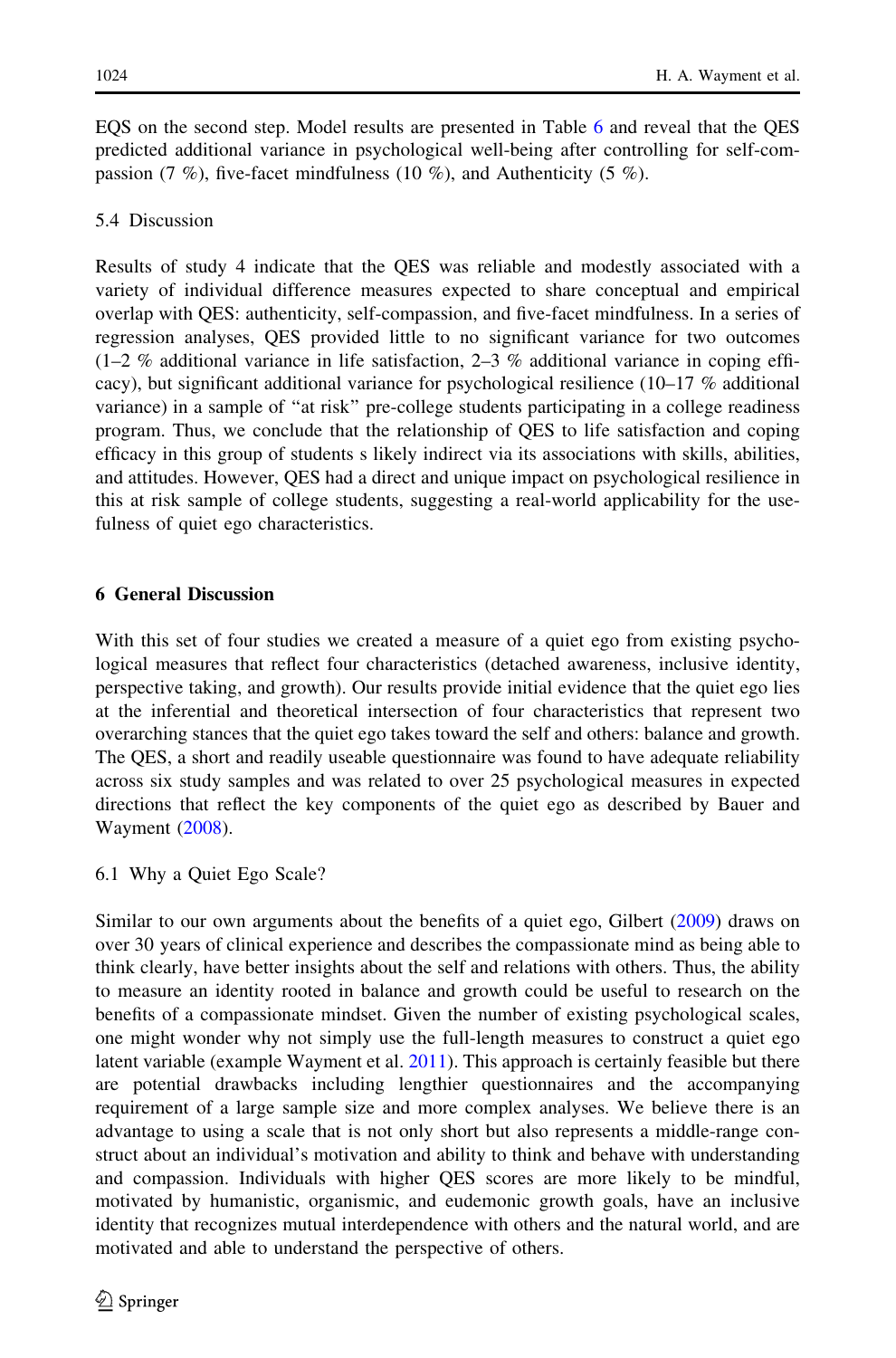| Variable                 | B        | SE B | $\beta$  | $\mathbb{R}^2$ | F change in $R^2$ |  |
|--------------------------|----------|------|----------|----------------|-------------------|--|
| Life satisfaction        |          |      |          |                |                   |  |
| Step 1. Self-Compassion  | 3.55     | .84  | $.34***$ | .15            | 26.76***          |  |
| Step 2. QES              | 1.66     | .99  | $.13***$ | .02            | 2.83              |  |
| F(2, 149)                | 14.96*** |      |          |                |                   |  |
| Step 1. Authenticity     | .111     | .033 | $.31***$ | .13            | 20.16***          |  |
| Step 2. QES              | 1.24     | 1.14 | .10      | .01            | 1.2               |  |
| F(2, 149)                | 10.69*** |      |          |                |                   |  |
| Step 1. F-F Mindfulness  | 2.73     | 1.13 | $.20**$  | .07            | $11.51**$         |  |
| Step 2. QES              | 2.00     | 1.03 | $.16*$   | .02            | $3.77*$           |  |
| F(2, 149)                | $7.75**$ |      |          |                |                   |  |
| Coping efficacy          |          |      |          |                |                   |  |
| Step 1. Self-Compassion  | 31.13    | 4.45 | $.50***$ | .31            | 66.66***          |  |
| Step 2. QES              | 10.77    | 5.21 | $.15***$ | .02            | $4.27*$           |  |
| F(2, 149)                | 36.21*** |      |          |                |                   |  |
| Step 1. Authenticity     | .81      | .19  | $.38***$ | .22            | 37.54***          |  |
| Step 2. QES              | 11.64    | 6.39 | $.16*$   | .02            | $3.32*$           |  |
| F(2, 149)                | 20.76*** |      |          |                |                   |  |
| Step 1. F-F Mindfulness  | 32.94    | 6.26 | $.41***$ | .23            | 44.20***          |  |
| Step 2. QES              | 13.35    | 5.53 | $.19***$ | .03            | $5.82**$          |  |
| F(2, 149)                | 25.73*** |      |          |                |                   |  |
| Psychological resilience |          |      |          |                |                   |  |
| Step 1. Self-Compassion  | 2.75     | .69  | $.29***$ | .19            | 34.47***          |  |
| Step 2. QES              | 4.38     | .80  | $.40***$ | .14            | 29.65***          |  |
| F(2, 149)                | 35.35*** |      |          |                |                   |  |
| Step 1. Authenticity     | .07      | .03  | $.22**$  | .17            | 28.19***          |  |
| Step 2. QES              | 3.98     | .92  | $.37***$ | .10            | 18.59***          |  |
| F(2, 149)                | 25.20*** |      |          |                |                   |  |
| Step 1. F-F Mindfulness  | 1.47     | .93  | .12      | .08            | 13.79***          |  |
| Step 2. QES              | 4.88     | .84  | .45***   | .17            | 33.84***          |  |
| F(2, 149)                | 25.32*** |      |          |                |                   |  |
|                          |          |      |          |                |                   |  |

<span id="page-26-0"></span>Table 6 Hierarchical regression analyses; does QES predict life satisfaction, coping efficacy, and resilience controlling for self-compassion, authenticity, and five-facet mindfulness? (study 4;  $N = 155$ )

SCS Self-Compassion Scale, FFM Five-Facet Mindfulness, AUT Authenticity, QES Quiet Ego Scale  $* p < .05; ** p < .01; ** * p < .001$ 

### 6.2 Convergent Validity

Relationships between the QES and other scales were explored to identify the placement of the quiet ego construct within the context of other related psychological constructs. Our results provide preliminary evidence that the QES reflects an orientation toward psychological growth and balance, and key components of a compassionate orientation with most of the correlations in the small to medium range. Personal growth loaded highest on the latent quiet ego factor and was consistently positively correlated with each of the other three subscales. Further, the QES was associated with measures that indicated interest in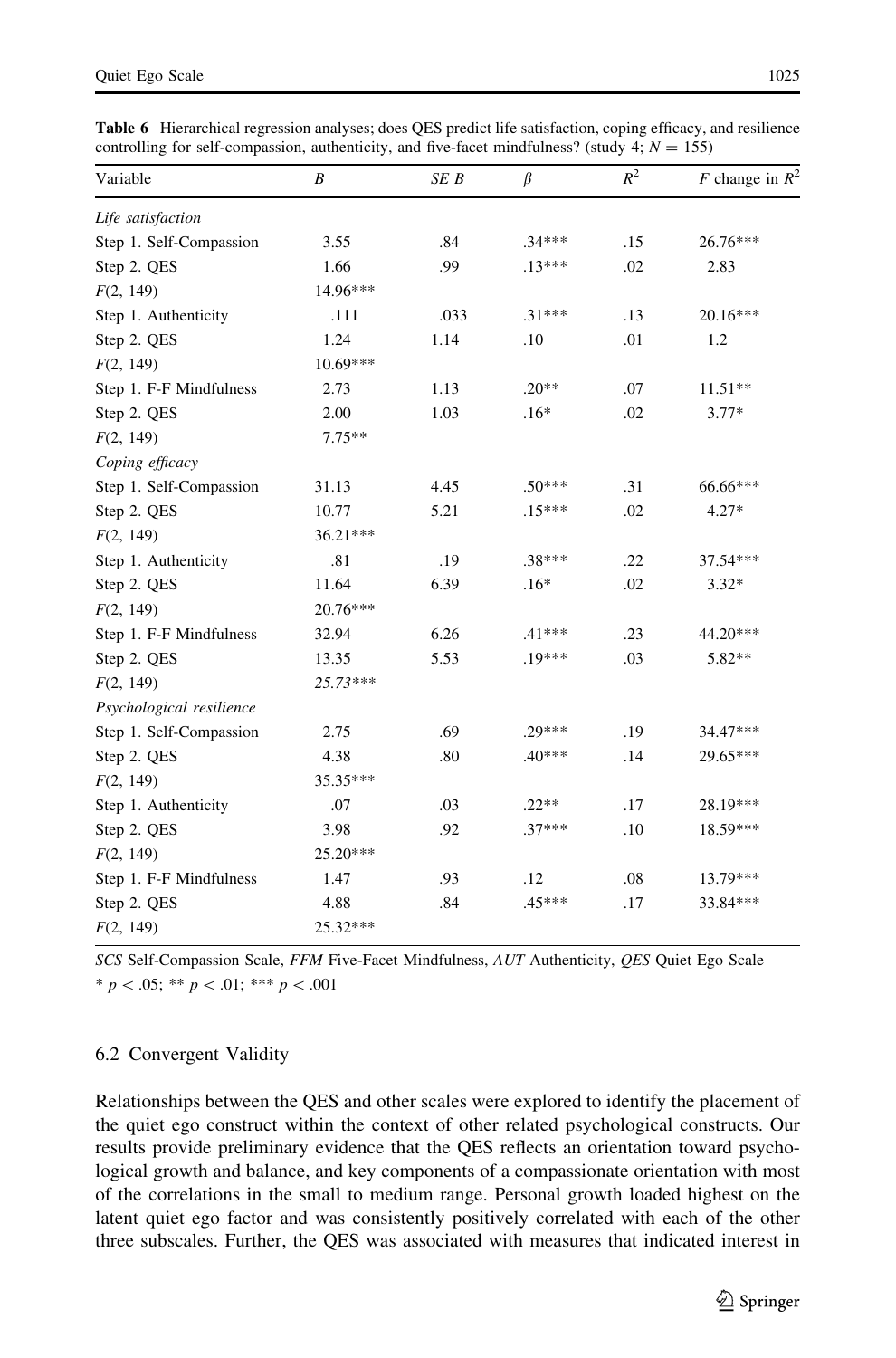personal growth and balance. For example, the QES was positively associated with selfdetermination, which is the tendency to seek personal growth through competence, autonomous action, and social relationships. Correlational results with the QES suggest that it measures an interest in, motivation for, and psychosocial skills and abilities that could facilitate personal growth. The QES also was related to self-transcendence, a type of spiritual growth, as well as with indices of flexible and open-minded thinking and prosocial attitudes and behavior—views and attitudes associated with a compassionate stance toward others.

The QES also was related to constructs related to a balanced view of the self and others, such as self-compassion and humility. The findings regarding self-compassion are especially encouraging because a compassionate self-identity would be expected to related to self-compassion (Gilbert [2009](#page-32-0)). In study one self-compassion and QES hared between 16 and 25 % of the variance, while in studies three and four about 9 %. However, we also found that QES also added unique predictive variance in psychological resilience in at risk college students, to ecological identity, and to self-transcendence, and to a much smaller degree, in life satisfaction and coping efficacy. Taken together, we believe these relationships with self-compassion bolster our view that the QES measures a compassionate self-identity that is related to an ability to extend compassion to the self, but also transcends self-interest and reflects a balanced concern for self and others. The QES was also related to measures of humility, which reflects a non-defensive and unbiased ability to view the self accurately in terms of both strengths and weaknesses (Exline [2008\)](#page-31-0). In fact, recent experimental research argues that humility acts as an ego quieting mechanism (Kesebir [2014\)](#page-32-0). Future research would benefit from continued examination of the relationship between QES and the types of thoughts, feelings, and behavior expected to more likely with those with compassionate self-identities.

### 6.3 QES and Well-Being

We have argued that an important reason to measure quiet ego characteristics is because the development of these characteristics should promote well-being (Bauer and Wayment [2008\)](#page-31-0). Our results found some indirect support for this assertion. The QES was associated positively with self-esteem, the ability to savor everyday experiences, life satisfaction, subjective well-being, psychological resilience, and the feeling that life is meaningful. This pattern of findings suggests that a quiet ego is not a squashed or silenced ego but rather an ego that balances both agency and communion (Bakan [1966\)](#page-30-0), self-protection and growth goals (Schwartz et al. [2012](#page-33-0)). Indeed, the quiet ego appears to reflect both strength of and satisfaction with the self as an individual while simultaneously being given toward honesty and humility and toward deeper commitments to serving others and the environment. We did not find that the QES added much unique variance to a general measure of life satisfaction above and beyond related constructs like self-compassion, but this is not necessarily a negative finding. It simply suggests that that the skills and abilities associated with a quiet ego are those that promote growth and, ultimately, well-being.

### 6.4 Conceptual Overlap with Related Constructs

The QES was also associated positively and moderately with several established, multifaceted, psychological measures that we believed had one or more shared quiet ego characteristics: self-compassion, two measures of self-transcendence, authenticity, and the five-faceted mindfulness. Our set of studies provide preliminary evidence that the QES was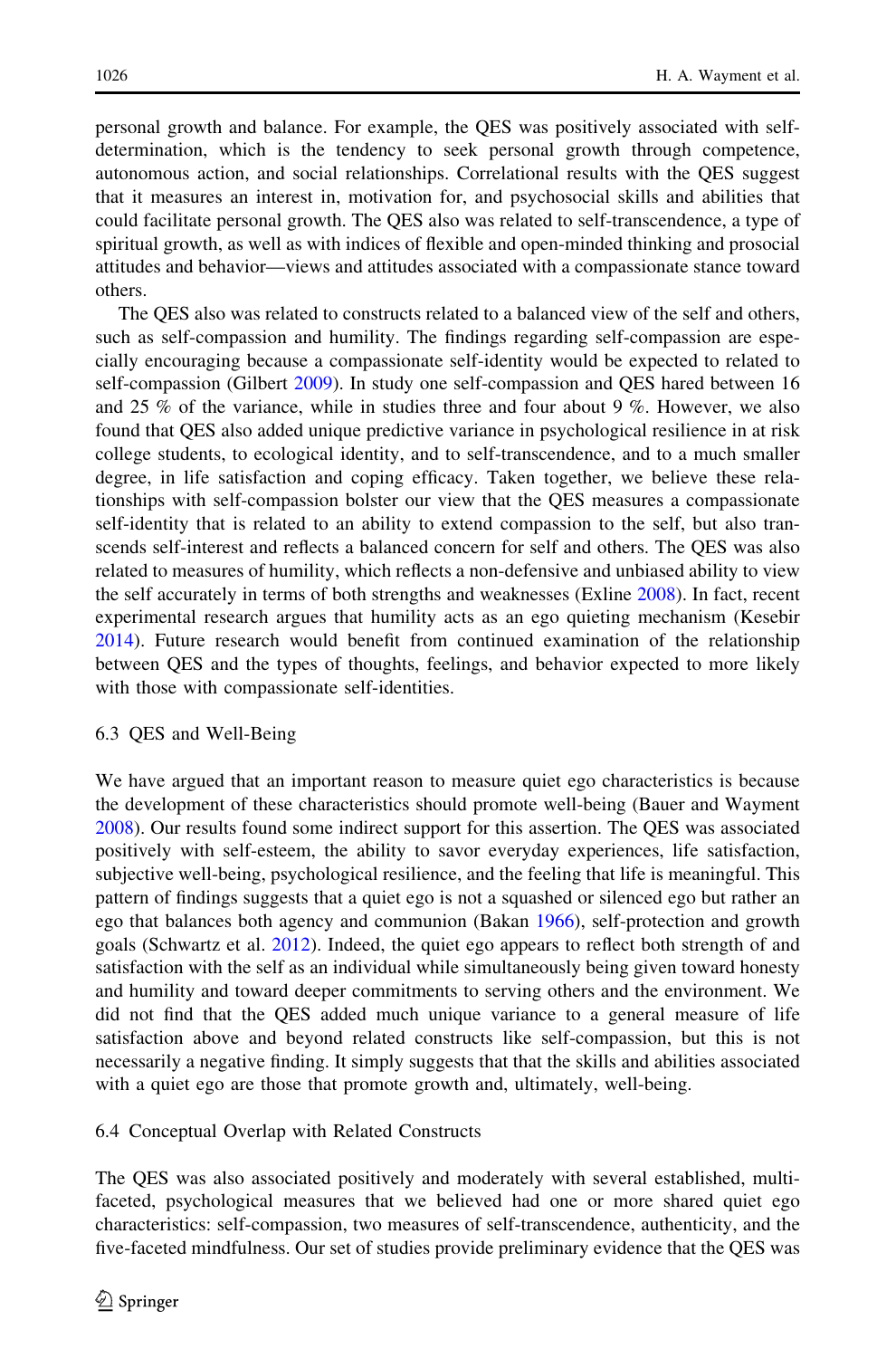associated with ecological identity, psychological resilience, coping efficacy, youth assets and psychological risk taking, controlling for related variables (not all at once) such as selftranscendence, self-esteem, authenticity, and five-facet mindfulness. These results suggest that our approach to capturing what four quiet ego characteristics have in common in the QES may be useful for researchers interested in the quiet ego as a construct. Future research will be needed to establish more conclusively the extent to which QES could add predictive validity to important real-world and behavioral outcomes (e.g., how one responds to the self and others during times of stress) and how it might compliment other contemporary research areas that explore related ideas to the ideas presented here including hypo-egoic processes (Leary et al. [2010\)](#page-32-0), compassionate and self-image goals (Crocker and Canevello [2008](#page-31-0)), authenticity (Kernis and Goldman [2006](#page-32-0)), humility (Exline [2008;](#page-31-0) Kesebir [2014,](#page-32-0) on humility as an ego quieting construct; Tangney [2000](#page-33-0)), self-transcendence (Levenson et al. [2005](#page-32-0); Reed [2003\)](#page-33-0), and personal wisdom (Staudinger and Glueck [2011](#page-33-0)).

### 6.5 Limitations and Future Directions

Several limitations of our study results should be acknowledged. One of the study's strengths was the ability to replicate the scale structure in two separate samples of college students, and demonstrate convergent and practical validity to some degree. As reflecting a mid-level theory, the QES was designed to use as a total score and growth items were positively correlated with items representing the other three characteristics. Inclusive identity and perspective taking items were also consistently and positively correlated. However, there were some inconsistencies in the correlations between detached awareness and inclusive identity, somewhat weakening the reliability estimates. Nonetheless, in these cases, a quiet ego score would still reflect three of the four subscales and capture the essence of the quiet ego construct. However, if inclusive identity and detached awareness items were more strongly related the reliability estimates of the QES would be strengthened. We would argue that these are all ego-quieting characteristics, that the benefits of a compassionate self-identity may be more likely if all four are present, but there could also be great benefit if only one or two were at any given time. In study 3, the reliability for the QES was stronger among those higher in self-transcendence, suggesting that the scale's reliability may be influenced by factors related to an individuals experience with ego quieting thoughts and feelings.

Another limitation is that our hypotheses regarding the QES were tested in samples of university students of a traditional college age, and mostly female (especially in study 2), decreasing the generalizability of these findings. In five of six samples examined, the QES scores between men and women were not statistically significant, although the trend is that women's scores tend to be higher than men's scores. We believe that a closer examination of gender differences is warranted. For example, it may be that reductions in egoistic thoughts and feelings may express themselves differently and are influenced by sex roles and associated social norms.

Although our samples of college students included public college students, private college students, and first generation college students, there are other limitations that may arise when examining quiet ego characteristics in college students. Our reliance on college students may have imposed a limitation in variability and reliability of the measure. For example, the QES was moderately related and shared some important conceptual overlap with measures of self-transcendence, a characteristic that reflects a lessening of attachment to the self as one ages. Thus, the QES may have higher reliabilities in older adults. Based on Twenge's ([2006\)](#page-33-0) analysis of current young adults in the United States (the Millennial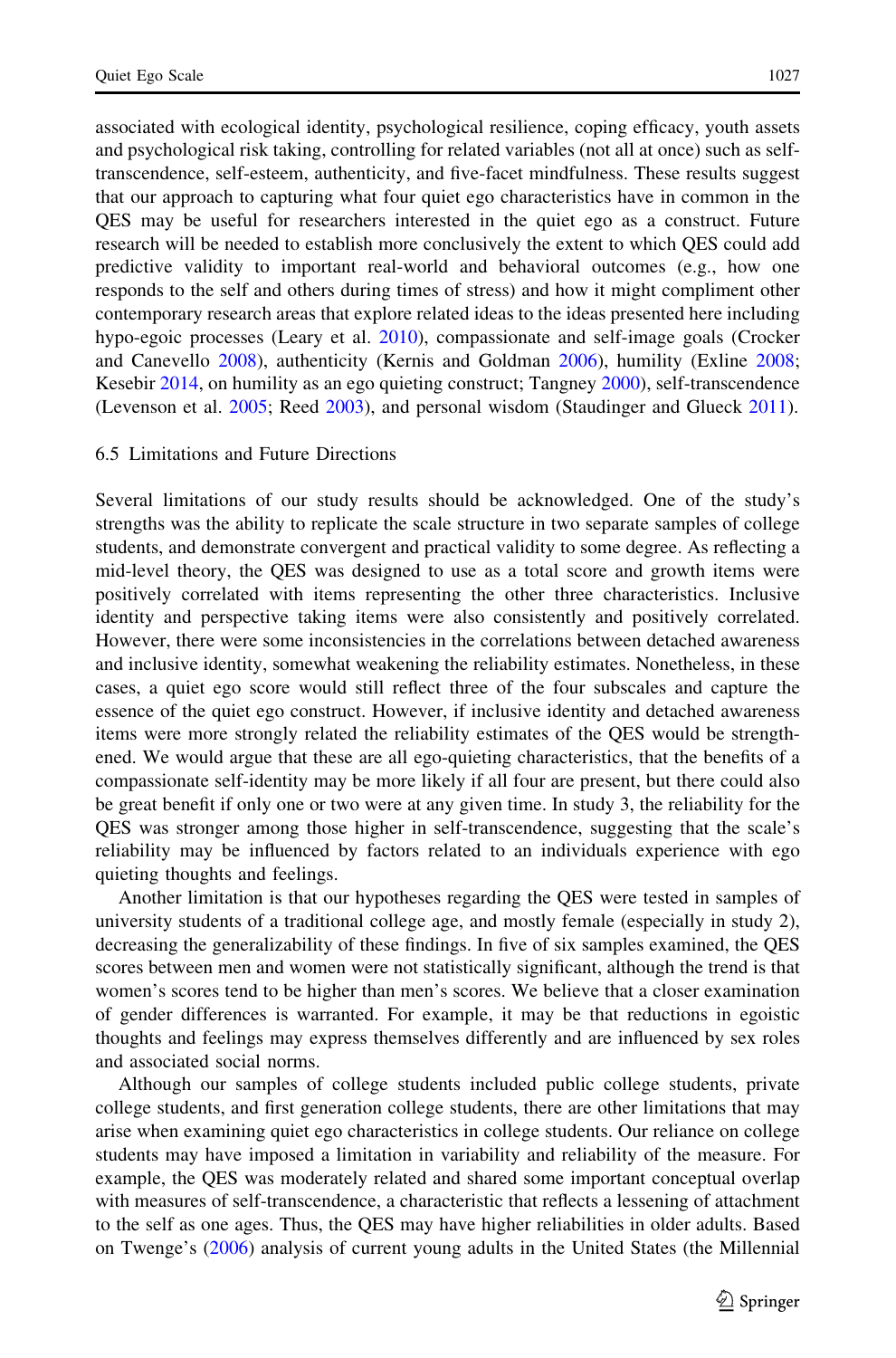Generation, which she portrays as "Generation Me"), our samples of college students may have been more likely to demonstrate a particularly restricted and lower range of quiet ego characteristics, as they are characterized by cohort displaying increased individualistic and narcissistic traits than Baby Boomers (conversely, the possibility exists that the Baby Boomers mark a restricted range on the high side of generations across the century). Importantly for the study of the quiet ego, other analyses have demonstrated that age differences outweigh any generational differences in narcissism: People of any generation are more narcissistic in their youth but get less narcissistic with age (Roberts et al. [2010](#page-33-0)). Furthermore, the period of emerging adulthood (roughly ages 18 to the mid-20s) serves as a period of extended self-focus in contemporary industrialized nations, allowing individuals sufficient time to make sense of a complex society and to figure out their individual path through it (Arnett [2000](#page-30-0)). Indeed, the quiet ego is something that marks increasing levels of ego development (Bauer [2008](#page-30-0)). Given the nature of the quiet ego, and the potential that it comes with maturity, establishing the validity of the QES in older samples is an important next step.

Research on the benefits of developing a compassionate self-identity is steadily growing, especially in the context of how to develop resilience in the face of stresses and strains of every day life (Gilbert [2009](#page-32-0)). An important next step may be to explore ways in which individuals can be taught to cultivate quiet ego characteristics in their everyday lives, and experimentally examine whether such efforts (e.g., interventions, education) can impact individuals' overall psychological and physical well-being. In spite of the limitations of investigating quiet ego processes in college students, the college years nonetheless represent a significant life transition where the cultivation of quiet ego characteristics may increase resilience and well-being. In his compelling treatise of the purpose and value of a college education, Delblanco [\(2012](#page-31-0)) calls college "a place where young people fight out among and within themselves contending ideas of the meaningful life, and where they discover that self-interest need not be at odds with concern for one another'' (p. 177). We would argue that Delbanco is referring to the importance of the development of a quieted ego.

#### 7 Conclusion

Our goal with this set of studies was to assess our earlier conceptualization of the quiet ego as a compassionate self-identity (Bauer and Wayment [2008](#page-31-0)). Our theoretical model was confirmed and resulted in the creation of a 14-item scale using items from previously developed scales to represent four factors representing the broad themes of growth and balance, at whose intersection is the representation of a capacity or readiness for compassionate thoughts, feelings and behavior. The current research findings are encouraging and contribute to a growing interest among research psychologists in the psychological dimensions of compassion, well-being, and human flourishing. We hope that the addition of the QES will help psychologists continue in their work to uncover the benefits of cultivating a readiness to view the self- and others in a more even-handed and compassionate way.

Acknowledgments Special thanks to Martina Maris for her help with data collection (Study 2) and Taylor Fellbaum and Alanna Pugliese, and their mentors Drs. Michael Rader and Melissa Birkett for allowing us to analyze some of the data (Study 4) they collected as part of their REU research experience (NSF 1263396). Study 1 was part of the third author's masters' thesis at Northern Arizona University, under the supervision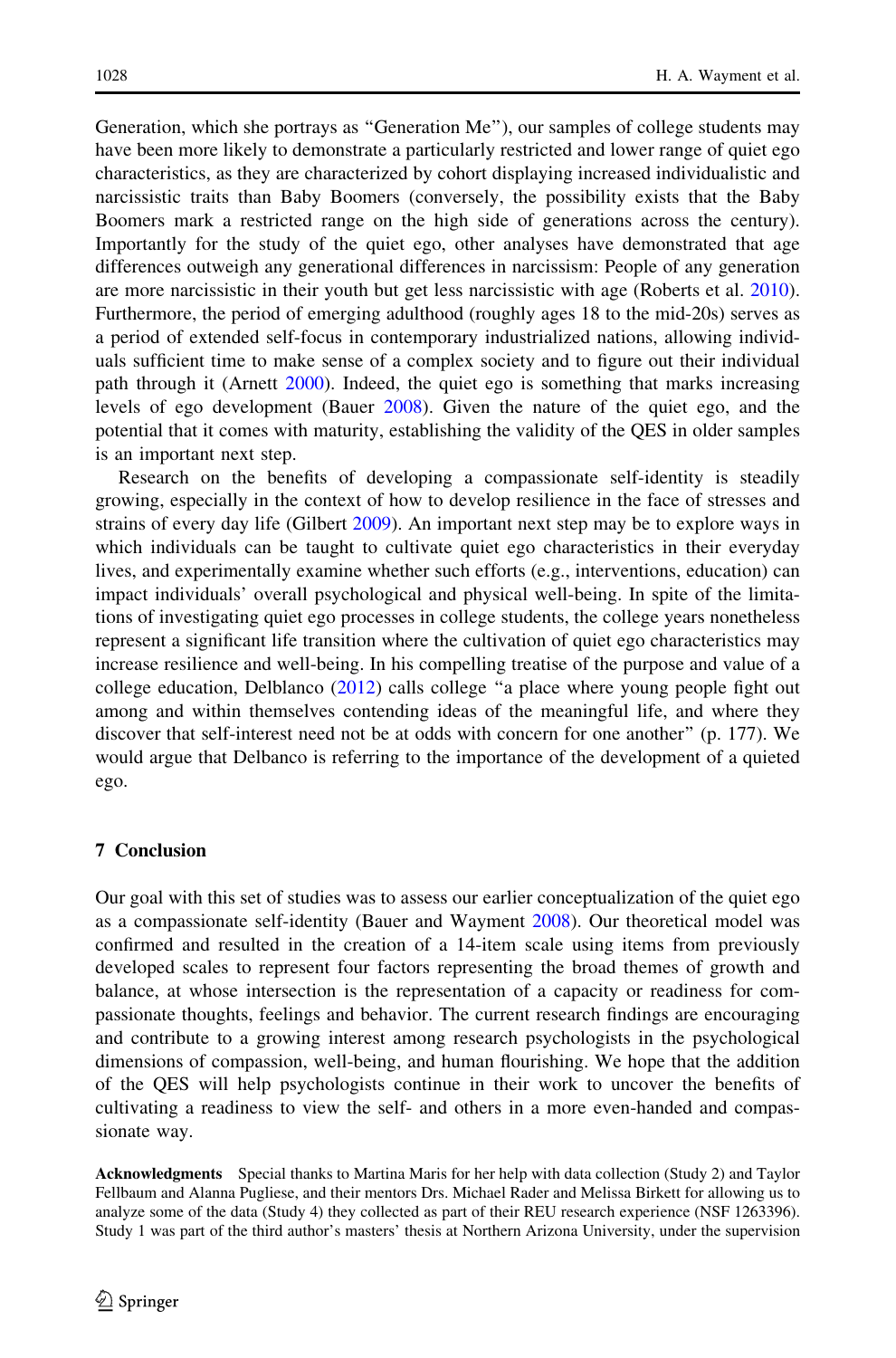<span id="page-30-0"></span>of the first author. We would also like to thank the anonymous reviewers for their valuable and appreciated insights and helpful suggestions during the review process.

Open Access This article is distributed under the terms of the Creative Commons Attribution License which permits any use, distribution, and reproduction in any medium, provided the original author(s) and the source are credited.

### Appendix

See Table 7.

Table 7 Final Quiet Ego Scale (with 5-point response scale)

I think it is important to have new experiences that challenge how you think about yourself and the world

I find myself doing things without paying much attention\*

I feel a connection to all living things

Before criticizing somebody, I try to imagine how I would feel if I were in their place

For me, life has been a continuous process of learning, changing, and growth

I do jobs or tasks automatically, without being aware of what I'm doing\*

I feel a connection with strangers

When I'm upset at someone, I usually try to put myself in his or her shoes for a while

I have the sense that I have developed a lot as a person over time

I rush through activities without being really attentive to them\*

I sometimes find it difficult to see things from another person's point of view\*

I feel a connection to people of other races

I try to look at everybody's side of a disagreement before I make a decision

When I think about it, I haven't really improved much as a person over the years\*

All items were assessed on a 5-point scale from 1 (strongly disagree) to 5 (strongly agree)

\* Reverse-coded item

### **References**

- Ardelt, M. (2003). Empirical assessments of a three-dimensional wisdom scale. Research on Aging, 25, 275–324.
- Arnett, J. A. (2000). Emerging adulthood: A theory of development from the late teens through the twenties. American Psychologist, 5, 469–480.
- Aron, A., Aron, E. N., & Smollan, D. (1992). Inclusion of other in the self scale and the structure of interpersonal closeness. Journal of Personality and Social Psychology, 63, 596–612.
- Ashton, M. C., & Lee, K. (2009). The HEXACO-60: A short measure of the major dimensions of personality. Journal of Personality Assessment, 91, 340–345.
- Baer, R. A., Smith, G. T., Hopkins, J., Krietemeyer, J., & Toney, L. (2006). Using self-report assessment methods to explore facets of mindfulness. Assessment, 13, 27–45.
- Bakan, D. (1966). The duality of human existence. Isolation and communion in Western man. Boston, MA: Beacon Press.
- Bartone, P. T. (2007). Test-retest reliability of the Dispositional Resilience Scale-15, a brief hardiness scale. Psychological Reports, 101, 943–944.
- Batson, C. D. (2011). Altruism in humans. New York: Oxford University.
- Bauer, J. J. (2008). How the ego quiets as it grows: Ego development, growth stories, and eudemonic personality development. In H. A. Wayment & J. J. Bauer (Eds.), Transcending self-interest: Psychological explorations of the quiet ego (pp. 199-210). Washington, DC: American Psychological Association Books.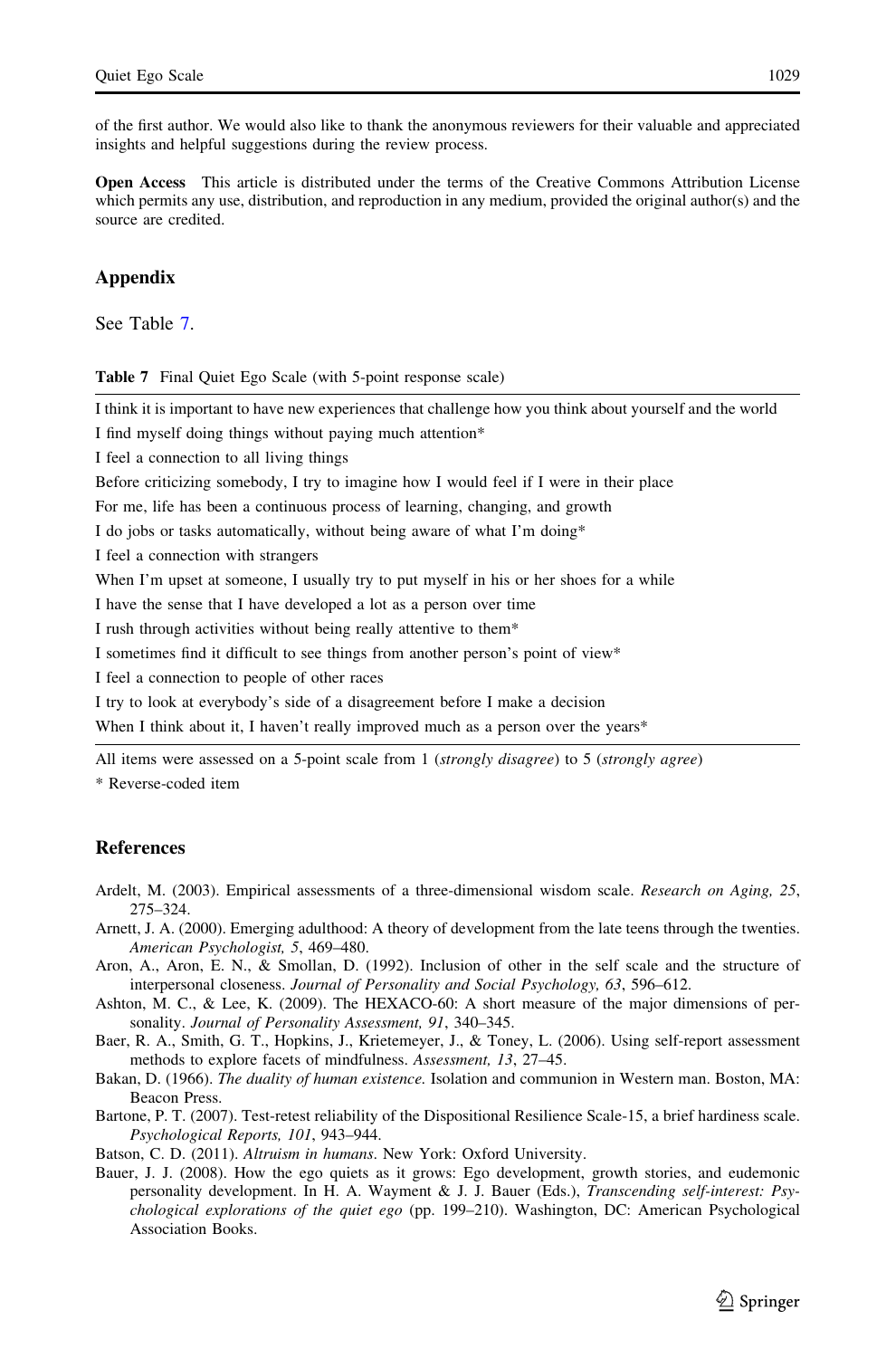- <span id="page-31-0"></span>Bauer, J. J., & Bonanno, G. A. (2001). Doing and being well (for the most part): Adaptive patterns of narrative self-evaluation during bereavement. Journal of Personality, 69, 451–482.
- Bauer, J. J., & McAdams, D. P. (2010). Eudemonic growth: Narrative growth goals predict increases in ego development and subjective well-being three years later. *Developmental Psychology*, 46, 761–772.
- Bauer, J. J., Park, S. W., Montoya, R. M., & Wayment, H. A. (in press). Growth motivation toward two facets of eudemonic self-development. Journal of Happiness Studies.
- Bauer, J. J., & Wayment, H. A. (2008). The psychology of the quiet ego. In H. A. Wayment & J. J. Bauer (Eds.), Transcending self-interest: Psychological explorations of the quiet ego (pp. 7–19). Washington, DC: American Psychological Association.
- Bentler, P. M. (1995). EQS: Structural equations program manual. Los Angeles, CA: BMDP Statistical Software.
- Bono, J. E., & Judge, T. A. (2003). Core self-evaluations: A review of the trait and its role in job satisfaction and job performance. European Journal of Personality, 17, S5–S18.
- Brown, K. W., & Ryan, R. M. (2003). The benefits of being present: Mindfulness and its role in psychological well-being. Journal of Personality and Social Psychology, 84, 822–848.
- Brown, K. W., Ryan, R. M., Creswell, J. D., & Niemiec, C. P. (2008). Beyond me: Mindful responses to social threat. In H. A. Wayment & J. J. Bauer (Eds.), Transcending self-interest: Psychological explorations of the quiet ego (pp. 75–84). Washington, DC: American Psychological Association.
- Bryant, F. B. (2003). Savoring Beliefs Inventory (SBI): A scale for measuring beliefs about savouring. Journal of Mental Health, 12, 175–196.
- Buss, A. H., & Perry, M. P. (1992). The Aggression Questionnaire. Journal of Personality and Social Psychology, 63, 452–459.
- Cambell, W. K., & Buffardi, L. E. (2008). The lure of the noisy ego: Narcissism as a social trap. In H. A. Wayment & J. J. Bauer (Eds.), Transcending self-interest: Psychological explorations of the quiet ego (pp. 23–32). Washington, DC: American Psychological Association.
- Campbell, W. K., Bonacci, A. M., Shelton, J., Exline, J. J., & Bushman, B. J. (2004). Psychological entitlement: Interpersonal consequences and validation of a self-report measure. Journal of Personality Assessment, 83, 29–45.
- Cassell, E. J. (2002). Compassion. In C. R. Snyder & S. J. Lopez (Eds.), Handbook of positive psychology (pp. 434–445). Oxford, England: Oxford University.
- Chesney, M. A., Neilands, T. B., Chambers, D. B., Taylor, J. M., & Folkman, S. (2006). A validity and reliability study of the coping self-efficacy scale. British Journal of Health Psychology, 11, 421–437.
- Choi, I., Koo, M., & Choi, J. A. (2007). Individual differences in analytic versus holistic thinking. Personality and Social Psychology Bulletin, 33, 691–705.
- Cohen, J. (1992). A power primer. Psychological Bulletin, 112(1), 155–159.
- Crocker, J., & Canevello, A. (2008). Creating and undermining support in communal relationships: The role of compassionate and self-image goals. Journal of Personality and Social Psychology, 95, 555–575.
- Csikszentmihalyi, M. (1993). The evolving self. New York: Harper Perennial.
- Damon, W., & Hart, D. (1988). Self-understanding in childhood and adolescence. Cambridge, England: Cambridge University.
- Davis, M. H. (1983). Measuring individual differences in empathy: Evidence for a multidimensional approach. Journal of Personality and Social Psychology, 44, 113–126.
- Deci, E. L., & Ryan, R. M. (2000). The ''what'' and ''why'' of goal pursuits: Human needs and the selfdetermination of behavior. Psychological Inquiry, 11, 227–268.
- Delblanco, A. (2012). *College: What is was, is, and should be.* NJ: Princeton University Press.
- DeVellis, R. F. (2012). Scale development: Theory and applications (3rd ed.). Newbury Park, CA: SAGE Publications.
- Diener, E., Emmons, R. A., Larsen, R. J., & Griffin, S. (1985). The Satisfaction with Life Scale. *Journal of* Personality Assessment, 49, 71–75.
- Diener, E., Lucas, R. E., & Scollon, C. N. (2006). Beyond the hedonic treadmill: Revising the adaptation theory of well-being. American Psychologist, 61, 305–314.
- Dunlap, R. E., Van Liere, K. D., Mertig, A. G., & Jones, R. E. (2000). Measuring endorsement of the new ecological paradigm: A revised NEP scale. Journal of Social Issues, 56, 425–442.
- Emmons, R. A., & McCullough, (2004). The psychology of gratitude. New York: Oxford University.
- Erikson, E. H. (1950). Childhood and society. New York: Norton.
- Exline, J. J. (2008). Taming the wild ego: The challenge of humility. In H. A. Wayment & J. J. Bauer (Eds.), Transcending self-interest: Psychological explorations of the quiet ego (pp. 53–62). Washington, DC: American Psychological Association.
- Franken, R. E., Gibson, K. J., & Rowland, G. L. (1992). Sensation seeking and the tendency to view the world as threatening. Personality and Individual Differences, 13, 31–38.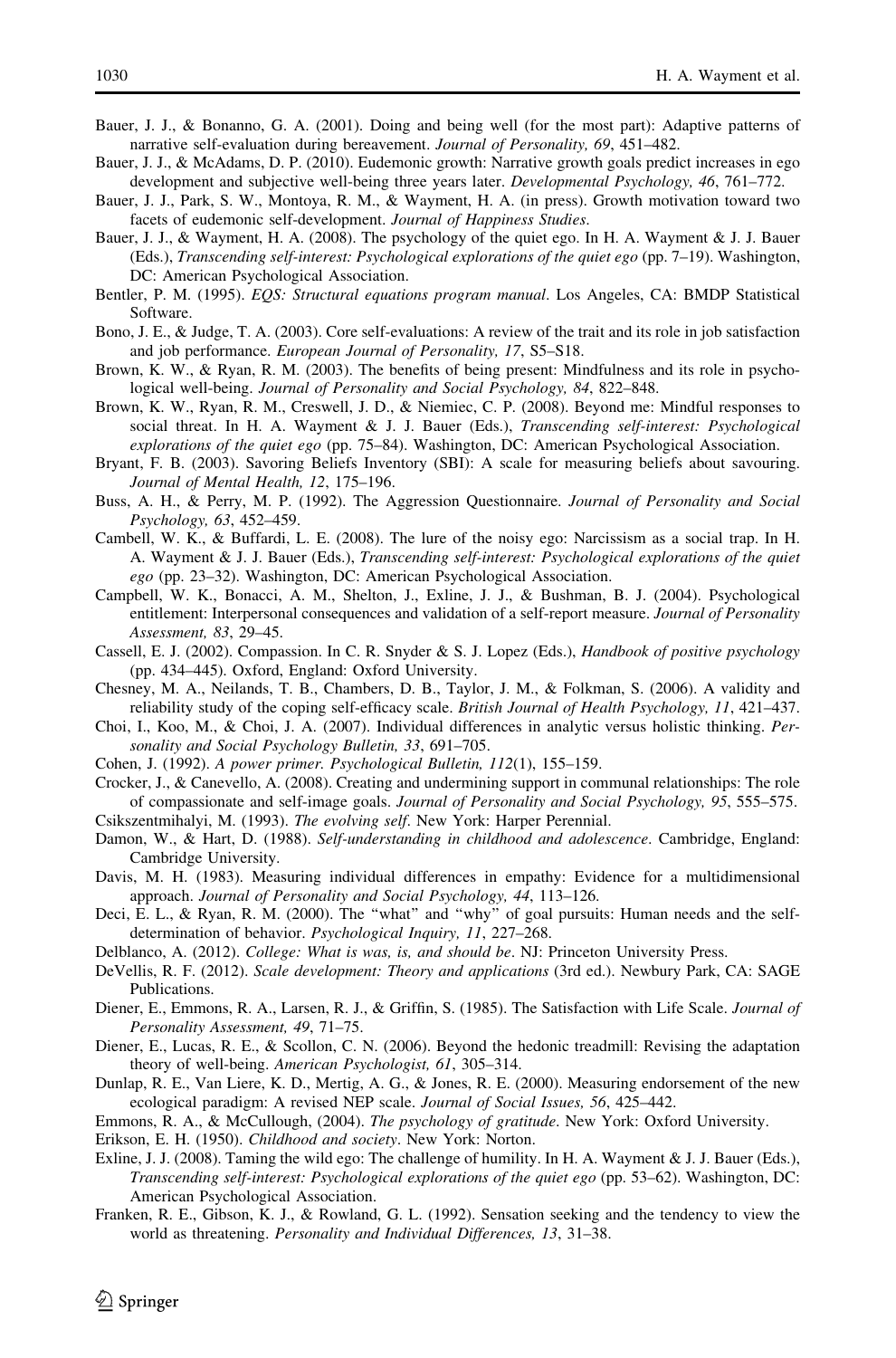<span id="page-32-0"></span>Fredrickson, B. L. (2013). Updated thinking on positivity ratios. American Psychologist, 68, 814–822.

Freud, S. (1953). The standard edition of the complete psychological works of Sigmund Freud (J. Strachey, Ed., Trans.). London: Hogarth Press.

- Gilbert, P. (2009). The compassionate mind. Oakland, CA: New Harbinger Publications Inc.
- Gross, J. J., & John, O. P. (2003). Individual differences in two emotion regulation processes: Implications for affect, relationships, and well-being. Journal of Personality and Social Psychology, 85, 348–362.
- Haidt, J. (2012). The righteous mind: Why good people are divided by politics and religion. New York, NY: Random House.
- Helgeson, V. S., & Fritz, H. L. (1998). A theory of unmitigated communion. Personality and Social Psychology Review, 2, 173–183.
- Hurley, A. E., Scandura, T. A., Schriesheim, C. A., Brannick, M. T., Seers, A., Vandenberg, R. J., et al. (1997). Exploratory and confirmatory factor analysis: Guidelines, issues, and alternatives. Journal of Organizational Behavior, 18, 667–683.
- Huta, V., & Ryan, R. M. (2010). Pursuing pleasure or virtue: The differential and overlapping well-being benefits of hedonic and eudemonic motives. Journal of Happiness Studies, 11, 735–762.

Jack, D. C. (1991). Silencing the self: Women and depression. Cambridge, MA: Harvard University.

James, W. (1890/1950). Principles of psychology. New York: Dover.

- James, W. (1907 and 1909/1978). Pragmatism and the meaning of truth. Cambridge, MA: Harvard University.
- Kasser, T. (2003). The high price of materialism. New York: Bradford.
- Kasser, T., & Ryan, R. M. (1993). A dark side of the American dream: Correlates of financial success as a central life aspiration. Journal of Personality and Social Psychology, 65, 410–422.
- Kasser, T., & Ryan, R. M. (1996). Further examining the American dream: Well-being correlates of intrinsic and extrinsic goals. Personality and Social Psychology Bulletin, 22, 281–288.
- Kegan, R. (1982). The evolving self. Cambridge, MA: Harvard University.
- Keltner, D. (2010). The compassionate instinct. In D. Keltner, J. Marsh, & J. A. Smith (Eds.), The compassionate instinct (pp. 8–16). New York: Norton.
- Kernis, M. H., & Goldman, B. M. (2006). A multicomponent conceptualization of authenticity: Theory and research. In M. P. Zanna (Ed.), Advances in experimental social psychology (pp. 284–357). San Diego: Elsevier Academic Press.
- Kesebir, P. (2014). A quiet ego quiets death anxiety: Humility as an existential anxiety buffer. Journal of Personality and Social Psychology, 106, 610–623. doi[:10.1037/a0035814.](http://dx.doi.org/10.1037/a0035814)
- Leary, M. R. (2004). The curse of the self: Self-awareness, egotism, and the quality of life. Oxford, England: Oxford University.
- Leary, M. R., Adams, C. E., & Tate, E. B. (2010). Hypo-egoic self-regulation. In R. H. Hoyle (Ed.), Handbook of personality and self-regulation. New York: Guilford.
- Leary, M. R., Tate, E. B., Adams, C. E., Allen, A. B., & Hancock, J. (2007). Self-compassion and reactions to unpleasant self-relevant events: The implications of treating oneself kindly. Journal of Personality and Social Psychology, 92, 887–904.
- Leary, M. R., Tipsord, J., & Tate, E. B. (2008). Allo-inclusive identity: Incorporating the natural and social worlds into one's sense of self. In H. A. Wayment & J. J. Bauer (Eds.), Transcending self-interest: Psychological explorations of the quiet ego (pp. 7–19). Washington, DC: American Psychological Association.
- Levenson, M. R., Jennings, P. A., Aldwin, C. M., & Shiraishi, R. W. (2005). Self-transcendence: Conceptualization and measurement. International Journal of Aging and Human Development, 60, 127–143.
- Loevinger, J. (1976). Ego development. San Francisco: Jossey-Bass.
- Lutz-Zois, C. J., Dixon, L. J., Smidt, A. M., Goodnight, J. A., Gordon, C. L., & Ridings, L. E. (2013). An examination of gender differences in the construct validity of the silencing the self scale. Personality and Individual Differences, 55, 35–40.
- Maslow, A. H. (1968). Toward a psychology of being. New York: Van Nostrand Reinhold.
- McAdams, D. P. (2006). The redemptive self: Stories Americans live by. New York: Oxford University.
- McAdams, D. P. (2008). Generativity, the redemptive self, and the problem of a noisy ego in American life. In H. A. Wayment & J. J. Bauer (Eds.), Transcending self-interest: Psychological explorations of the quiet ego (pp. 235–242). Washington, DC: American Psychological Association.
- McAdams, D. P., & de St. Aubin, E. (1992). A theory of generativity and its assessment through self-report, behavioral acts, and narrative themes in autobiography. Journal of Personality and Social Psychology, 62, 1003–1015.
- McAdams, D. P., & Pals, J. L. (2006). A new big five: Fundamental principles for an integrative science of personality. American Psychologist, 61, 204–217.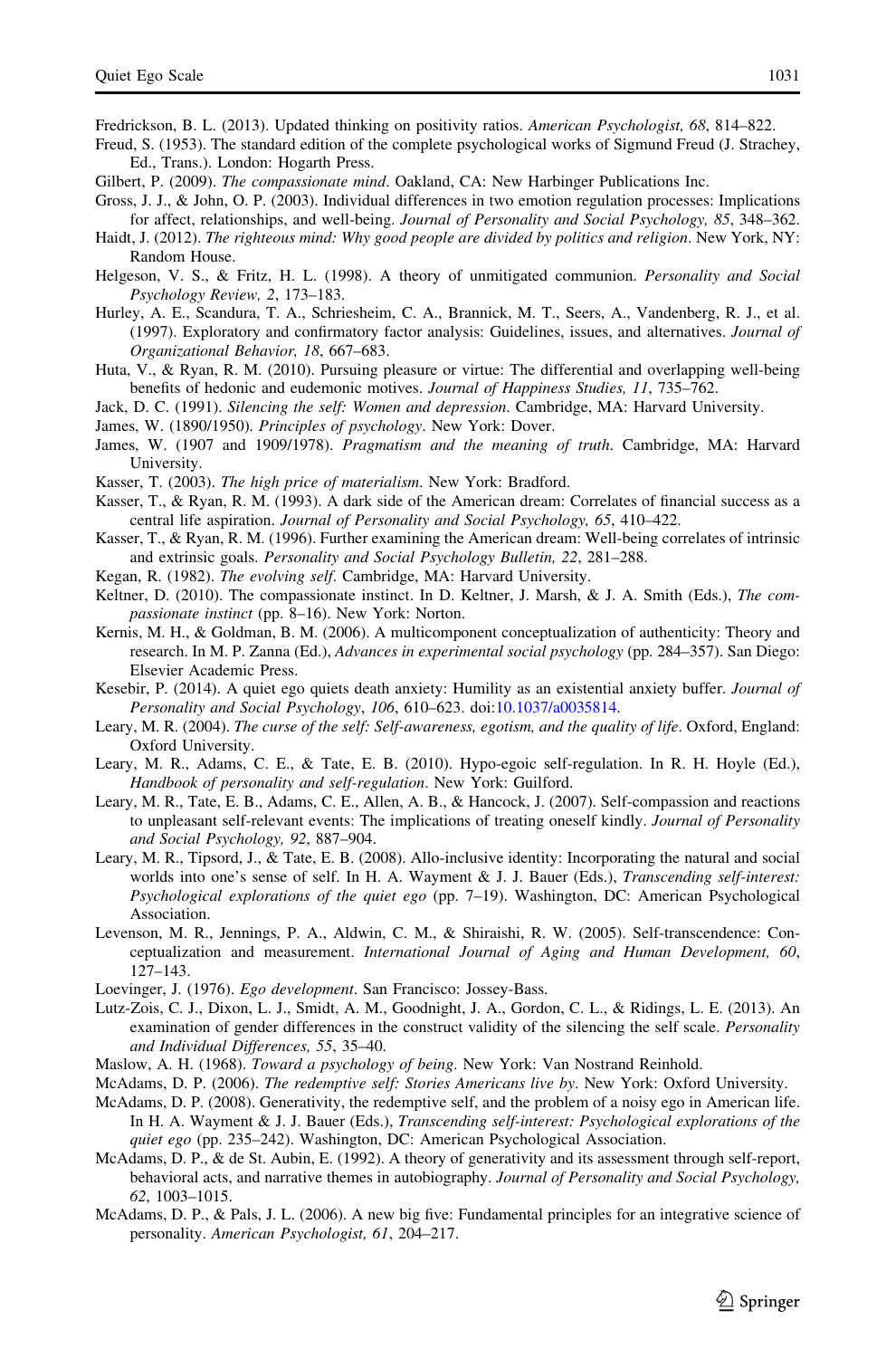- <span id="page-33-0"></span>McCullough, M. E., & vanOyen Witvliet, C. (2002). The psychology of forgiveness. In C. R. Snyder & E. Wright (Eds.), Handbook of positive psychology (pp. 446–458). New York: Oxford University.
- Montoya, R. M., & Pittinsky, T. L. (2011). When increased group identification leads to outgroup liking and cooperation: The role of trust. Journal of Social Psychology, 151, 784–806.
- Murray, H. A. (1938/2007). Explorations in personality. (Dan P. McAdams, Ed.). New York: Oxford University.
- Neff, K. D. (2003). The development and validation of a scale to measure self-compassion. Self and Identity, 2, 223–250.
- Oman, R. F., Vesely, S. K., McLeroy, K. R., Harris-Wyatt, V., Aspy, C. B., Rodine, S., et al. (2002). Reliability and validity of the Youth Asset Survey (YAS). Journal of Adolescent Health, 31, 247–255.
- Peterson, C., & Seligman, M. E. P. (2004). Character strengths and virtues: A handbook and classification. Oxford: Oxford University Press.
- Piaget, J. (1970). Piaget's theory. In P. Mussen (Ed.), *Carmichael's manual of child psychology* (pp. 703–732). New York: John Wiley.
- Reed, P. G. (2003). The theory of self-transcendence. In M. J. Smith & P. R. Liehr (Eds.), Middle range theory for nursing (pp. 145–166). New York: Springer.
- Roberts, B. W., Edmonds, G., & Grijalva, E. (2010). It is Developmental Me, not Generation Me: Developmental changes are more important than generational changes in narcissism—commentary on Trzesniewski & Donnellan (2010). Perspectives on Psychological Science, 5, 97–102.
- Robitschek, C. (1998). Personal growth initiative: The construct and its measure. *Measurement and Eval*uation in Counseling and Development, 30, 183–198.
- Rogers, C. R. (1961). On becoming a person. Boston: Houghton Mifflin.
- Rosenberg, M. (1965). Society and the adolescent self-image. Princeton, NJ: Princeton University Press.
- Rusbult, C. E., & Van Lange, P. A. M. (2002). Interdependence, interaction, and relationships. Annual Review of Psychology, 54, 351–375.
- Ryan, R. M., & Deci, E. L. (2001). On happiness and human potentials: A review of research on hedonic and eudemonic well-being. Annual Review of Psychology, 52, 141–166.
- Ryff, C. D. (1989). Happiness is everything, or is it? Explorations on the meaning of psychological wellbeing. Journal of Personality and Social Psychology, 57, 1069–1081.
- Ryff, C. D., & Singer, B. (1998). The contours of positive human health. Psychological Inquiry, 9, 1–28. Schwartz, S. H., Cieciuch, J., Vecchione, M., Davidov, E., Fischer, R., Beierlein, C., et al. (2012). Refining
- the theory of basic individual values. Journal of Personality and Social Psychology, 103, 663–688.
- Sheldon, K. M. (1995). Creativity and self-determination in personality. Creativity Research Journal, 8, 25–36.
- Sheldon, K. M. (2004). Optimal human being: An integrated multi-level perspective. Mahwah, NJ: Lawrence Erlbaum.
- Sprecher, S., & Fehr, B. (2005). Compassionate love for close others and humanity. Journal of Social and Personal Relationships, 22, 629–651.
- Staudinger, U. M., & Glueck, J. (2011). Psychological wisdom research: Commonalities and differences in a growing field. Annual Review of Psychology, 62, 215–241.
- Steger, M. F., Frazier, P., Oishi, S., & Kaler, M. (2006). The Meaning in Life Questionnaire: Assessing the presence of and search for meaning in life. Journal of Counseling Psychology, 53, 80–93.
- Tabachnick, B. G., & Fidell, L. S. (2012). Using multivariate statistics. NJ: Pearson Publishing.
- Tangney, J. P. (2000). Humility: Theoretical perspectives, empirical findings and directions for future research. Journal of Social and Clinical Psychology, 19, 70–82.
- Thomashow, M. (1996). Ecological identity: Becoming a reflective environmentalist. Cambridge, MA: MIT Press.
- Thurstone, L. L. (1947). The simple structure concept. Multiple factor analysis (pp. 319–346). Chicago: The University of Chicago Press, Ltd.
- Twenge, J. M. (2006). Generation me: Why today's young Americans are more confident, assertive, entitled—and more miserable than ever before. New York: Free Press.
- Vallacher, R. R., & Wegner, D. M. (1987). What do people think they're doing? Action identification and human behavior. Psychological Review, 94, 3–15.
- Verplanken, B., Friborg, O., Wang, C. E., Trafimow, D., & Woolf, K. (2007). Mental habits: Metacognitive reflection on negative self-thinking. Journal of Personality and Social Psychology, 92, 526–541.
- Waterman, A. S. (Ed.). (2013). The best within us: Positive psychology perspectives on eudemonic functioning. Washington, DC: American Psychological Association.
- Watson, D., Clark, L. A., & Tellegen, A. (1988). Development and validation of brief measures of positive and negative affect: The PANAS scales. Journal of Personality and Social Psychology, 54, 1063–1070.